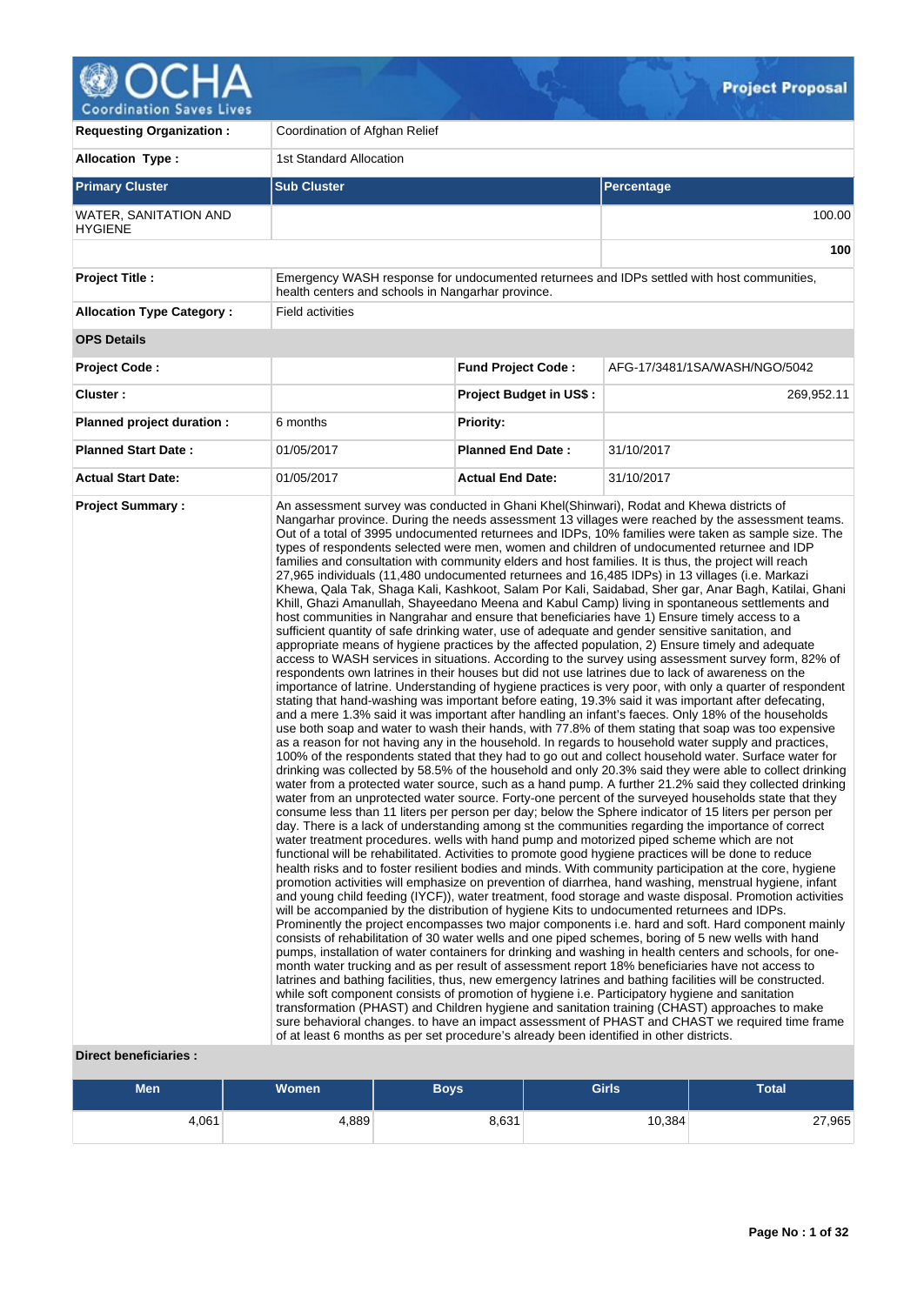# **Other Beneficiaries :**

| <b>Beneficiary name</b>     | <b>Men</b> | Women | <b>Boys</b> | <b>Girls</b> | <b>Total</b> |
|-----------------------------|------------|-------|-------------|--------------|--------------|
| Internally Displaced People | 2,274      | 2,755 | 5,267       | 6.189        | 16,485       |
| Other                       | .787       | 2,134 | 3,364       | 4,195        | 11,480       |

# **Indirect Beneficiaries :**

Examples of indirect beneficiaries are people from host communities in Nangrahar; visitors of health centers who ultimately benefit from potable water, sanitation and hygiene promotion, capacity building support; people reached by hand washing promotion efforts, by chlorination of wells, and through water quality testing activities.

# **Catchment Population:**

12,500 Individuals living in surrounding villages of target area will benefit from water, sanitation and hygiene promotion activities. The number of catchment population is based on the average calculation of surrounding villages.

# **Link with allocation strategy :**

The strategic priority of the WASH Cluster for 1st Standard Allocation of the Common Humanitarian Fund (CHF) allocation, which is linked to the Humanitarian Response Plan (HRP), is to provide access to potable water and hygiene awareness for undocumented returnees and IDPs settled with host families in Rodat, Ghani Khill and Khewa districts of Nangrahar province. CoAR will target the undocumented returnees and IDPs living in 13 villages of Rodat, Ghani Khill and Khewa districts of Nangrahar province. Nangrahr has been prioritized for emergency WASH services because of the huge influx of undocumented returnees, putting pressure on available resources and services within the host communities. The proposed project is in line with the principal objective of the WASH Cluster under the 2017 Strategic Response Plan. The WASH cluster aims Immediate humanitarian needs of shock affected populations are met - Including conflict and natural disaster affected and IDPs, refugees and returning Afghans from armed conflict. The targeted areas are chosen in coordination with local coordination forums and WASH and local government in Nangrahar, the 16 identified villages for project intervention are in remote and a little bit insecure areas. A significant number of undocumented returnees are living in these areas in self-constructed, improvised camps/settlements and with host communities. There is a significant gap in terms of integrated response by the humanitarian actors in these villages. DACAAR, IRC, UNHCR and Solidarity International have provided WASH assistance in others districts. However, due to the nonavailability of funding (especially in the WASH sector) and high number of undocumented returnees in the Rodat, Ghani Khill and Khewa districts, there is a big gap in the WASH response. The gap is highlighted in OCHA's and MoRR situation updates and discussed in the WASH Cluster at national and provincial level.

As part of continuous thrust toward gathering of information and data on undocumented returnees and IDPs, CoAR at every instance has made it sure to have consultation meetings with UNHCR, WASH cluster Nangrahar and Kabul, WASH and provincial directorate of refugees and returnees. this has helped CoAR to greater extent in order to acquire prolific data and information, accordingly.

# **Sub-Grants to Implementing Partners :**

| <b>Partner Name</b>                                   | <b>Partner Type</b> | <b>Budget in US\$</b> |
|-------------------------------------------------------|---------------------|-----------------------|
|                                                       |                     |                       |
| Other funding secured for the same project (to date): |                     |                       |

| <b>Other Funding Source</b> | <b>Other Funding Amount</b> |
|-----------------------------|-----------------------------|
|                             |                             |

# **Organization focal point :**

| <b>Name</b>             | Title <sup>1</sup>       | <b>Email</b>                 | <b>Phone</b>   |
|-------------------------|--------------------------|------------------------------|----------------|
| Abdul Halim" Halim"     | <b>Managing Director</b> | humanitarian.drr@coar.org.af | 93 700 242 180 |
| Eng Rahmatullah Rahmani | WASH Program Manager     | engineering@coar.org.af      | +93 781619203  |
| Mehmood Alimi           | <b>Finance Manager</b>   | fmanager.coar@gmail.com      | 93 777685555   |

# **BACKGROUND**

# **1. Humanitarian context analysis**

In Nangrahar province, in eastern Afghanistan, there are several populations of internally displaced persons (IDPs) and newly arrived undocumented returnees which, because they are living in locations that are situated outside the purview of local administrations, such as Community Development Councils (CDCs), are completely overlooked by both national and international organizations and government authorities. Since their arrival, many of whom started to come in 2016, no institution has provided them with any form of relief support. Due to their extreme vulnerability, the Coordination of Afghan Relief (CoAR) aims to provide these vulnerable communities with emergency water and hygiene (WASH) assistance. CoAR completed a WASH needs assessment in Jan 2017 and found 3,995 undocumented returnees and IDP families that do not have adequate access to safe and clean water, they are unable to maintain healthy personal hygiene due to a lack of hygiene awareness and insufficient water, Hand washing facilities and soaps are non-existent. As a result, high prevalence of sickness among children is 44% who suffered from diarrhea in the last two weeks Children below the age five are particularly exposed to water borne diseases such as diarrhea and measles. The proposed action will address the identified WASH gaps by: 1) improving access to safe water to meet the minimum Sphere indicator of 15 liters per person per day; 2) provision of water container at health centers and schools for undocumented returnees and IDPs use; 3) distribution of hygiene kits, and 4) enhancing hygiene knowledge surrounding behavioral practices, all in an effort to improve the public health and individual health of 27,965 identified IDPs and undocumented returnees residing in host communities in 13 villages in Rodat, Ghani Khill and Khewa districts of Nangrahar province.

# **2. Needs assessment**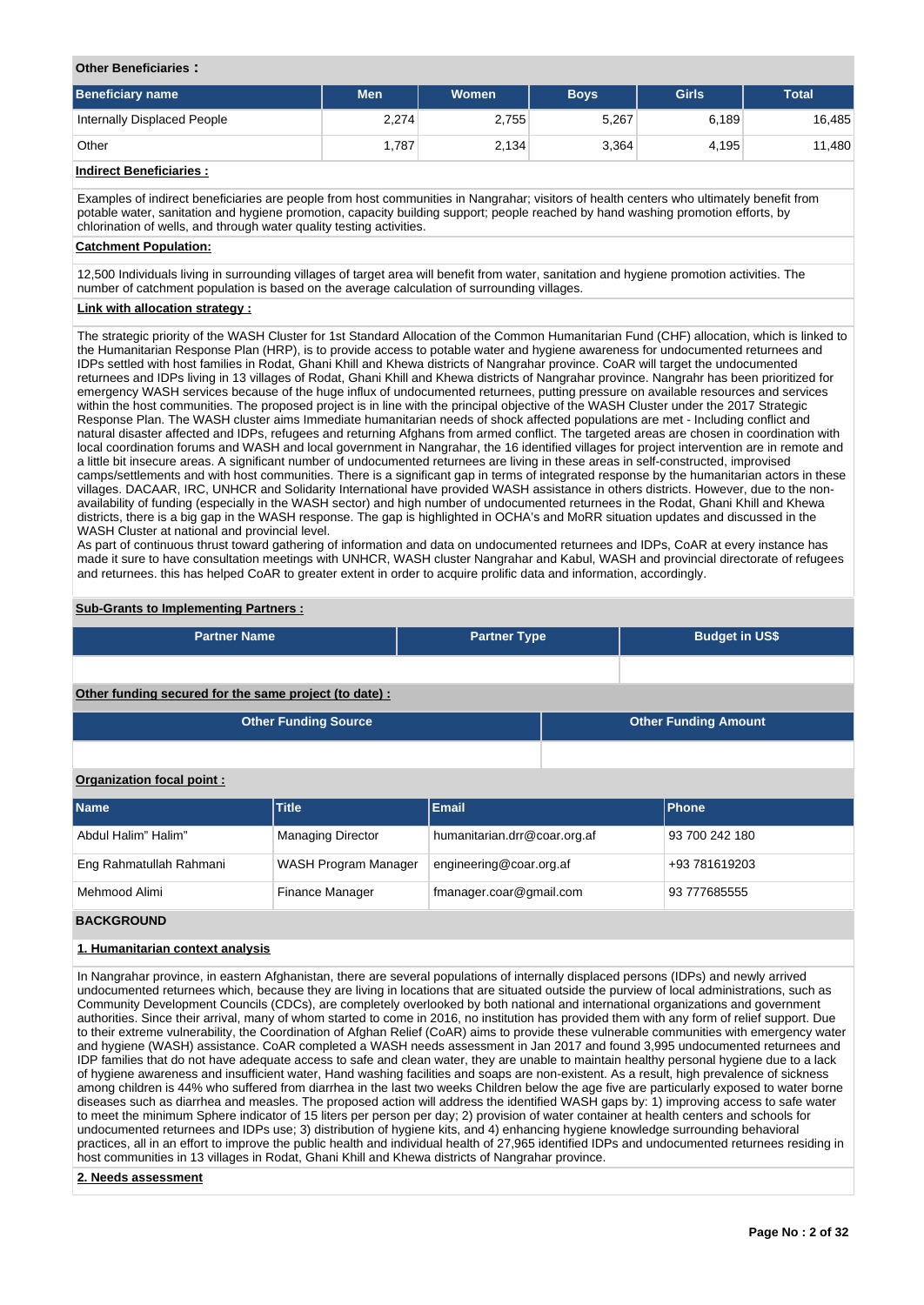To have a good understanding of the WASH needs of these communities, both quantitative and qualitative survey tools were designed. Through a consultative process, a structured household-level questionnaire, composed of 34 WASH-themed questions, and WASH question-guides for focus group discussions (FGDs) and key informant interviews (KIIs) were finalized. All survey tools were originally developed in English and then translated in Pashtu, the dominant language of Nangrahar province. The Sphere Project, Do No Harm, and the International Rescue Committee's Environmental Health Field Guide, were all used as reference documents in the elaboration of the survey tools.

The needs assessment process, both in Kabul and in Nangrahar province, was led by CoAR's WASH program manager, with support provided by CoAR's WASH Adviser. The assessment was jointly administered over a five-day period by CoAR, with a total of 22 persons involved. In teams of two, men with men and women with women, information was gathered from randomly selected households in the 16 target villages. Recognizing the traditional and conservative culture of the area, all survey teams made sure to interview as many femaleheaded households (FHH) as possible. While primary data was gathered by the 22-strong survey team, secondary data was gathered by CoAR's WASH program manager who met with local representatives from the MoRR, the Nangrahar Provincial Hospital, and United Nations High Commissioner for Refugees (UNHCR), all located in the provincial capital city of Nangrahar. The team also met with the regional head of OCHA and the WASH officer for UNICEF in Jalalabad.

According to the assessment, women, girls and children are among the most vulnerable groups in the target areas because of lack of access to water, poor hygiene and sanitation practices. In addition, there are different types of water sources in the villages assessed. These sources are unprotected wells, tube wells, hand pumps, water trucking on payment, protected wells and open ponds. Surface water for drinking was collected by 58.5% of the household and only 20.3% said they were able to collect drinking water from a protected water source, such as a hand pump. A further 21.2% said they collected drinking water from an unprotected water source. Forty-one percent of the surveyed households state that they consume less than 11 liters per person per day; below the Sphere indicator of 15 liters per person per day. There is a lack of understanding among st the communities regarding the importance of correct water treatment procedures. wells with hand pump and motorized piped scheme which are not functional will be rehabilitated.

According to the survey using assessment survey form, 82% of respondents own latrines in their houses but did not use latrines due to lack of awareness on the importance of latrine.

Understanding of hygiene practices is very poor, with only a quarter of respondent stating that hand washing was important before eating, 19.3% said it was important after defecating, and a mere 1.3% said it was important after handling an infant's faces. Only 18% of the households use both soap and water to wash their hands, with 77.8% of them stating that soap was too expensive as a reason for not having any in the household. Most hygiene messages are heard via the radio (28.8%), at the mosque (26.9%), and at a health facility (23.7%). Seventy-eight percent of the households reported that they had a child between the ages of 0 – 59 months who recently suffered from bouts of diarrhea. While 39.5% said they would go to the health clinic when someone has diarrhea, 24.1% said they would seek treatment from a traditional healer, and 22.5% said they would administer herbs to the person. Many of the respondents have little understanding of the importance of properly treating diarrhea and the severe consequences this can have for young children.

# **3. Description Of Beneficiaries**

CoAR' proposed action will place an emphasis on the following vulnerability criteria in order to priorities the families which will receive emergency WASH assistance:

• Families with a high number of: a) women (particularly pregnant or lactating women), b) children, c) elderly, d) disabled members, e) FHHs, and/or f) members suffering from chronic illnesses.

• Communities located furthest from a safe water source.

• Families that have lost all their assets or have no means to make a living, placing them at heightened vulnerability due to their economic situation.

• IDP families that is not likely to return to their home locations anytime soon, due to continued insecurity.

The selection of the aforementioned beneficiary groups will be done through a combination of community consultation, verified with community influencers, and house-to-house visits. Additionally, the identified beneficiaries will be cross-checked against current priorities, cluster findings and assessment data.

While beneficiary numbers stand at 27,965 individuals (11480 undocumented returnees and 16485 IDPs), based on the results of CoAR' needs assessment, this number will need to be confirmed once the project actually commences.

In addition, activities are designed to meet the specific needs of vulnerable groups among the beneficiary communities. CoAR female staff will prioritize women and girls who are vulnerable to gender based violence, through designing WASH facilities which will mitigate their risk of exposure to violence. Specific priority will be given to female headed households and widows. Persons with disabilities and elderly people are direct beneficiaries in this intervention. As sudden changes in the environment and habits make the life of persons with disabilities and elderly more difficult as new environments pose specific challenges to them and thus make them more vulnerable.

**4. Grant Request Justification**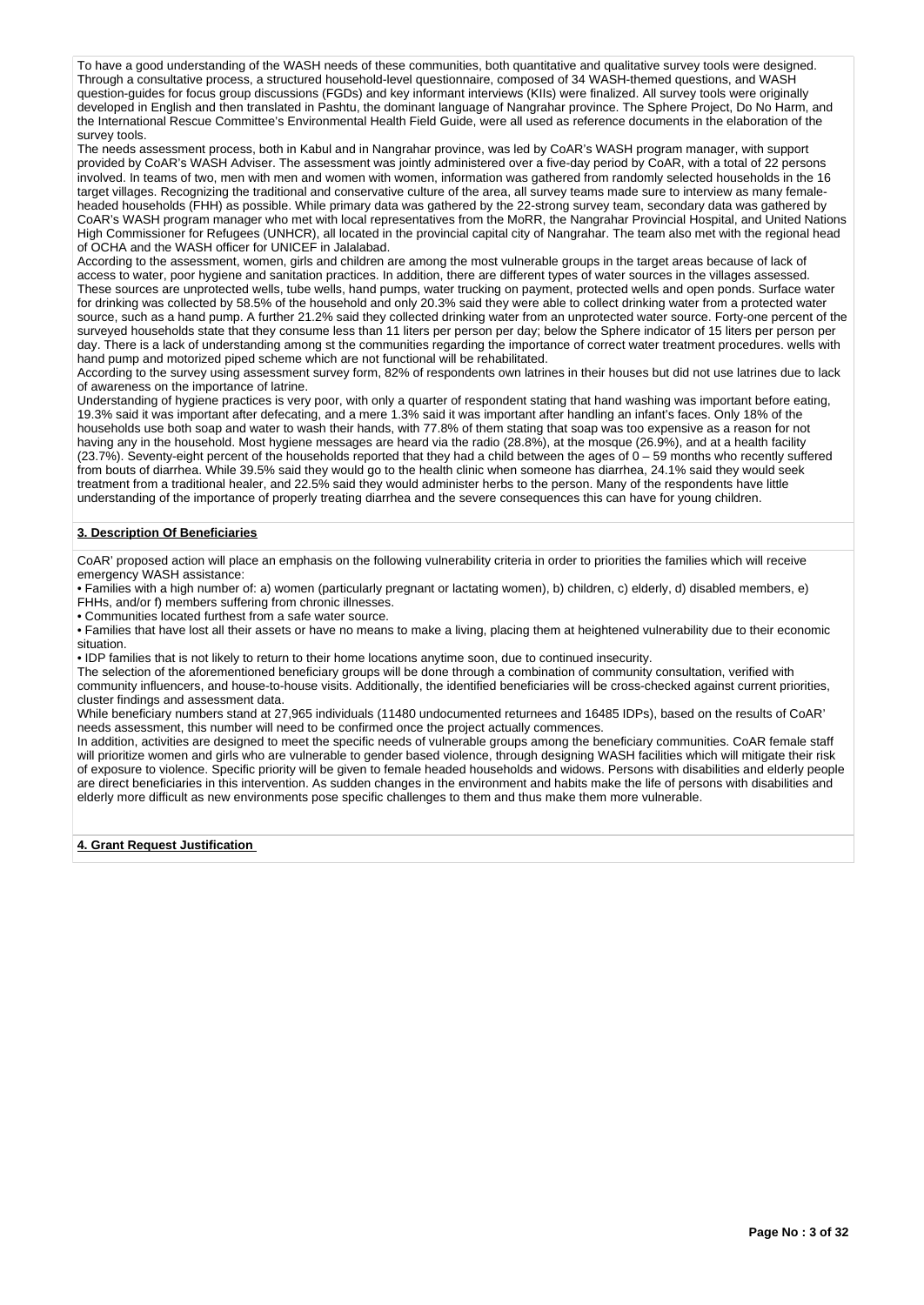CoAR will target the undocumented returnees and IDPs living in 13 villages of Rodat, Ghani Khil and Khewa districts of Nangrahar province. Nangrahar has been prioritized for WASH services because of the huge influx of returnees and IDPs, putting pressure on available resources and services within the host communities. There is a significant gap in terms of integrated response by the humanitarian actors in these villages. DACAAR, IRC, UNHCR and Solidarity International have provided WASH assistance in Jalalabad center and Behsood districts. However, due to the non-availability of funding (especially in the WASH sector) and high number of returnees and IDPs in the Rodat, Ghani Khil and Khewa districts, there is a big gap in the WASH response. The gap is highlighted in OCHA's and MoRR situation updates and discussed in the WASH Cluster at national and provincial level.

Coordination of Afghan Relief (CoAR) is an independent, non-governmental, non-political and non- for profit, charity organization, founded on the initiative of a group of Afghans in October 1989 in order to contribute towards rehabilitation and reconstruction process of Afghanistan. Since its establishment, CoAR's strategy has evolved from providing cross-border, short-term emergency relief services to Emergency Preparedness, Disaster Risk Reduction and long term development efforts which stress community involvement and empowerment, project sustainability and facilitate the livelihood improvement of the common Afghans as well as safe resettlement of the refugees in Afghanistan.

CoAR envision a just and equitable society that embrace the rights of all people to fundamental freedom through participation and contribution in all spheres of social, cultural, economic and political life. Through its mission, CoAR support the process of community development through various programmatic and thematic interventions leading to creation of enabling environments for communities to improve their living standard.

CoAR is member of the WASH cluster and has a comparative advantage as a global WASH actor with professional staff in the field of humanitarian response and WASH. CoAR has responded to several emergencies in Afghanistan, and is currently implementing WASH emergency and development projects in Khost, Laghman, Daikundi and Paktika provinces funded by the NCA, UNOCHA-CHF, UNHCR and UNICEF. CoAR has long term presence in eastern region and has built strong linkages with communities and other actors which will facilitate the access and smooth implementation of project activities in relatively insecure areas of east and south regions. CoAR has an excellent record in linking with beneficiary communities (returnee, IDP and host) affected by disasters, enabling them to cope with lifethreatening situations and recovery, and have good working relations with the Provincial Disaster Committee (PDMC) and the MoRR. CoAR is present in eastern region, distributing hygiene kits in Laghman province to returnees.

The progress of project activities will be monitored by CoAR field and head offices. CoAR has developed monitoring tools to monitor the progress. According to the agreed work plan, each activity will be monitored using participatory, results-based feedback mechanisms. Reporting will be done according to the agreed logic of intervention, work plan and in compliance with CHF regulations and committed standards.

# **5. Complementarity**

CoAR has been responding to emergencies in Afghanistan and over the last couple of years have completed several Humanitarian interventions in eastern and south regions. The first project supported 1,360 households and focused on raising awareness aimed at reducing waterborne diseases and distributing hygiene kits. The proposed project is follow-on to a WASH intervention in Tani. With the support from OCHA/CHF, CoAR successfully completed, in April 2016, an emergency project titled, "Integrated WASH response to mass displacement and reducing child morbidity and malnutrition incidence in Khost province of Afghanistan", where 9,800 refugees and host communities in 11 villages were targeted with urgent WASH programming. Additions, CoAR has ongoing emergency response WASH intervention in Khost and Laghman provinces under CHF, NCA, UNICEF and UNHCR funds supporting 53,737 individuals, with the following activities: awareness raising aimed at reducing waterborne diseases; distribution of hygiene kits, construction of gravity piped schemes, water well with hand pump and awareness raising on health and hygiene. The objectives of the project ensured that beneficiaries had: 1) improved access to adequate sanitation facilities, 2) improved access to a safe water supply, and, 3) an increased understanding of WASHrelated health risks and the uptake of positive hygiene practices to prevent WASH-induced morbidity. With CoAR's constructive working relations with representatives from the refugees, returnees and host communities, as well as local authorities, including the DRRD and DoRR in Laghman, Jalalabad and Khost provinces, the proposed project will be fully assisted by relevant stakeholders, as evidenced by the attached support letters. CoAR will continue to coordinate activities and coverage with the WASH Cluster, the refugee and returnee chapter meeting, OCHA/CHF, as well as other actors working in the area such as to seek complementarity in interventions and to avoid duplication. In March 2017, through the support of NCA distributed family hygiene kits in Laghman to 3,220 Afghan returnees from Pakistan, who are living in spontaneous settlements and with host communities, in Laghman province. The objective of the project was to address the immediate hygiene needs of the returnees, all of who do not have regular access to, or cannot purchase, needed hygiene items, to maintain their health.

# **LOGICAL FRAMEWORK**

#### **Overall project objective**

Reduce the risk of avoidable morbidity and mortality of undocumented returnees and IDPs through provision of WASH services in coordination with WASH cluster and MoRR interventions in target areas of Nangrahar Province.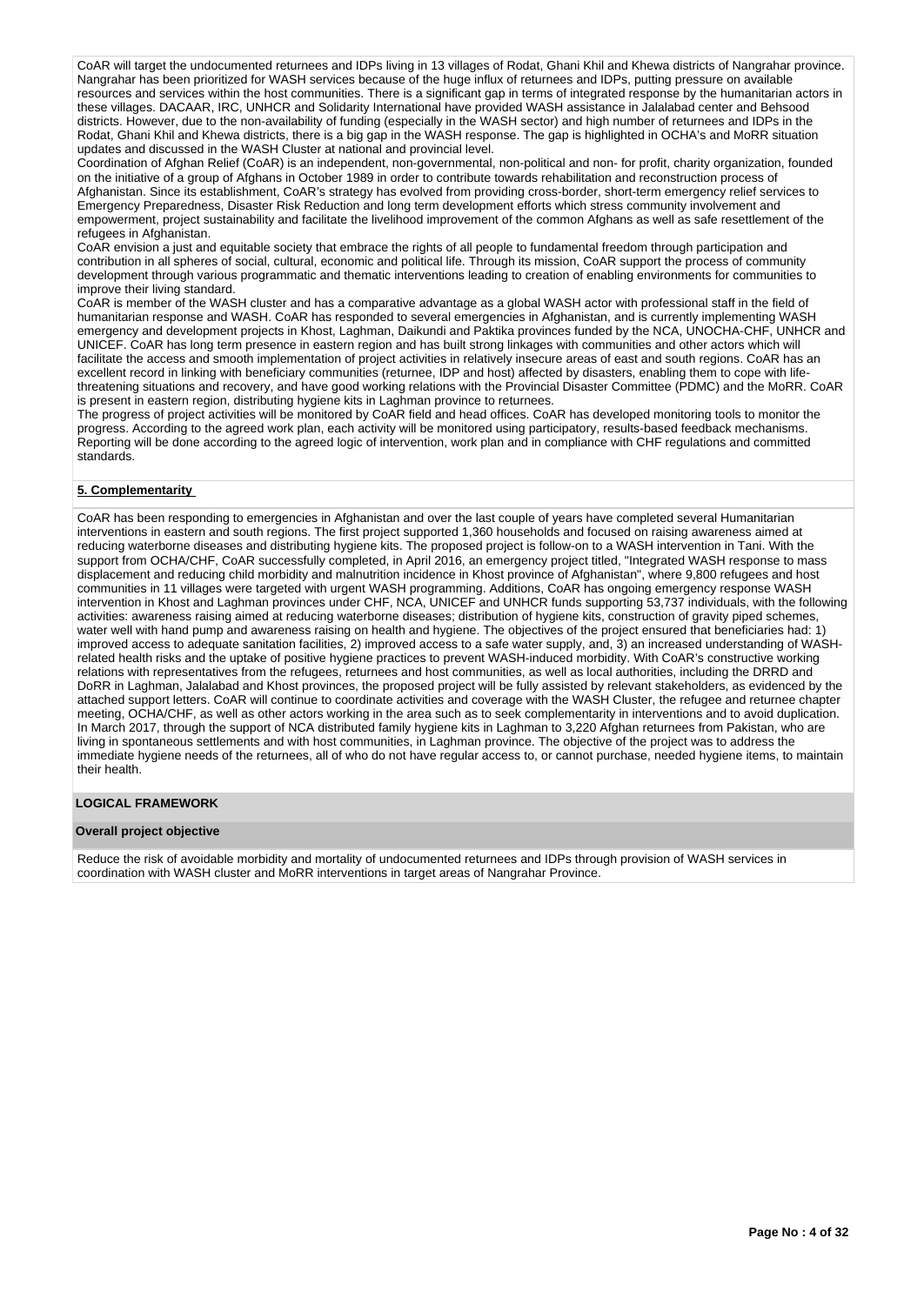| <b>WATER, SANITATION AND HYGIENE</b>                                                                                                                                                                                  |                                                                                                                                                                                                     |                                 |
|-----------------------------------------------------------------------------------------------------------------------------------------------------------------------------------------------------------------------|-----------------------------------------------------------------------------------------------------------------------------------------------------------------------------------------------------|---------------------------------|
| <b>Cluster objectives</b>                                                                                                                                                                                             | Strategic Response Plan (SRP) objectives                                                                                                                                                            | <b>Percentage of activities</b> |
| Objective 1: Ensure timely access to a<br>sufficient quantity of safe drinking water, use<br>of adequate and gender sensitive sanitation,<br>and appropriate means of hygiene practices<br>by the affected population | SO1: Immediate humanitarian needs of<br>shock affected populations are met -<br>including conflict and natural disaster<br>affected and IDPs, refugees and returning<br>Afghans from armed conflict | 80                              |
| Objective 2: Ensure timely and adequate<br>access to WASH services in situations<br>(returnees transit points, health centers,<br>therapeutic feeding centers, schools, etc.)<br>affected by emergencies              | SO1: Immediate humanitarian needs of<br>shock affected populations are met -<br>including conflict and natural disaster<br>affected and IDPs, refugees and returning<br>Afghans from armed conflict | <b>20</b>                       |

**Contribution to Cluster/Sector Objectives :** Each of the activities of each outcome of the proposed project contribute to the CHF priorities of the WASH Cluster, under Objective 1 to ensure the timely access to a sufficient quantity of safe drinking water, use of adequate, gendersensitive sanitation facilities, and appropriate hygiene practices and under objective 2 to Ensure timely and adequate access to WASH services in situations (returnees transit points, health centers, therapeutic feeding centers, schools, etc.) affected by emergencies. The progress, challenges and mitigation strategies adopted by the CoAR during the project period will be shared with the WASH Cluster and refugee and returnee chapter on a regular basis. Through proper planning, coordination, and cost-efficiency, the cost is \$12.03 per beneficiary for the proposed project.

# **Outcome 1**

Undocumented returnees living with host communities and IDPs have improved access to adequate sanitation facilities.

# **Output 1.1**

# **Description**

27,965 (4,061 men, 4,889 women and 19,015 children) undocumented returnees and IDPs have been provided sanitation facilities.

### **Assumptions & Risks**

#### **Assumptions**

- No further influx of returnees and IDPs in targeted areas
- The local security situation is sufficiently stable to operate in highly volatile conditions
- The political situation in the area remains stable
- The area of operations is secure from the impact of armed conflict and civil unrest
- The Government of Afghanistan and governmental line agencies are supportive of the intervention
- There is no forced or sudden mass return of returnees to their places of origin
- The Government of Afghanistan (provincial, district level and other agencies) will provide support and cooperation
- Host communities' willingness, acceptance and support to the project activities and a positive approach to participate in WASH activities Risks
- Relief items and construction materials are not available in the market or there is excessive inflation.
- The local government and community leaders are not willing to cooperate in relief efforts
- Insecurity hampers distribution of relief items.
- Supplies and equipment is delayed due to security and unforeseen weather conditions
- Community opposition to women's participation in the project activities
- Returnees and relocate to other places to access relief assistance

# **Indicators**

|                 |                                         |                                                                                                                                              |            | <b>End cycle beneficiaries</b> |  | End<br>cycle  |
|-----------------|-----------------------------------------|----------------------------------------------------------------------------------------------------------------------------------------------|------------|--------------------------------|--|---------------|
| Code            | <b>Cluster</b>                          | <b>Indicator</b>                                                                                                                             | <b>Men</b> | Women   Boys   Girls           |  | <b>Target</b> |
| Indicator 1.1.1 | <b>WATER, SANITATION</b><br>AND HYGIENE | SA1-Envelope Two: Proportion of returnees and<br>host communities in high return areas with access<br>to a functioning sanitation facilities |            |                                |  | 18            |
| reports.        |                                         | Means of Verification: Survey report, field monitoring report, photos, transect walks, FGDs and observations, Case studies, Monitoring       |            |                                |  |               |

**Activities**

### **Activity 1.1.1**

**Standard Activity : Not Selected**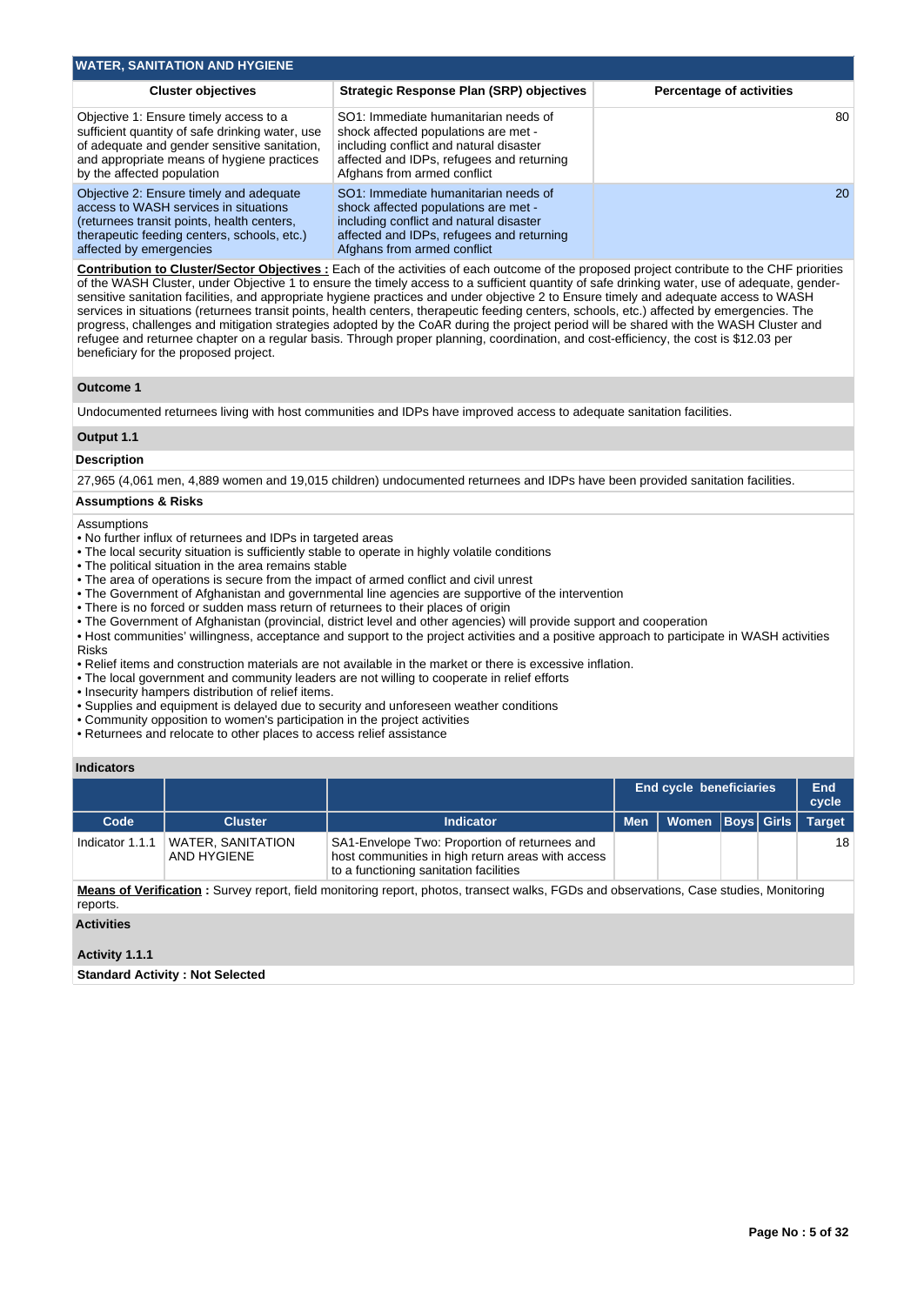Formation of 13 WASH committees with the participation of women, men and children.

CoAR will establish WASH Committees in each target village, inclusive of women (where possible CoAR will make all efforts to have female members in the WASH Committees) and men. WASH Committees will be made up 10 members. They will take the lead in the use, cleanliness, and functionality of the completed water and sanitation facilities, and secure the participation and buy-in of all WASH activities by the target communities. The WASH Committees will prove instrumental in liaising with the villagers to foster ownership of the project, thereby ensuring the durability of the WASH infrastructures. WASH Committees will consult with communities on decisions concerning WASH management, will see to it that households have equitable access of water, and they will monitor the WASH activities in their respective communities. The WASH Committees will also make their communities more resilient, as they provide a platform for the community to raise issues of concern, and the Committees can in turn bring them to the attention of local authorities. WASH Committee members will receive training on management, advocacy, conflict resolution, and peace building skills to avoid future water disagreements; water resource and sanitation management; and, they will be oriented on the operation, and maintenance of the water systems. As WASH Committees will have the complete oversight of the water and sanitation systems once the project is over, they will be in charge of organizing for their maintenance and repairs. To raise the necessary funds, CoAR will work closely with the WASH Committees to establish a fair tariff system. WASH Committees are responsible for the collection of funds from the communities in order to pay for the maintenance and repairs carried out by the identified mechanic. An example of an amount to be paid by a family is 20 – 30 AFNs per month. WASH Committees will be responsible for overseeing the inventory list of the tools and spare parts for both the Water well with hand pump and the pipe schemes.

# **Activity 1.1.2**

#### **Standard Activity : Not Selected**

Provision of 6 Hand washing and toilet kits at schools and health centers

CoAR will provide WASH facilities at schools and health centers (i.e. hand washing facilities, toilet facilities) The project will cover the needs of returnees, IDPs, local population and families visiting the health and nutrition centers with malnourished children as well as school students.

# **Activity 1.1.3**

### **Standard Activity : Not Selected**

Identification of locations for construction of sanitation facilities.

In close coordination with the WASH Committees and women, sites for sanitation facilities, that meet the safety, dignity and privacy concerns of the users, especially women and girls, will be identified. The site location will be done keeping in mind Sphere standards of 30 meters from a water source, depending on soil permeability, 1.5 meters above the water table, and soil stability, etc. Additionally, consultations will be carried out with other community members to ensure that sanitation facility sites can be easily accessed by the disabled and the elderly.

#### **Activity 1.1.4**

### **Standard Activity : Not Selected**

#### Construction of 252 new semi- emergency latrines.

- CoAR will construct 252 new semi-permanent latrines for 18 % beneficiaries who's not access to latrines with 45 percent community's contribution, all with accompanying hand-washing stands which will be placed within a three-meter distance from the latrines. As per Sphere standards each latrine will be used by an average of 20 individuals. The latrine design used is one approved by the MRRD for use in semi emergency situations and which is easy for communities to maintain. Modifications to the latrine design will be made accordingly to allow for easy access for the disabled and elderly. To ensure the safety of women, girls, and boys, all latrines will be situated within each target family compound, as communal latrines are not culturally accepted, and each will have mechanisms allowing for the door to be locked from the inside.

### **Activity 1.1.5**

### **Standard Activity : Not Selected**

#### Construction of 252 new bathing spaces .

CoAR will construct 252 new bathing facilities for 18 % beneficiaries who's not access to bathing facilities with 43 percent community contribution- all in compliance with Sphere standards, with sufficient water availability at a minimum of six liters of water per person per day. Bathing facilities will be designed so that the elderly and disabled have easy access. To ensure the safety of women, girls, and boys, all bathing facilities will be situated within each target family compound, as communal bathing facilities are not culturally accepted and each will have mechanisms to be able to lock the door from the inside.

#### **Outcome 2**

Undocumented returnees living in spontaneous settlements and with host families and IDPs have improved access to safe water supply.

### **Output 2.1**

### **Description**

27,965 (4,061 men, 4,889 women and 19,015 children) undocumented returnees and IDPs have been provided with water of appropriate quality and sufficient quantity for drinking, cooking and maintaining personal hygiene.

### **Assumptions & Risks**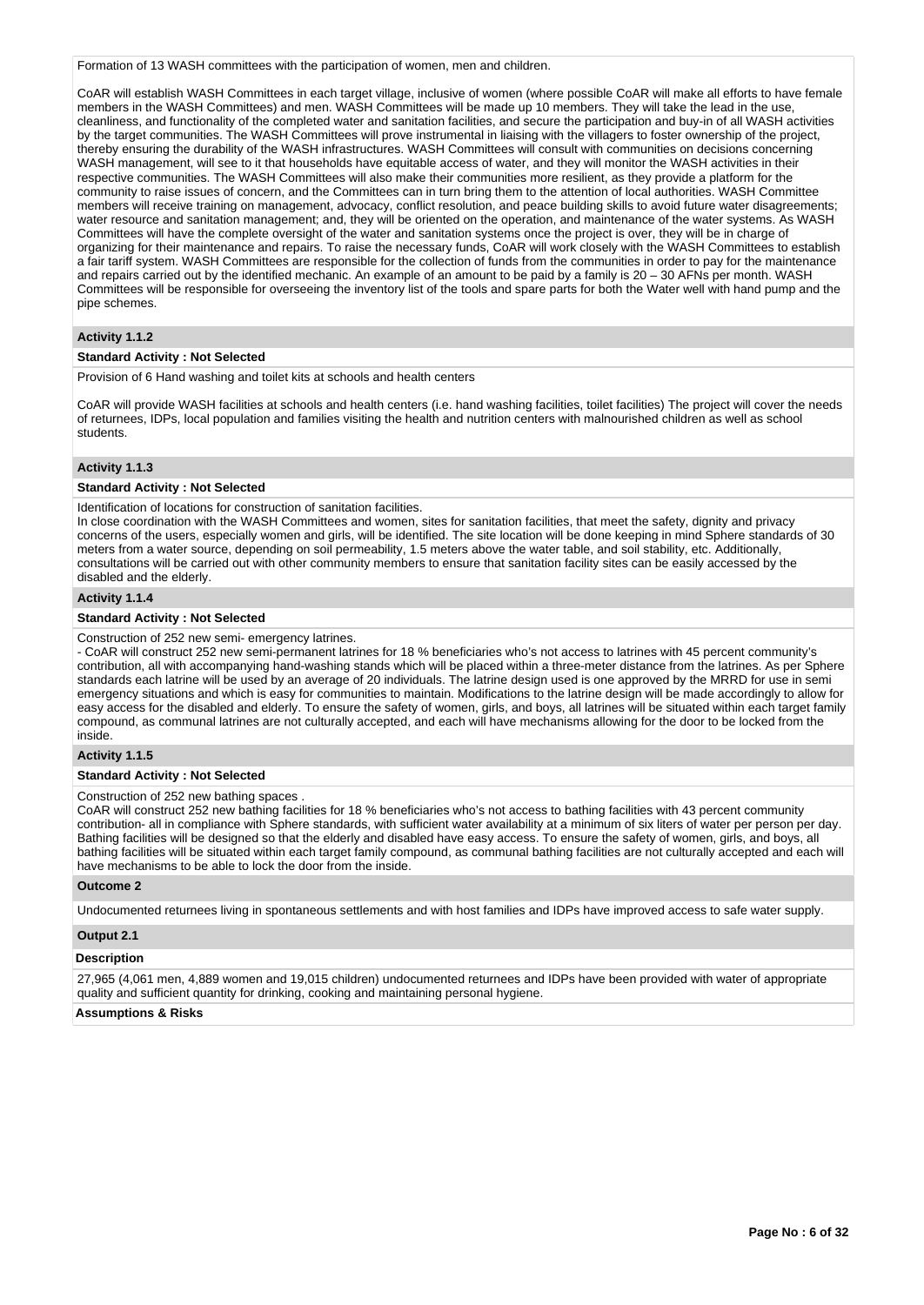### Assumptions

- No further influx of refugees in targeted areas
- The local security situation is sufficiently stable to operate in highly volatile conditions
- The political situation in the area remains stable
- The area of operations is secure from the impact of armed conflict and civil unrest
- The Government of Afghanistan and governmental line agencies are supportive of the intervention
- There is no forced or sudden mass return of returnees to their places of origin
- The Government of Afghanistan (provincial, district level and other agencies) will provide support and cooperation
- Host communities' willingness, acceptance and support to the project activities and a positive approach to participate in WASH activities Risks
- Relief items and construction materials are not available in the market or there is excessive inflation.
- The local government and community leaders are not willing to cooperate in relief efforts
- Insecurity hampers distribution of relief items
- Supplies and equipment is delayed due to security and unforeseen weather conditions
- Community opposition to women's participation in the project activities
- . Returnees relocate to other places to access relief assistance

### **Indicators**

|                 |                                  |                                                                                                                                            | <b>End cycle beneficiaries</b> |  | End<br>cycle  |
|-----------------|----------------------------------|--------------------------------------------------------------------------------------------------------------------------------------------|--------------------------------|--|---------------|
| Code            | <b>Cluster</b>                   | <b>Indicator</b>                                                                                                                           | Men   Women   Boys   Girls     |  | <b>Target</b> |
| Indicator 2.1.1 | WATER, SANITATION<br>AND HYGIENE | SA1-Envelope Two: Proportion of returnees and<br>host communities in high return areas with access<br>to at least 15lpcd of drinking water |                                |  | 100           |

**Means of Verification :** Survey report, field monitoring report, photos, transect walks, FGDs and observations, Case studies, Monitoring reports.

**Activities**

### **Activity 2.1.1**

**Standard Activity : Household water treatment, water trucking, safe storage solutions, rehabilitation of emergency boreholes and hygiene promotion to ensure sufficient quantity of safe drinking water and appropriate means of hygiene practices for returnees and host communities in areas of high return;**

Rehabilitate existing solar powered water supply pipe scheme

CoAR will rehabilitate one existing solar powered water supply scheme which was identified during the WASH need assessment. The motorized water supply piped networks will be attached to, with submersible pumps powered by solar panels, will be put into place to expanded access. In order reduce environmental impacts, the tap stands will be fixed to the ground with plain cement concrete (PCC) and connected to a soakage pit to prevent vector breeding through stagnant water. CoAR will ensure that the distance between the farthest targeted beneficiary household and the nearest water collection point will be less than 500 meters. (Environment Marker B+)

### **Activity 2.1.2**

**Standard Activity : Household water treatment, water trucking, safe storage solutions, rehabilitation of emergency boreholes and hygiene promotion to ensure sufficient quantity of safe drinking water and appropriate means of hygiene practices for returnees and host communities in areas of high return;**

Dug Wells Rehabilitation via Deepening

CoAR will rehabilitate 5 existing boreholes which were identified during the WASH needs assessment. Work to be carried out includes: 1) Deeping of dug wells, 2) pumping borehole for six hours to be sure of sufficient water quantities, 3) quality testing the water, 4) installing hand pumps with accessories and 5) Repairing of apron.

# **Activity 2.1.3**

**Standard Activity : Household water treatment, water trucking, safe storage solutions, rehabilitation of emergency boreholes and hygiene promotion to ensure sufficient quantity of safe drinking water and appropriate means of hygiene practices for returnees and host communities in areas of high return;**

Boring Wells Rehabilitation

CoAR will rehabilitate 25 existing boreholes which were identified during the WASH needs assessment. Work to be carried out includes: 1) Repairing of apron, 2) Installation of pump Rod, Plunger, Rod centralizer, foot valve, 3) quality testing the water.

# **Activity 2.1.4**

**Standard Activity : Household water treatment, water trucking, safe storage solutions, rehabilitation of emergency boreholes and hygiene promotion to ensure sufficient quantity of safe drinking water and appropriate means of hygiene practices for returnees and host communities in areas of high return;**

Provision of water storage containers at health centers and at Schools

CoAR will install 3 water storage containers with 1000 liters capacity at school and health centers, Work to be carried out includes: 1) stone masonry for the containers foundation, 2) connection of containers with taps. Drinking water will be stored in containers as this reduces the risk contamination if there is contact with dirty hands. This would also result in increased storage of water and use for cleaning of latrines and anal cleansing. The project will cover the needs of returnees, IDPs, local population and families visiting the health and nutrition centers with malnourished children as well as school students.

### **Activity 2.1.5**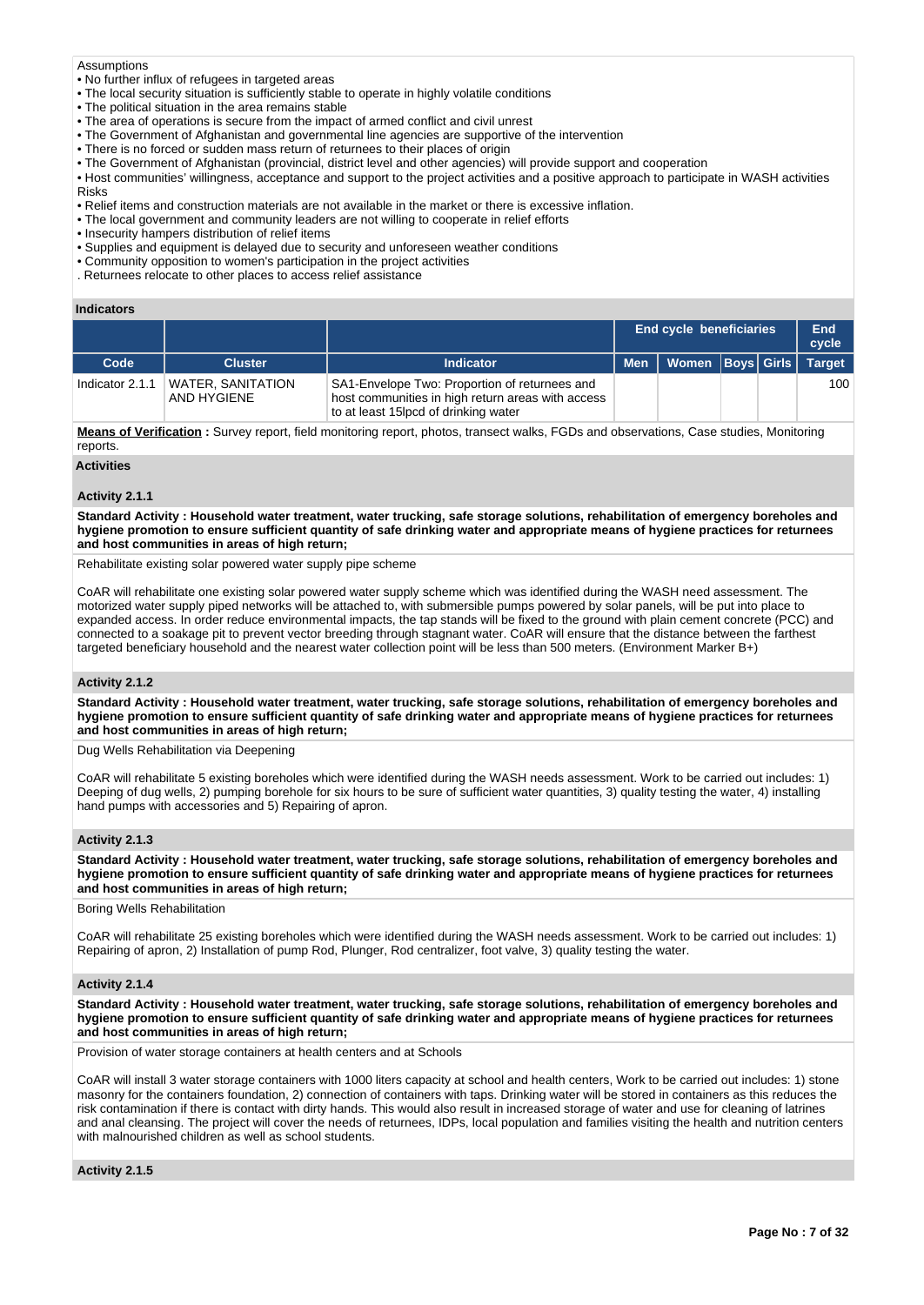**Standard Activity : Household water treatment, water trucking, safe storage solutions, rehabilitation of emergency boreholes and hygiene promotion to ensure sufficient quantity of safe drinking water and appropriate means of hygiene practices for returnees and host communities in areas of high return;**

Providing water trucking to undocumented returnees and IDPs

The water trucking will be done for two communities(Kabul camp and Ghazi Amanullah khan villages) which have no access to clean drinking water. For the time being CoAR will do the water trucking only for one month because the drilling or rehabilitation of water wells will take at least one month.

# **Activity 2.1.6**

**Standard Activity : Household water treatment, water trucking, safe storage solutions, rehabilitation of emergency boreholes and hygiene promotion to ensure sufficient quantity of safe drinking water and appropriate means of hygiene practices for returnees and host communities in areas of high return;**

# Water quality testing and treatment

CoAR will carry out water quality testing on a regular basis in the target communities and selected health centers. After the initial tests, bacteriological testing will be done by CoAR WASH team on a monthly basis. The water sources will be treated according to the test results, and where bacteriological contamination is found the water will be chlorinated. The treated water sources will be monitored daily or according to need, measuring that the free residual chlorine (FRC), at point of use, is within recommended standards (0.2 mg/l - 0.5 mg/l). All water quality testing and treatment will be done in coordination with the health center administration, WASH committees and local authorities/community leaders.

# **Activity 2.1.7**

**Standard Activity : Household water treatment, water trucking, safe storage solutions, rehabilitation of emergency boreholes and hygiene promotion to ensure sufficient quantity of safe drinking water and appropriate means of hygiene practices for returnees and host communities in areas of high return;**

Chlorination of 35 wells

Chlorination will be carried out in 35 existing wells in Nangrahar province. Initially the technical team will assess if the selected wells are not contaminated through testing of water and to be sure well construction is adequate to prevent direct entry of contaminants. This will be followed by calculating the volume of the water available in the well and conducting a jar test to calculate chlorine residue and determine the right amount of chlorine solution for the well. After pouring the solution, water circulation will be done though pumping the water for an hour or two so the chlorine is properly mixed in the water which would be tested by the smell of water. The chlorine will be left to settle for at least 24 hours before use. The water will be tested after every 3 months to assess the need for re-chlorination. Same procedure will be followed at the water reservoir at the hospital that provides water to at least 100 individuals a day (almost 5,000 individuals in total considering overlapping of users)

Only those sources will be selected which are not subject to ongoing contamination. For the sustainability of project mechanics and host family members from the area will be trained on cleaning and chlorination procedures of wells. Additionally, relevant government officials will also be involved to ensure maintenance of these water sources. WASH committee members will have the responsibility to ensure the proper use, functionality and protection of wells.

### **Activity 2.1.8**

**Standard Activity : Household water treatment, water trucking, safe storage solutions, rehabilitation of emergency boreholes and hygiene promotion to ensure sufficient quantity of safe drinking water and appropriate means of hygiene practices for returnees and host communities in areas of high return;**

Training of area mechanics, Tool kits and spare part for repairing

For operation and maintenance of the water wells 36 mechanics will be trained. As well as tools and equipment will be provided to the area mechanic to provide necessary services and on time repairing.

Training of area mechanics is a long process will be started from Rehabilitation of system till end, it is practical training rather than theoretical.

# **Activity 2.1.9**

### **Standard Activity : Not Selected**

Drilling of 5 new wells with hand pumps

drill of 5 new wells and install of Afredive hand pump in selected villages according to the technical feasibility study done by the WASH technical staff of CoAR, Work to be carried out includes: 1) drilling of wells 14" dia, 3) Screen pipe and casing installation, 4) pumping borehole for six hours to be sure of sufficient water quantities, 5) cleaning the borehole, 6) installing the hand pump which can supply sufficient amounts of water to an increased number of users, in order to provide easy access (less than 500 meters) for the target families.

#### **Outcome 3**

27,965 (4,061 men, 4,889 women and 19,015 children) ) undocumented returnees and IDPs have an increased understanding of key health risks related to WASH and adopt positive hygiene practices to prevent these.

Implementation of the hygiene promotion component will be done in cooperation with WASH committees at health, schools, communities and health centers and the community members themselves. Hygiene promotion will be linked to the water and sanitation components of the program, ensuring participation of beneficiaries in all stages and sectors of the WASH activities. Special attention will be given to awareness raising of communities on symptoms, prevention and treatment of Malaria and Diarrhea. Hygiene promotion staff will use relevant IEC materials and tools of the participatory hygiene and sanitation transformation (PHAST) and children hygiene and sanitation training (CHAST) approaches to help communities identify and analyze their problems and then find suitable solutions for responding and mitigating.

Using the PHAST and CHAST approaches, communities will be educated on handling of sanitation facilities and its maintenance, solid waste disposal, disadvantages of open defecation, disease transmission and to cover vector breeding sites with mud filling in order to avoid adverse environmental impacts.

**Output 3.1**

**Description**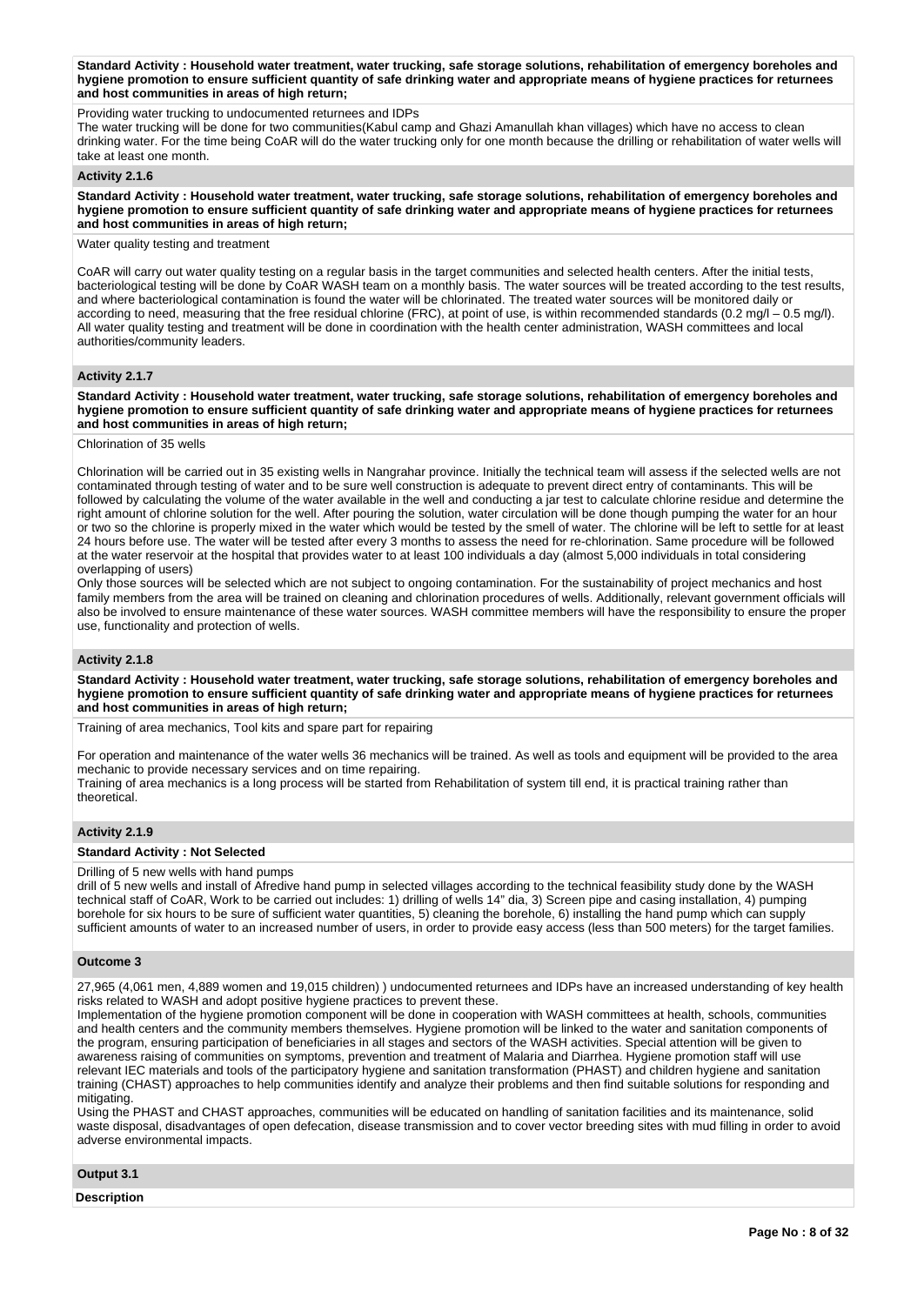27,965 (4,061 men, 4,889 women and 19,015 children) undocumented returnees and IDPs living with host families are able to take action to prevent WASH related diseases through participation in Hygiene promotion activities.

CoAR will use Participatory Hygiene and Sanitation Transformation (PHAST and CHAST) approach aiming at improving hygiene behaviors to reduce diarrheal diseases and encouraging effective management of water and sanitation services. Suitable communication techniques and culturally appropriate Information, Education and Communication (IEC) material will be utilized to ensure the participation and impact. CoAR will distribute family hygiene kits to women and girls for resilient bodies and minds by enabling them to maintain their personal hygiene, privacy and dignity.

# **Assumptions & Risks**

### **Assumptions**

- No further influx of returnees in targeted areas
- The local security situation is sufficiently stable to operate in highly volatile conditions
- The political situation in the area remains stable
- The area of operations is secure from the impact of armed conflict and civil unrest
- The Government of Afghanistan and governmental line agencies are supportive of the intervention
- There is no forced or sudden mass return of returnees to their places of origin
- The Government of Afghanistan (provincial, district level and other agencies) will provide support and cooperation
- Host communities' willingness, acceptance and support to the project activities and a positive approach to participate in WASH activities Risks
- Relief items are not available in the market or there is excessive inflation.
- The local government and community leaders are not willing to cooperate in relief efforts
- Insecurity hampers distribution of relief items
- Community opposition to women's participation in hygiene awareness raising activities
- Returnees relocate to other places to access relief assistance

# **Indicators**

|                                              |                                                          |                                                                                                                                         | <b>End cycle beneficiaries</b> |  | <b>Boys Girls</b><br>Women |  |               |  | End<br>cycle |
|----------------------------------------------|----------------------------------------------------------|-----------------------------------------------------------------------------------------------------------------------------------------|--------------------------------|--|----------------------------|--|---------------|--|--------------|
| Code                                         | <b>Cluster</b>                                           | <b>Indicator</b>                                                                                                                        | <b>Men</b>                     |  |                            |  | <b>Target</b> |  |              |
| Indicator 3.1.1                              | <b>WATER, SANITATION</b><br>AND HYGIENE                  | SA1-Envelope Two: Proportion of returnees and<br>host communities in high return areas with access<br>to water and soap for handwashing |                                |  |                            |  | 100           |  |              |
| • Indicator tracking cards (ITC)<br>• Photos | <b>Means of Verification:</b> Project Monitoring Reports |                                                                                                                                         |                                |  |                            |  |               |  |              |

• Case studies

- KAP report (pre and post)
- Feedback on call

# **Activities**

# **Activity 3.1.1**

**Standard Activity : Household water treatment, water trucking, safe storage solutions, rehabilitation of emergency boreholes and hygiene promotion to ensure sufficient quantity of safe drinking water and appropriate means of hygiene practices for returnees and host communities in areas of high return;**

Conduct Knowledge, Attitude and Practices (KAP) baseline survey in Nangrahar

CoAR will conduct KAP baseline and end line surveys in order to analyze and understand the situation on the ground related to access, privacy needs, dignity, culture, behaviors, practices, disease transmission and capacity of the community to develop relevant strategies for response and mitigation. The baseline will also be used to measure impact of the project towards the end of implementation.

# **Activity 3.1.2**

**Standard Activity : Household water treatment, water trucking, safe storage solutions, rehabilitation of emergency boreholes and hygiene promotion to ensure sufficient quantity of safe drinking water and appropriate means of hygiene practices for returnees and host communities in areas of high return;**

3995 hygiene kits provided to the households of returnees and IDPs living in the target areas.

3995 hygiene kits will be distributed to undocumented returnees and IDPs (one per family). Beneficiaries will be identified by the CoAR in cooperation with established WASH committees. Women will be included in the consultation and decisions. An orientation session supported by relevant information, education and communication (IEC) material on use of the kits will be provided to the families by the hygiene promoters to ensure optimal and appropriate utilization. The hygiene kits will be comprised of essential hygiene items to ensure improved hygiene at an individual and household level. The distribution will be done in a transparent manner with items displayed on a banner and a complaint desk if items are incomplete.

# **Activity 3.1.3**

**Standard Activity : Household water treatment, water trucking, safe storage solutions, rehabilitation of emergency boreholes and hygiene promotion to ensure sufficient quantity of safe drinking water and appropriate means of hygiene practices for returnees and host communities in areas of high return;**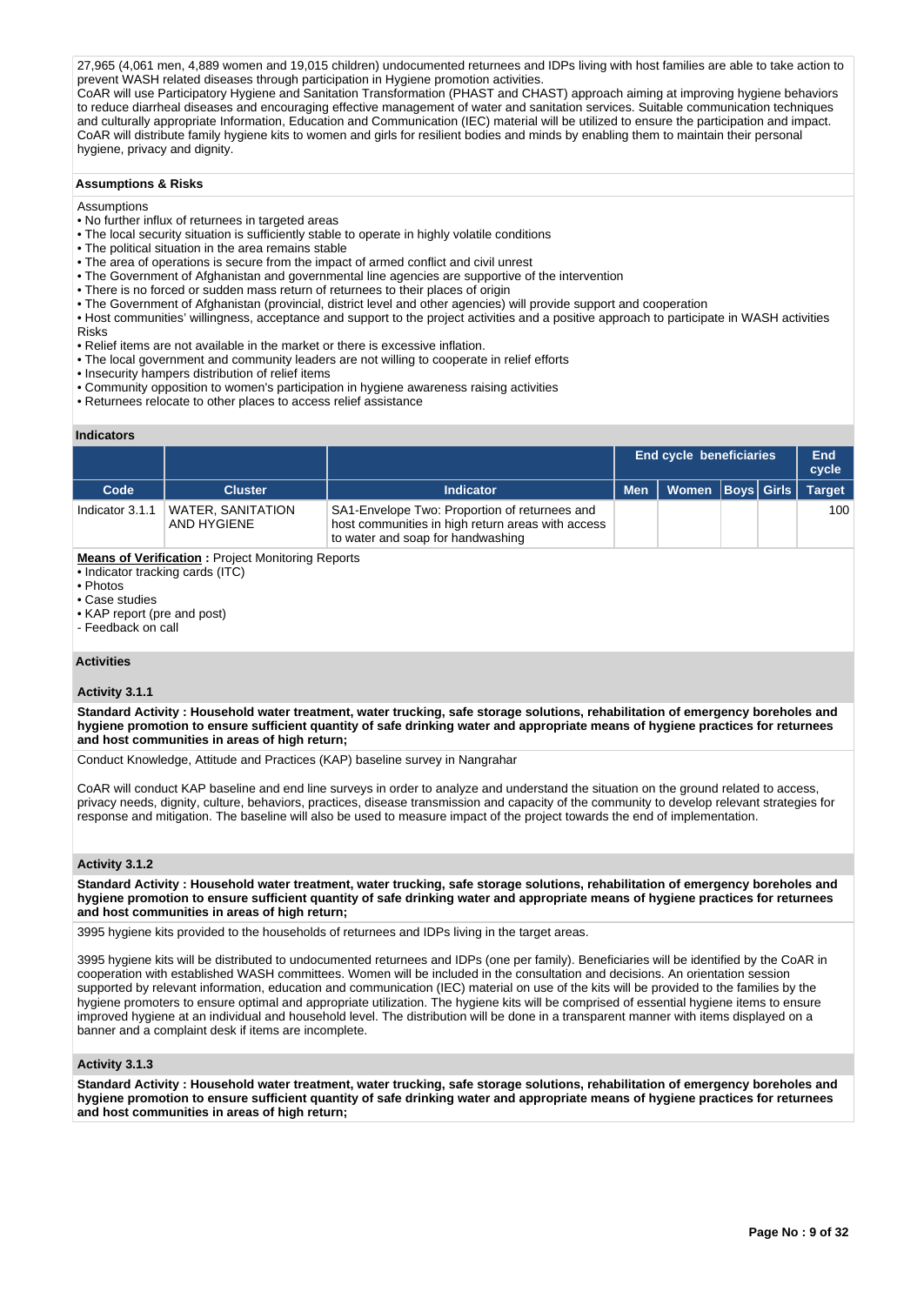932 hygiene promotion sessions using PHAST and CHAST approaches in communities, health centers and schools.

The project plans to reach 27,965 (4,061 men, 4,889 women and 19,015 children) through 932 hygiene sessions in total. Each session will include 30 individuals from the same village and representing a cluster of households, representing different social backgrounds, economic groups, age and gender. Additional sessions will be planned as a follow up of 7 step process where needed. Hygiene promotion strategy will be designed after analyzing knowledge, attitudes and practices of the targeted communities though a Pre-KAP survey. Information on existing hygiene practices, solid waste management, excrete disposal, quality of water used for drinking purposes and handling of water at household level will be collected. For the implementation of hygiene promotion PHAST (Participatory Hygiene and Sanitation Transformation) will be used. The methodology will focus on participatory learning and will aim to empower communities to manage their water supply and to control sanitation-related diseases by promoting health awareness and understanding. The approach includes seven basic steps that helps the community identify their issues themselves and find solutions by themselves using local knowledge and wisdom. These steps are; 1) Problem identification, 2) Problem Analysis, 3) Planning for solutions, 4) Selecting options, 5) Planning for new facilities and behavior change, 6) Planning for monitoring and evaluation and 7) participatory evaluation.

The PHAST approach will contribute to communities' empowerment, since they will participate in their own projects at different levels (problem identification, problem analysis, planning for solutions, selecting options, planning for new facilities and behavior change, planning for monitoring and evaluation and participatory evaluation). This approach will give communities the opportunity to be involved in decision making regarding the services, their communities' health challenges and how these best are solved.

Messages will focus on: a) how to preserve proper hygiene in an emergency setting, b) maintaining safe water storage at the householdlevel, c) water treatment at the household-level, d) transmission routes for water and sanitation diseases and how the chain of infection can be broken, e) critical times to wash one's hands and to employ hand washing techniques, f) proper waste disposal, and, g) how a woman should maintain proper hygienic breastfeeding practices and menstrual management. Specific attention will be given to the needs of vulnerable groups in the community, such as women, children, pregnant and lactating women, the elderly, and those with special needs. Hygiene promotion messages to communities/households include messages related to nutrition, in particular Infant and Young Child Feeding (IYCF). During this process, a special emphasis will be on Malaria control where communities will be sensitized about their existing practices that helps vector breeding and on prevention measures on blocking transmission routes. CoAR will use Children's' Hygiene and Sanitation Training (CHAST). This methodological approach will guarantee the participation of children in all hygiene promotion and sanitation activities. Hygiene promotion sessions will focus on the prevention, transmission and treatment of diarrhea, especially focusing on children under five years

### **Activity 3.1.4**

**Standard Activity : Household water treatment, water trucking, safe storage solutions, rehabilitation of emergency boreholes and hygiene promotion to ensure sufficient quantity of safe drinking water and appropriate means of hygiene practices for returnees and host communities in areas of high return;**

Development of IEC material for hygiene promotion

CoAR will develop culturally appropriate IEC material on personal, domestic and environmental hygiene. It will also have a special focus on Malaria and Diarrhea prevention as the target areas have been reported with high rates of incidence. The IEC material will be used during the hygiene awareness sessions in communities, health centers and schools.

# **Activity 3.1.5**

**Standard Activity : Household water treatment, water trucking, safe storage solutions, rehabilitation of emergency boreholes and hygiene promotion to ensure sufficient quantity of safe drinking water and appropriate means of hygiene practices for returnees and host communities in areas of high return;**

Conducting End line survey:

At the end of the year when WASH soft and hard component are implemented successfully end line survey will be conducted the aim is to measure the changes happened in the community. This survey will be conducted by CoAR WASH team at the communities where WASH project and hygiene approaches implemented.

# **Activity 3.1.6**

#### **Standard Activity : Not Selected**

Complaints committees will be formed in each target district.

CoAR will form complaints committees in each target district, to allow beneficiaries to voice their concerns and grievance. They will consist of government, CoAR representative and one or two leaders from the communities. All Beneficiaries attending hygiene promotion session and implementation of water supply and sanitation activities, will also receive the contact information of project manager to give their feedbacks and comments on the program. All beneficiaries will be informed of the complaint mechanism. Complaints basically are classified as 1) Sensitive complaints i.e. Sexual exploitation and abuse, fraud or corruption, breaches of code of conduct etc. 2) Non-sensitive complaints i.e. Program Related – Delivery of goods and services does not correspond with promised etc. the medium of reception of complaints will depend as per two classifications. For sensitive complaints beneficiary complaint forms should be used which will have explained to the beneficiaries and stakeholders at the start of the program, such forms should directly be submitted to complaint committees who will confidentially review and response to the complaint. Non sensitive complaints should be submitted via email and telephone calls which will too be taken care of preserving the confidentiality.

# **Activity 3.1.7**

# **Standard Activity : Not Selected**

Monthly progress, narrative and financial reports to OCHA regional office and HFU.

CoAR will submit monthly progress report to OCHA regional office, the narrative and financial report will be submitted quarterly to HFU.

#### **Additional Targets :**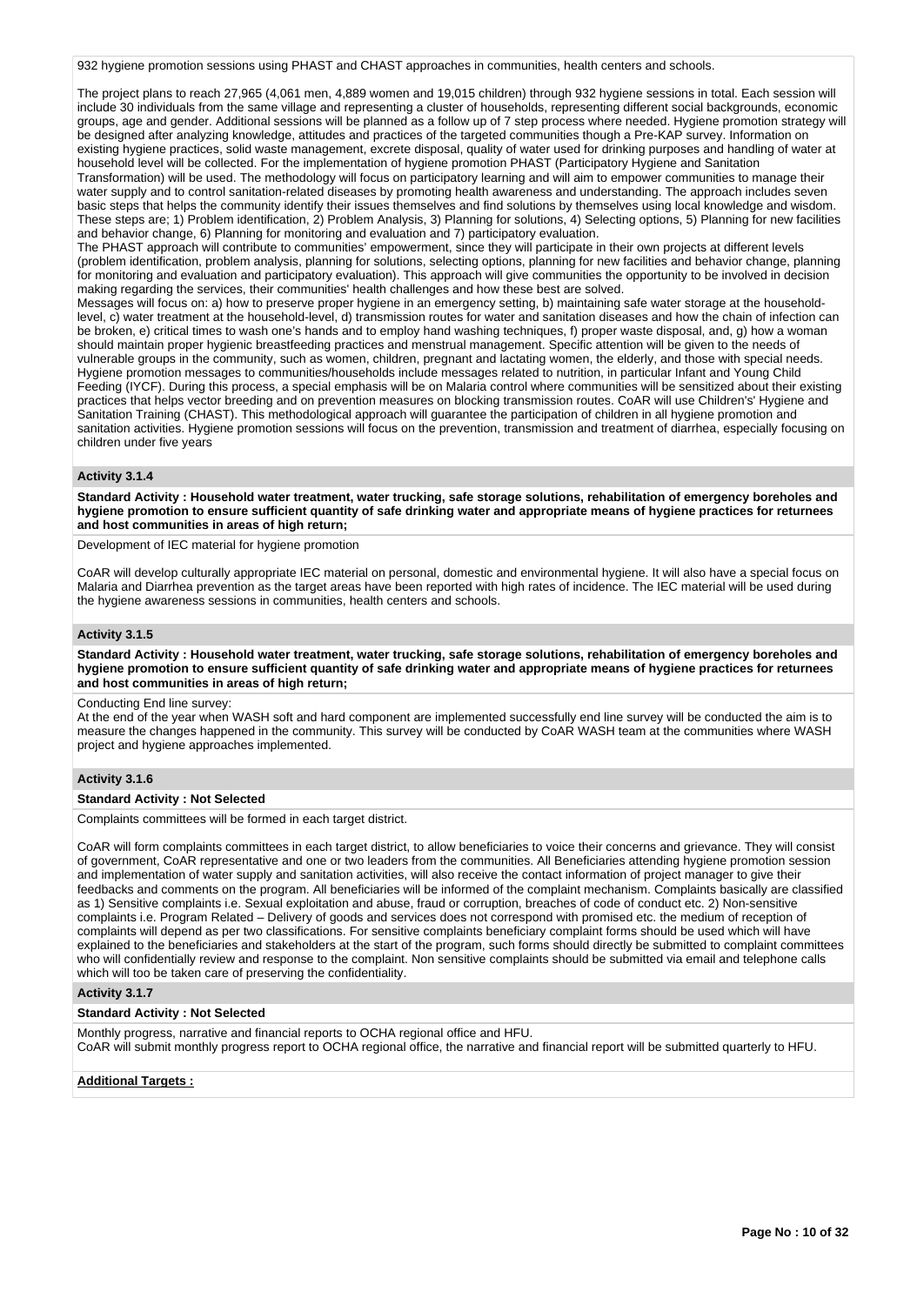# **Monitoring & Reporting plan**

A detailed monitoring plan will be developed by CoAR. Baseline will be collected, including information on gender and age. KAP baselines and end-line surveys will be commissioned to assess and document impact of the program activities. To measure progress and check achievements on a regular basis, CoAR will use Indicator Tracking Cards (ITCs) system. The ITCs will be used to collected information using outputs indicators. CoAR will submit monthly progress report to WASH cluster and OCHA regional offices, and will has collaboration with the cluster on the monitoring of the CHF and projects with other funding. CoAR will also monitor activities through quarterly field visits to the target areas. The methods used for data collection and observing changes will be beneficiary interviews, questionnaires, focus group discussions, semi structured interviews, case studies, geographic information systems, photos and videos and field observation. All this will contribute into reflecting achievements on the outcome levels. All monitoring visits will be properly documented. "CoAR will use remote calling system (actually this is OCHA system to confirm the progress and implementation of the project activities through contacting the beneficiaries and/or person of contact in the community under project coverage) and CoAR field staff will prepare the calling lists of different stakeholders benefiting from project activities. The calling lists will be prepared using the format shared by OCHA. Calling lists including the contact details will be provided to OCHA's Humanitarian Financing Unit (HFU). The list will include the details of project staff, people trained, direct project beneficiaries (i.e. recipients of water, sanitation and hygiene services), community elders, Shura members etc. Information to be collected will be agreed upon ahead of time between CoAR and OCHA. CoAR will ensure timely follow up on the feedback received by OCHA, take necessary actions to improve the quality of services if needed and document the lessons learned for future "CoAR program staff will work closely with resources at CoAR Head Office; the methods and results adviser, thematic advisers, financial controllers and funding adviser and will send reports to HFU on the beneficiary feedback mechanism. CoAR provincial manager will prepare periodic narrative progress reports and submit to CoAR head office and OCHA regional office.

#### **Workplan**

| Activitydescription                                                                                                                                                                                                                                                                                                                                                                                                                                                                                                                                                                                                                                                                                                                                                                                                                                                                                                                                                                                                                                                                                                                                                                                                                                                                                                                                                                                                                                                                                                                                                                                                                                                                                                                                                                                                                                                                                                                                                                                                                                                                                                                                                                      | Year |  |  |   |   |          |  |  |  |
|------------------------------------------------------------------------------------------------------------------------------------------------------------------------------------------------------------------------------------------------------------------------------------------------------------------------------------------------------------------------------------------------------------------------------------------------------------------------------------------------------------------------------------------------------------------------------------------------------------------------------------------------------------------------------------------------------------------------------------------------------------------------------------------------------------------------------------------------------------------------------------------------------------------------------------------------------------------------------------------------------------------------------------------------------------------------------------------------------------------------------------------------------------------------------------------------------------------------------------------------------------------------------------------------------------------------------------------------------------------------------------------------------------------------------------------------------------------------------------------------------------------------------------------------------------------------------------------------------------------------------------------------------------------------------------------------------------------------------------------------------------------------------------------------------------------------------------------------------------------------------------------------------------------------------------------------------------------------------------------------------------------------------------------------------------------------------------------------------------------------------------------------------------------------------------------|------|--|--|---|---|----------|--|--|--|
| Activity 1.1.1: Formation of 13 WASH committees with the participation of women,<br>men and children.                                                                                                                                                                                                                                                                                                                                                                                                                                                                                                                                                                                                                                                                                                                                                                                                                                                                                                                                                                                                                                                                                                                                                                                                                                                                                                                                                                                                                                                                                                                                                                                                                                                                                                                                                                                                                                                                                                                                                                                                                                                                                    | 2017 |  |  | X |   |          |  |  |  |
| CoAR will establish WASH Committees in each target village, inclusive of women<br>(where possible CoAR will make all efforts to have female members in the WASH<br>Committees) and men. WASH Committees will be made up 10 members. They will<br>take the lead in the use, cleanliness, and functionality of the completed water and<br>sanitation facilities, and secure the participation and buy-in of all WASH activities<br>by the target communities. The WASH Committees will prove instrumental in<br>liaising with the villagers to foster ownership of the project, thereby ensuring the<br>durability of the WASH infrastructures. WASH Committees will consult with<br>communities on decisions concerning WASH management, will see to it that<br>households have equitable access of water, and they will monitor the WASH<br>activities in their respective communities. The WASH Committees will also make<br>their communities more resilient, as they provide a platform for the community to<br>raise issues of concern, and the Committees can in turn bring them to the attention<br>of local authorities. WASH Committee members will receive training on<br>management, advocacy, conflict resolution, and peace building skills to avoid<br>future water disagreements; water resource and sanitation management; and, they<br>will be oriented on the operation, and maintenance of the water systems. As<br>WASH Committees will have the complete oversight of the water and sanitation<br>systems once the project is over, they will be in charge of organizing for their<br>maintenance and repairs. To raise the necessary funds, CoAR will work closely<br>with the WASH Committees to establish a fair tariff system. WASH Committees are<br>responsible for the collection of funds from the communities in order to pay for the<br>maintenance and repairs carried out by the identified mechanic. An example of an<br>amount to be paid by a family is 20 - 30 AFNs per month. WASH Committees will<br>be responsible for overseeing the inventory list of the tools and spare parts for both<br>the Water well with hand pump and the pipe schemes. |      |  |  |   |   |          |  |  |  |
| Activity 1.1.2: Provision of 6 Hand washing and toilet kits at schools and health<br>centers                                                                                                                                                                                                                                                                                                                                                                                                                                                                                                                                                                                                                                                                                                                                                                                                                                                                                                                                                                                                                                                                                                                                                                                                                                                                                                                                                                                                                                                                                                                                                                                                                                                                                                                                                                                                                                                                                                                                                                                                                                                                                             | 2017 |  |  |   | X | $\times$ |  |  |  |
| CoAR will provide WASH facilities at schools and health centers (i.e. hand washing<br>facilities, toilet facilities) The project will cover the needs of returnees, IDPs, local<br>population and families visiting the health and nutrition centers with malnourished<br>children as well as school students.                                                                                                                                                                                                                                                                                                                                                                                                                                                                                                                                                                                                                                                                                                                                                                                                                                                                                                                                                                                                                                                                                                                                                                                                                                                                                                                                                                                                                                                                                                                                                                                                                                                                                                                                                                                                                                                                           |      |  |  |   |   |          |  |  |  |
| Activity 1.1.3: Identification of locations for construction of sanitation facilities.<br>In close coordination with the WASH Committees and women, sites for sanitation<br>facilities, that meet the safety, dignity and privacy concerns of the users, especially<br>women and girls, will be identified. The site location will be done keeping in mind<br>Sphere standards of 30 meters from a water source, depending on soil<br>permeability, 1.5 meters above the water table, and soil stability, etc. Additionally,<br>consultations will be carried out with other community members to ensure that<br>sanitation facility sites can be easily accessed by the disabled and the elderly.                                                                                                                                                                                                                                                                                                                                                                                                                                                                                                                                                                                                                                                                                                                                                                                                                                                                                                                                                                                                                                                                                                                                                                                                                                                                                                                                                                                                                                                                                       | 2017 |  |  | X | X |          |  |  |  |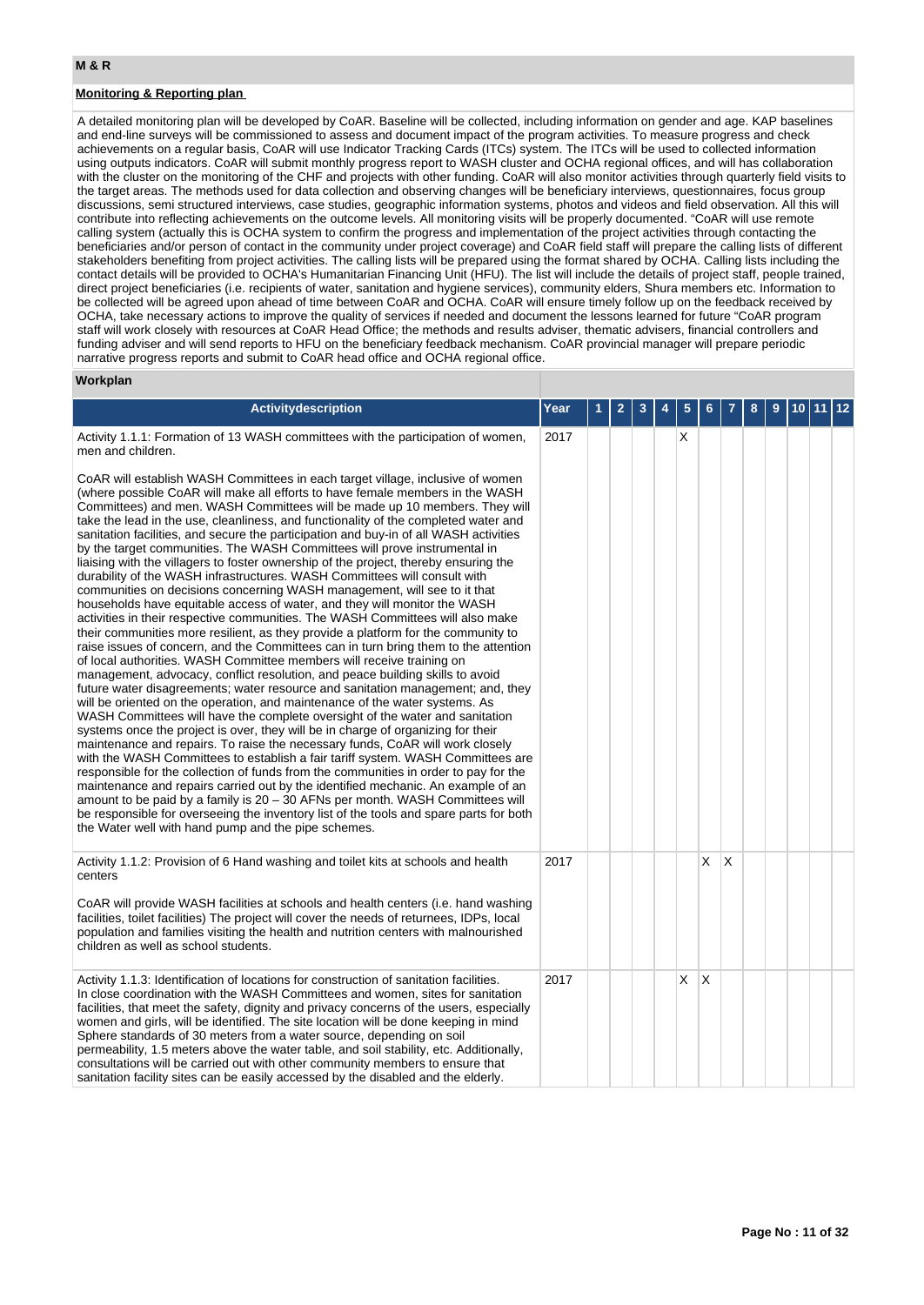| Activity 1.1.4: Construction of 252 new semi-emergency latrines.<br>- CoAR will construct 252 new semi-permanent latrines for 18 % beneficiaries<br>who's not access to latrines with 45 percent community's contribution, all with<br>accompanying hand-washing stands which will be placed within a three-meter<br>distance from the latrines. As per Sphere standards each latrine will be used by an<br>average of 20 individuals. The latrine design used is one approved by the MRRD<br>for use in semi emergency situations and which is easy for communities to<br>maintain. Modifications to the latrine design will be made accordingly to allow for<br>easy access for the disabled and elderly. To ensure the safety of women, girls, and<br>boys, all latrines will be situated within each target family compound, as communal<br>latrines are not culturally accepted, and each will have mechanisms allowing for<br>the door to be locked from the inside. | 2017 |   |              | XXXX         |    |              | $\mathsf{I} \mathsf{X}$ |  |
|----------------------------------------------------------------------------------------------------------------------------------------------------------------------------------------------------------------------------------------------------------------------------------------------------------------------------------------------------------------------------------------------------------------------------------------------------------------------------------------------------------------------------------------------------------------------------------------------------------------------------------------------------------------------------------------------------------------------------------------------------------------------------------------------------------------------------------------------------------------------------------------------------------------------------------------------------------------------------|------|---|--------------|--------------|----|--------------|-------------------------|--|
| Activity 1.1.5: Construction of 252 new bathing spaces.<br>CoAR will construct 252 new bathing facilities for 18 % beneficiaries who's not<br>access to bathing facilities with 43 percent community contribution- all in<br>compliance with Sphere standards, with sufficient water availability at a minimum<br>of six liters of water per person per day. Bathing facilities will be designed so that<br>the elderly and disabled have easy access. To ensure the safety of women, girls,<br>and boys, all bathing facilities will be situated within each target family compound,<br>as communal bathing facilities are not culturally accepted and each will have<br>mechanisms to be able to lock the door from the inside.                                                                                                                                                                                                                                          | 2017 |   |              | $X \times$   | X. | $\mathsf{X}$ | $\mathsf{I} \mathsf{X}$ |  |
| Activity 2.1.1: Rehabilitate existing solar powered water supply pipe scheme<br>CoAR will rehabilitate one existing solar powered water supply scheme which was<br>identified during the WASH need assessment. The motorized water supply piped<br>networks will be attached to, with submersible pumps powered by solar panels, will<br>be put into place to expanded access. In order reduce environmental impacts, the<br>tap stands will be fixed to the ground with plain cement concrete (PCC) and<br>connected to a soakage pit to prevent vector breeding through stagnant water.<br>CoAR will ensure that the distance between the farthest targeted beneficiary<br>household and the nearest water collection point will be less than 500 meters.<br>(Environment Marker B+)                                                                                                                                                                                     | 2017 | X | X            | X.           | X  |              |                         |  |
| Activity 2.1.2: Dug Wells Rehabilitation via Deepening<br>CoAR will rehabilitate 5 existing boreholes which were identified during the WASH<br>needs assessment. Work to be carried out includes: 1) Deeping of dug wells, 2)<br>pumping borehole for six hours to be sure of sufficient water quantities, 3) quality<br>testing the water, 4) installing hand pumps with accessories and 5) Repairing of<br>apron.                                                                                                                                                                                                                                                                                                                                                                                                                                                                                                                                                        | 2017 | X | X            | X.           | X  | $\mathsf{X}$ | X                       |  |
| Activity 2.1.3: Boring Wells Rehabilitation<br>CoAR will rehabilitate 25 existing boreholes which were identified during the WASH<br>needs assessment. Work to be carried out includes: 1) Repairing of apron, 2)<br>Installation of pump Rod, Plunger, Rod centralizer, foot valve, 3) quality testing the<br>water.                                                                                                                                                                                                                                                                                                                                                                                                                                                                                                                                                                                                                                                      | 2017 | X | $X \times X$ |              |    | $\mathsf{X}$ | $\mathsf{I} \mathsf{X}$ |  |
| Activity 2.1.4: Provision of water storage containers at health centers and at<br>Schools<br>CoAR will install 3 water storage containers with 1000 liters capacity at school and<br>health centers, Work to be carried out includes: 1) stone masonry for the<br>containers foundation, 2) connection of containers with taps. Drinking water will be<br>stored in containers as this reduces the risk contamination if there is contact with<br>dirty hands. This would also result in increased storage of water and use for<br>cleaning of latrines and anal cleansing. The project will cover the needs of<br>returnees, IDPs, local population and families visiting the health and nutrition<br>centers with malnourished children as well as school students.                                                                                                                                                                                                      | 2017 |   | X            | ΙX           |    |              |                         |  |
| Activity 2.1.5: Providing water trucking to undocumented returnees and IDPs<br>The water trucking will be done for two communities(Kabul camp and Ghazi<br>Amanullah khan villages) which have no access to clean drinking water. For the<br>time being CoAR will do the water trucking only for one month because the drilling<br>or rehabilitation of water wells will take at least one month.                                                                                                                                                                                                                                                                                                                                                                                                                                                                                                                                                                          | 2017 | X | X            | $\mathsf{X}$ |    |              |                         |  |
| Activity 2.1.6: Water quality testing and treatment<br>CoAR will carry out water quality testing on a regular basis in the target<br>communities and selected health centers. After the initial tests, bacteriological<br>testing will be done by CoAR WASH team on a monthly basis. The water sources<br>will be treated according to the test results, and where bacteriological<br>contamination is found the water will be chlorinated. The treated water sources will<br>be monitored daily or according to need, measuring that the free residual chlorine<br>(FRC), at point of use, is within recommended standards (0.2 mg/l - 0.5 mg/l). All<br>water quality testing and treatment will be done in coordination with the health<br>center administration, WASH committees and local authorities/community leaders.                                                                                                                                              | 2017 |   | X            | $\mathsf{X}$ | X. | $\mathsf{X}$ | $\mathsf{I} \mathsf{X}$ |  |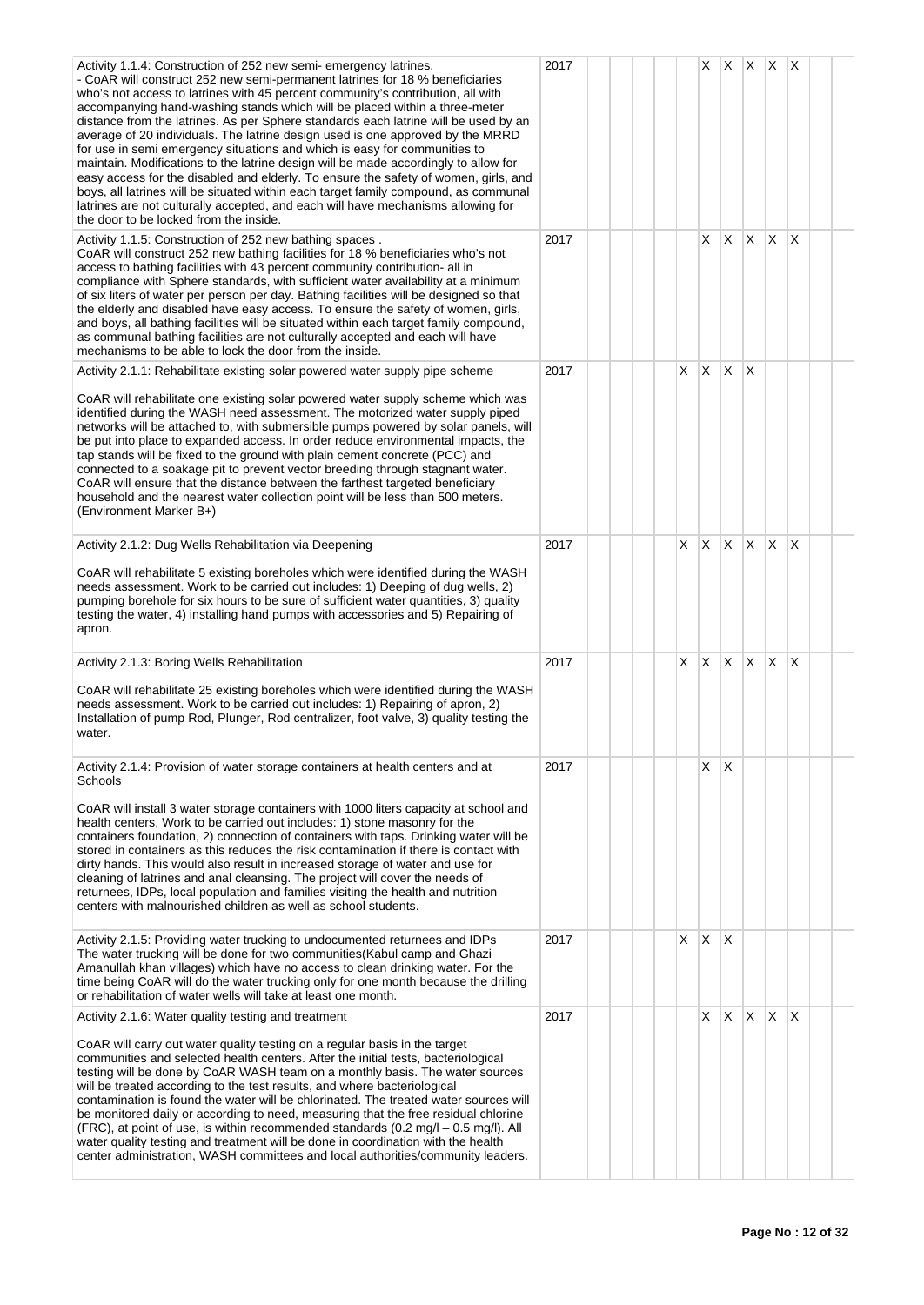| Activity 2.1.7: Chlorination of 35 wells                                                                                                                                                                                                                                                                                                                                                                                                                                                                                                                                                                                                                                                                                                                                                                                                                                                                                                                                                                                                                                                                                                                                                                                                                                                                                                                                                                                                                                                                                                                                                         | 2017 |  |  |   |    |             |    | X        | X                       |  |
|--------------------------------------------------------------------------------------------------------------------------------------------------------------------------------------------------------------------------------------------------------------------------------------------------------------------------------------------------------------------------------------------------------------------------------------------------------------------------------------------------------------------------------------------------------------------------------------------------------------------------------------------------------------------------------------------------------------------------------------------------------------------------------------------------------------------------------------------------------------------------------------------------------------------------------------------------------------------------------------------------------------------------------------------------------------------------------------------------------------------------------------------------------------------------------------------------------------------------------------------------------------------------------------------------------------------------------------------------------------------------------------------------------------------------------------------------------------------------------------------------------------------------------------------------------------------------------------------------|------|--|--|---|----|-------------|----|----------|-------------------------|--|
| Chlorination will be carried out in 35 existing wells in Nangrahar province. Initially<br>the technical team will assess if the selected wells are not contaminated through<br>testing of water and to be sure well construction is adequate to prevent direct entry<br>of contaminants. This will be followed by calculating the volume of the water<br>available in the well and conducting a jar test to calculate chlorine residue and<br>determine the right amount of chlorine solution for the well. After pouring the<br>solution, water circulation will be done though pumping the water for an hour or two<br>so the chlorine is properly mixed in the water which would be tested by the smell of<br>water. The chlorine will be left to settle for at least 24 hours before use. The water<br>will be tested after every 3 months to assess the need for re-chlorination. Same<br>procedure will be followed at the water reservoir at the hospital that provides water<br>to at least 100 individuals a day (almost 5,000 individuals in total considering<br>overlapping of users)<br>Only those sources will be selected which are not subject to ongoing<br>contamination. For the sustainability of project mechanics and host family<br>members from the area will be trained on cleaning and chlorination procedures of<br>wells. Additionally, relevant government officials will also be involved to ensure<br>maintenance of these water sources. WASH committee members will have the<br>responsibility to ensure the proper use, functionality and protection of wells. |      |  |  |   |    |             |    |          |                         |  |
| Activity 2.1.8: Training of area mechanics, Tool kits and spare part for repairing                                                                                                                                                                                                                                                                                                                                                                                                                                                                                                                                                                                                                                                                                                                                                                                                                                                                                                                                                                                                                                                                                                                                                                                                                                                                                                                                                                                                                                                                                                               | 2017 |  |  |   |    |             |    |          | X                       |  |
| For operation and maintenance of the water wells 36 mechanics will be trained. As<br>well as tools and equipment will be provided to the area mechanic to provide<br>necessary services and on time repairing.<br>Training of area mechanics is a long process will be started from Rehabilitation of<br>system till end, it is practical training rather than theoretical.                                                                                                                                                                                                                                                                                                                                                                                                                                                                                                                                                                                                                                                                                                                                                                                                                                                                                                                                                                                                                                                                                                                                                                                                                      |      |  |  |   |    |             |    |          |                         |  |
| Activity 2.1.9: Drilling of 5 new wells with hand pumps<br>drill of 5 new wells and install of Afredive hand pump in selected villages according<br>to the technical feasibility study done by the WASH technical staff of CoAR, Work<br>to be carried out includes: 1) drilling of wells 14" dia, 3) Screen pipe and casing<br>installation, 4) pumping borehole for six hours to be sure of sufficient water<br>quantities, 5) cleaning the borehole, 6) installing the hand pump which can supply<br>sufficient amounts of water to an increased number of users, in order to provide<br>easy access (less than 500 meters) for the target families.                                                                                                                                                                                                                                                                                                                                                                                                                                                                                                                                                                                                                                                                                                                                                                                                                                                                                                                                          | 2017 |  |  |   | X. | $X$ $X$ $X$ |    |          | $\overline{\mathsf{x}}$ |  |
| Activity 3.1.1: Conduct Knowledge, Attitude and Practices (KAP) baseline survey in<br>Nangrahar                                                                                                                                                                                                                                                                                                                                                                                                                                                                                                                                                                                                                                                                                                                                                                                                                                                                                                                                                                                                                                                                                                                                                                                                                                                                                                                                                                                                                                                                                                  | 2017 |  |  | X |    |             |    |          |                         |  |
| CoAR will conduct KAP baseline and end line surveys in order to analyze and<br>understand the situation on the ground related to access, privacy needs, dignity,<br>culture, behaviors, practices, disease transmission and capacity of the community<br>to develop relevant strategies for response and mitigation. The baseline will also<br>be used to measure impact of the project towards the end of implementation.                                                                                                                                                                                                                                                                                                                                                                                                                                                                                                                                                                                                                                                                                                                                                                                                                                                                                                                                                                                                                                                                                                                                                                       |      |  |  |   |    |             |    |          |                         |  |
| Activity 3.1.2: 3995 hygiene kits provided to the households of returnees and IDPs<br>living in the target areas.                                                                                                                                                                                                                                                                                                                                                                                                                                                                                                                                                                                                                                                                                                                                                                                                                                                                                                                                                                                                                                                                                                                                                                                                                                                                                                                                                                                                                                                                                | 2017 |  |  |   | X. | X.          | X. | $\times$ |                         |  |
| 3995 hygiene kits will be distributed to undocumented returnees and IDPs (one per<br>family). Beneficiaries will be identified by the CoAR in cooperation with established<br>WASH committees. Women will be included in the consultation and decisions. An<br>orientation session supported by relevant information, education and<br>communication (IEC) material on use of the kits will be provided to the families by<br>the hygiene promoters to ensure optimal and appropriate utilization. The hygiene<br>kits will be comprised of essential hygiene items to ensure improved hygiene at an<br>individual and household level. The distribution will be done in a transparent<br>manner with items displayed on a banner and a complaint desk if items are<br>incomplete.                                                                                                                                                                                                                                                                                                                                                                                                                                                                                                                                                                                                                                                                                                                                                                                                               |      |  |  |   |    |             |    |          |                         |  |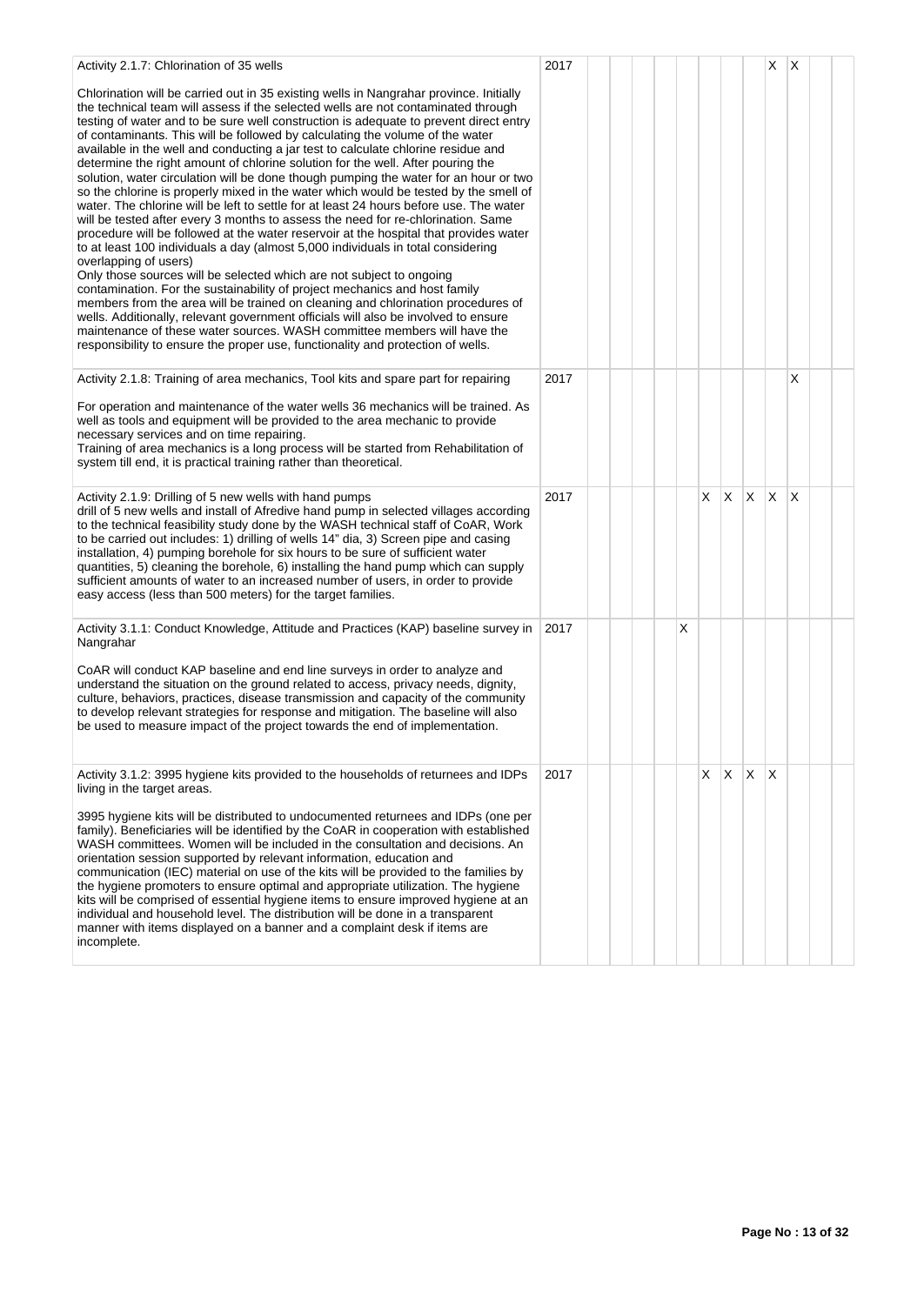| Activity 3.1.3: 932 hygiene promotion sessions using PHAST and CHAST<br>approaches in communities, health centers and schools.                                                                                                                                                                                                                                                                                                                                                                                                                                                                                                                                                                                                                                                                                                                                                                                                                                                                                                                                                                                                                                                                                                                                                                                                                                                                                                                                                                                                                                                                                                                                                                                                                                                                                                                                                                                                                                                                                                                                                                                                                                                                                                                                                                                                                                                                                                                                                                                                                                                                                                                                                                                                                                                                                                                                                                                                                                                                                                                                                                                                                                                                                                                                                                                                                                                                                                                                                                                                                                                                                          | 2017 |  | X. | $X$ $X$ $X$ $X$ |                         |  | $\mathsf{X}$ |  |
|-------------------------------------------------------------------------------------------------------------------------------------------------------------------------------------------------------------------------------------------------------------------------------------------------------------------------------------------------------------------------------------------------------------------------------------------------------------------------------------------------------------------------------------------------------------------------------------------------------------------------------------------------------------------------------------------------------------------------------------------------------------------------------------------------------------------------------------------------------------------------------------------------------------------------------------------------------------------------------------------------------------------------------------------------------------------------------------------------------------------------------------------------------------------------------------------------------------------------------------------------------------------------------------------------------------------------------------------------------------------------------------------------------------------------------------------------------------------------------------------------------------------------------------------------------------------------------------------------------------------------------------------------------------------------------------------------------------------------------------------------------------------------------------------------------------------------------------------------------------------------------------------------------------------------------------------------------------------------------------------------------------------------------------------------------------------------------------------------------------------------------------------------------------------------------------------------------------------------------------------------------------------------------------------------------------------------------------------------------------------------------------------------------------------------------------------------------------------------------------------------------------------------------------------------------------------------------------------------------------------------------------------------------------------------------------------------------------------------------------------------------------------------------------------------------------------------------------------------------------------------------------------------------------------------------------------------------------------------------------------------------------------------------------------------------------------------------------------------------------------------------------------------------------------------------------------------------------------------------------------------------------------------------------------------------------------------------------------------------------------------------------------------------------------------------------------------------------------------------------------------------------------------------------------------------------------------------------------------------------------------|------|--|----|-----------------|-------------------------|--|--------------|--|
| The project plans to reach 27,965 (4,061 men, 4,889 women and 19,015 children)<br>through 932 hygiene sessions in total. Each session will include 30 individuals from<br>the same village and representing a cluster of households, representing different<br>social backgrounds, economic groups, age and gender. Additional sessions will be<br>planned as a follow up of 7 step process where needed. Hygiene promotion<br>strategy will be designed after analyzing knowledge, attitudes and practices of the<br>targeted communities though a Pre-KAP survey. Information on existing hygiene<br>practices, solid waste management, excrete disposal, quality of water used for<br>drinking purposes and handling of water at household level will be collected. For<br>the implementation of hygiene promotion PHAST (Participatory Hygiene and<br>Sanitation Transformation) will be used. The methodology will focus on<br>participatory learning and will aim to empower communities to manage their water<br>supply and to control sanitation-related diseases by promoting health awareness<br>and understanding. The approach includes seven basic steps that helps the<br>community identify their issues themselves and find solutions by themselves using<br>local knowledge and wisdom. These steps are; 1) Problem identification, 2)<br>Problem Analysis, 3) Planning for solutions, 4) Selecting options, 5) Planning for<br>new facilities and behavior change, 6) Planning for monitoring and evaluation and<br>7) participatory evaluation.<br>The PHAST approach will contribute to communities' empowerment, since they will<br>participate in their own projects at different levels (problem identification, problem<br>analysis, planning for solutions, selecting options, planning for new facilities and<br>behavior change, planning for monitoring and evaluation and participatory<br>evaluation). This approach will give communities the opportunity to be involved in<br>decision making regarding the services, their communities' health challenges and<br>how these best are solved.<br>Messages will focus on: a) how to preserve proper hygiene in an emergency<br>setting, b) maintaining safe water storage at the household-level, c) water<br>treatment at the household-level, d) transmission routes for water and sanitation<br>diseases and how the chain of infection can be broken, e) critical times to wash<br>one's hands and to employ hand washing techniques, f) proper waste disposal,<br>and, g) how a woman should maintain proper hygienic breastfeeding practices and<br>menstrual management. Specific attention will be given to the needs of vulnerable<br>groups in the community, such as women, children, pregnant and lactating women,<br>the elderly, and those with special needs. Hygiene promotion messages to<br>communities/households include messages related to nutrition, in particular Infant<br>and Young Child Feeding (IYCF). During this process, a special emphasis will be<br>on Malaria control where communities will be sensitized about their existing<br>practices that helps vector breeding and on prevention measures on blocking<br>transmission routes. CoAR will use Children's' Hygiene and Sanitation Training<br>(CHAST). This methodological approach will guarantee the participation of children<br>in all hygiene promotion and sanitation activities. Hygiene promotion sessions will<br>focus on the prevention, transmission and treatment of diarrhea, especially<br>focusing on children under five years |      |  |    |                 |                         |  |              |  |
| Activity 3.1.4: Development of IEC material for hygiene promotion<br>CoAR will develop culturally appropriate IEC material on personal, domestic and<br>environmental hygiene. It will also have a special focus on Malaria and Diarrhea<br>prevention as the target areas have been reported with high rates of incidence.<br>The IEC material will be used during the hygiene awareness sessions in<br>communities, health centers and schools.                                                                                                                                                                                                                                                                                                                                                                                                                                                                                                                                                                                                                                                                                                                                                                                                                                                                                                                                                                                                                                                                                                                                                                                                                                                                                                                                                                                                                                                                                                                                                                                                                                                                                                                                                                                                                                                                                                                                                                                                                                                                                                                                                                                                                                                                                                                                                                                                                                                                                                                                                                                                                                                                                                                                                                                                                                                                                                                                                                                                                                                                                                                                                                       | 2017 |  |    | X               | $\mathsf{X}$            |  |              |  |
|                                                                                                                                                                                                                                                                                                                                                                                                                                                                                                                                                                                                                                                                                                                                                                                                                                                                                                                                                                                                                                                                                                                                                                                                                                                                                                                                                                                                                                                                                                                                                                                                                                                                                                                                                                                                                                                                                                                                                                                                                                                                                                                                                                                                                                                                                                                                                                                                                                                                                                                                                                                                                                                                                                                                                                                                                                                                                                                                                                                                                                                                                                                                                                                                                                                                                                                                                                                                                                                                                                                                                                                                                         |      |  |    |                 |                         |  |              |  |
| Activity 3.1.5: Conducting End line survey:<br>At the end of the year when WASH soft and hard component are implemented<br>successfully end line survey will be conducted the aim is to measure the changes<br>happened in the community. This survey will be conducted by CoAR WASH team<br>at the communities where WASH project and hygiene approaches implemented.                                                                                                                                                                                                                                                                                                                                                                                                                                                                                                                                                                                                                                                                                                                                                                                                                                                                                                                                                                                                                                                                                                                                                                                                                                                                                                                                                                                                                                                                                                                                                                                                                                                                                                                                                                                                                                                                                                                                                                                                                                                                                                                                                                                                                                                                                                                                                                                                                                                                                                                                                                                                                                                                                                                                                                                                                                                                                                                                                                                                                                                                                                                                                                                                                                                  | 2017 |  |    |                 |                         |  | X            |  |
| Activity 3.1.6: Complaints committees will be formed in each target district.                                                                                                                                                                                                                                                                                                                                                                                                                                                                                                                                                                                                                                                                                                                                                                                                                                                                                                                                                                                                                                                                                                                                                                                                                                                                                                                                                                                                                                                                                                                                                                                                                                                                                                                                                                                                                                                                                                                                                                                                                                                                                                                                                                                                                                                                                                                                                                                                                                                                                                                                                                                                                                                                                                                                                                                                                                                                                                                                                                                                                                                                                                                                                                                                                                                                                                                                                                                                                                                                                                                                           | 2017 |  | X  | $\mathsf{X}$    | $\mathsf{I} \mathsf{X}$ |  |              |  |
| CoAR will form complaints committees in each target district, to allow beneficiaries<br>to voice their concerns and grievance. They will consist of government, CoAR<br>representative and one or two leaders from the communities. All Beneficiaries<br>attending hygiene promotion session and implementation of water supply and<br>sanitation activities, will also receive the contact information of project manager to<br>give their feedbacks and comments on the program. All beneficiaries will be<br>informed of the complaint mechanism. Complaints basically are classified as 1)<br>Sensitive complaints i.e. Sexual exploitation and abuse, fraud or corruption,<br>breaches of code of conduct etc. 2) Non-sensitive complaints i.e. Program Related<br>- Delivery of goods and services does not correspond with promised etc. the<br>medium of reception of complaints will depend as per two classifications. For<br>sensitive complaints beneficiary complaint forms should be used which will have<br>explained to the beneficiaries and stakeholders at the start of the program, such<br>forms should directly be submitted to complaint committees who will confidentially<br>review and response to the complaint. Non sensitive complaints should be<br>submitted via email and telephone calls which will too be taken care of preserving<br>the confidentiality.                                                                                                                                                                                                                                                                                                                                                                                                                                                                                                                                                                                                                                                                                                                                                                                                                                                                                                                                                                                                                                                                                                                                                                                                                                                                                                                                                                                                                                                                                                                                                                                                                                                                                                                                                                                                                                                                                                                                                                                                                                                                                                                                                                                                                            |      |  |    |                 |                         |  |              |  |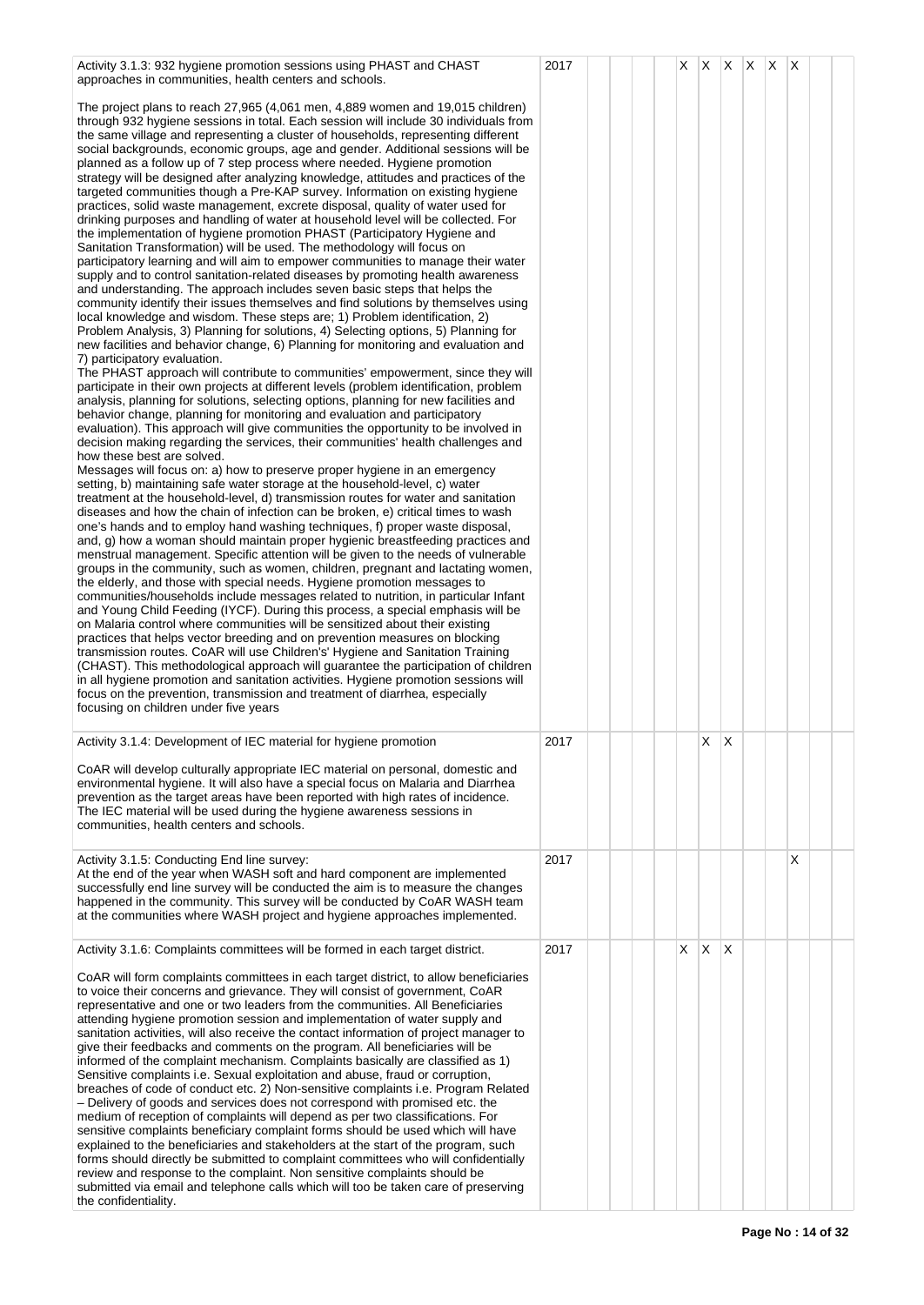| Activity 3.1.7: Monthly progress, narrative and financial reports to OCHA regional<br>office and HFU.<br>CoAR will submit monthly progress report to OCHA regional office, the narrative<br>and financial report will be submitted quarterly to HFU.                                                                                                                                                                                                                                                                                                                                                                                                                                                                                                                                                                                                                                                                                                                                                                                                                                                                                                                                                                                                                                                                                                                                                                                                                                                                                                                                                                                                                                                                                                                                                                                                                                                                                                                                                                                                                                                                                                                                                                                                                                                                                                                                                                                                                                                                                                                                                                                                                                                                                                                                                                                                                                                                                                                                                                                                                                                                                                                                                                                                                                                                                                                                                                                                                                                                                                                                                                                                                                                                                                                                                                                                                                                                                                                                                                                                                                                                       | 2017 |  | X. | X. | ΙX. | $x \times$ | $\mathsf{I} \mathsf{X}$ |  |
|----------------------------------------------------------------------------------------------------------------------------------------------------------------------------------------------------------------------------------------------------------------------------------------------------------------------------------------------------------------------------------------------------------------------------------------------------------------------------------------------------------------------------------------------------------------------------------------------------------------------------------------------------------------------------------------------------------------------------------------------------------------------------------------------------------------------------------------------------------------------------------------------------------------------------------------------------------------------------------------------------------------------------------------------------------------------------------------------------------------------------------------------------------------------------------------------------------------------------------------------------------------------------------------------------------------------------------------------------------------------------------------------------------------------------------------------------------------------------------------------------------------------------------------------------------------------------------------------------------------------------------------------------------------------------------------------------------------------------------------------------------------------------------------------------------------------------------------------------------------------------------------------------------------------------------------------------------------------------------------------------------------------------------------------------------------------------------------------------------------------------------------------------------------------------------------------------------------------------------------------------------------------------------------------------------------------------------------------------------------------------------------------------------------------------------------------------------------------------------------------------------------------------------------------------------------------------------------------------------------------------------------------------------------------------------------------------------------------------------------------------------------------------------------------------------------------------------------------------------------------------------------------------------------------------------------------------------------------------------------------------------------------------------------------------------------------------------------------------------------------------------------------------------------------------------------------------------------------------------------------------------------------------------------------------------------------------------------------------------------------------------------------------------------------------------------------------------------------------------------------------------------------------------------------------------------------------------------------------------------------------------------------------------------------------------------------------------------------------------------------------------------------------------------------------------------------------------------------------------------------------------------------------------------------------------------------------------------------------------------------------------------------------------------------------------------------------------------------------------------------------|------|--|----|----|-----|------------|-------------------------|--|
| <b>OTHER INFO</b>                                                                                                                                                                                                                                                                                                                                                                                                                                                                                                                                                                                                                                                                                                                                                                                                                                                                                                                                                                                                                                                                                                                                                                                                                                                                                                                                                                                                                                                                                                                                                                                                                                                                                                                                                                                                                                                                                                                                                                                                                                                                                                                                                                                                                                                                                                                                                                                                                                                                                                                                                                                                                                                                                                                                                                                                                                                                                                                                                                                                                                                                                                                                                                                                                                                                                                                                                                                                                                                                                                                                                                                                                                                                                                                                                                                                                                                                                                                                                                                                                                                                                                          |      |  |    |    |     |            |                         |  |
| <b>Accountability to Affected Populations</b>                                                                                                                                                                                                                                                                                                                                                                                                                                                                                                                                                                                                                                                                                                                                                                                                                                                                                                                                                                                                                                                                                                                                                                                                                                                                                                                                                                                                                                                                                                                                                                                                                                                                                                                                                                                                                                                                                                                                                                                                                                                                                                                                                                                                                                                                                                                                                                                                                                                                                                                                                                                                                                                                                                                                                                                                                                                                                                                                                                                                                                                                                                                                                                                                                                                                                                                                                                                                                                                                                                                                                                                                                                                                                                                                                                                                                                                                                                                                                                                                                                                                              |      |  |    |    |     |            |                         |  |
| CoAR is committed to the principles of participation and downward accountability. CoAR has ensured the involvement of beneficiaries in the<br>assessment to identify the needs of target population and in designing the project.<br>The priority needs of the returnees and IDPs have been identified in consultation with local communities and returnees and IDPs using<br>assessment survey form. Meetings with returnee and IDP representatives and local population in the targeted villages were carried out to<br>identify the urgent and unmet needs.<br>CoAR directly communicate with returnee and IDPs women to identify their needs and possible interventions under the proposed project.<br>Involvement of beneficiaries in different stages of the project: Beneficiaries were involved in the design of the action. The assessment phase<br>included individual interviews with male and female household members in order to get an accurate need assessment. In the<br>implementation stage, a distribution committee consisting of representative from beneficiaries, government representative and CoAR staff<br>will be formed in each targeted district. This will ensure beneficiary involvement in the project implementation stage. During evaluation stage<br>selected beneficiaries would be interviewed about the process and the outputs.<br>Accountability and transparency mechanisms: Complaints committees will be formed in each target district, to allow beneficiaries to voice<br>their concerns and grievance. They will consist of government, CoAR representative and one or two leaders from the communities. All<br>Beneficiaries attending hygiene promotion sessions will also receive the contact information of project manager to give their feedbacks and<br>comments on the program. All beneficiaries will be informed of the complaint mechanism. Complaints basically are classified as 1) Sensitive<br>complaints i.e. Sexual exploitation and abuse, fraud or corruption, breaches of code of conduct etc. 2) Non-sensitive complaints i.e. Program<br>Related – Delivery of goods and services does not correspond with promised etc. the medium of reception of complaints will depend as per<br>two classifications. For sensitive complaints beneficiary complaint forms should be used which will have explained to the beneficiaries and<br>stakeholders at the start of the program, such forms should directly be submitted to complaint committees who will confidentially review and<br>response to the complaint. Non sensitive complaints should be submitted via email and telephone calls which will too be taken care of<br>preserving the confidentiality.<br>CoAR will continue to consult with the community throughout the project implementation phase through consultations, hygiene promoters<br>and monitoring teams. Separate WASH committees for men and women will be established in each village with the participation of children<br>to manage common water sources, sanitation facilities and hygiene activities. These committees will also take care of maintenance of the<br>repaired hand pumps and repaired piped scheme after the completion of the project to increase sustainability, local ownership and<br>resilience. Distribution teams will maximize their effort to deliver hygiene kits and water storage containers at the nearest point of the target<br>population's residing place. It is mandatory to ensure that all beneficiaries are well informed about distribution space, date and time.<br>Hygiene kits items and details of water and sanitation facilities will be displayed in communities for information sharing purpose. To ensure<br>successful implementation of project activities and interventions, CoAR will use the "Do No Harm" tools and framework throughout the entire<br>program period in order to avoid risks, tensions and conflict in the targeted communities or feed adjustments to the operation and project<br>back into the project cycle in order to reduce conflict and risk. |      |  |    |    |     |            |                         |  |
| <b>Implementation Plan</b>                                                                                                                                                                                                                                                                                                                                                                                                                                                                                                                                                                                                                                                                                                                                                                                                                                                                                                                                                                                                                                                                                                                                                                                                                                                                                                                                                                                                                                                                                                                                                                                                                                                                                                                                                                                                                                                                                                                                                                                                                                                                                                                                                                                                                                                                                                                                                                                                                                                                                                                                                                                                                                                                                                                                                                                                                                                                                                                                                                                                                                                                                                                                                                                                                                                                                                                                                                                                                                                                                                                                                                                                                                                                                                                                                                                                                                                                                                                                                                                                                                                                                                 |      |  |    |    |     |            |                         |  |
| CoAR has the prime responsibility for implementation of this project and Nangrahar sub office of CoAR under the direct supervision of head<br>office will carried out project interventions.<br>Project manager and project engineer directly are responsible for the day today implementation of planned activates in the field under the<br>direct supervision of head Office manager.<br>All related project staffs will be hired locally who are familiar with culture, language of the targeted beneficiaries, in consideration of                                                                                                                                                                                                                                                                                                                                                                                                                                                                                                                                                                                                                                                                                                                                                                                                                                                                                                                                                                                                                                                                                                                                                                                                                                                                                                                                                                                                                                                                                                                                                                                                                                                                                                                                                                                                                                                                                                                                                                                                                                                                                                                                                                                                                                                                                                                                                                                                                                                                                                                                                                                                                                                                                                                                                                                                                                                                                                                                                                                                                                                                                                                                                                                                                                                                                                                                                                                                                                                                                                                                                                                    |      |  |    |    |     |            |                         |  |

Nangrahar situation and unavailability of technical staffs' effort will be to hire from neighbor's province in a transparent and competitive process, but other support staffs such as foremen, hygiene Facilitator, guard and cook will be hired locally.

The CoAR WASH team will provide guidance and supervision to the local project team in addition to monitoring requirements and quality program delivery at the field level. CoAR head office WASH program manager will provide technical support and visit the project areas regularly during the implementation phase. A number of meeting points and communication systems will be put in place to ensure smooth and efficient cooperation. CoAR's finance staff will ensure financial control in line with CoAR's financial routines and standards including several measures. CoAR's logistics team will facilitate and provide technical support during the procurement process as defined by CoAR's procurement policy and guidelines. CoAR will be responsible for all formal reporting to CHF.

CoAR will continue to coordinate with all stakeholders at national and provincial level. CoAR will remain in close coordination with UN agencies, other INGOs responding to the target areas to reach to the vulnerable returnee and IDP population and avoid duplication of efforts. CoAR is actively participating in UNOCHA refugee and returnee chapter meetings. CoAR will work with the local government authorities of target areas, specifically the provincial and district authorities.

# **Coordination with other Organizations in project area Name of the organization Areas/activities of collaboration and rationale** UNHCR CoAR has made sure to coordinate project activities with UNHCR Kabul and Nangrahar in order to identify the locations and avoid any duplication, accordingly. and will continue to work with them as and when required including participating in refugee and returnee chapter meeting and keep them update on project progress WASH Cluster Coare Coardinated issues with WASH cluster at every required instances i.e. is from selection of the geographical area, beneficiary selection, proposal development and approval etc. the coordination will be kept going during the implementation as well, through participating in WASH cluster meetings and keep them updated on project activities' progress at all times.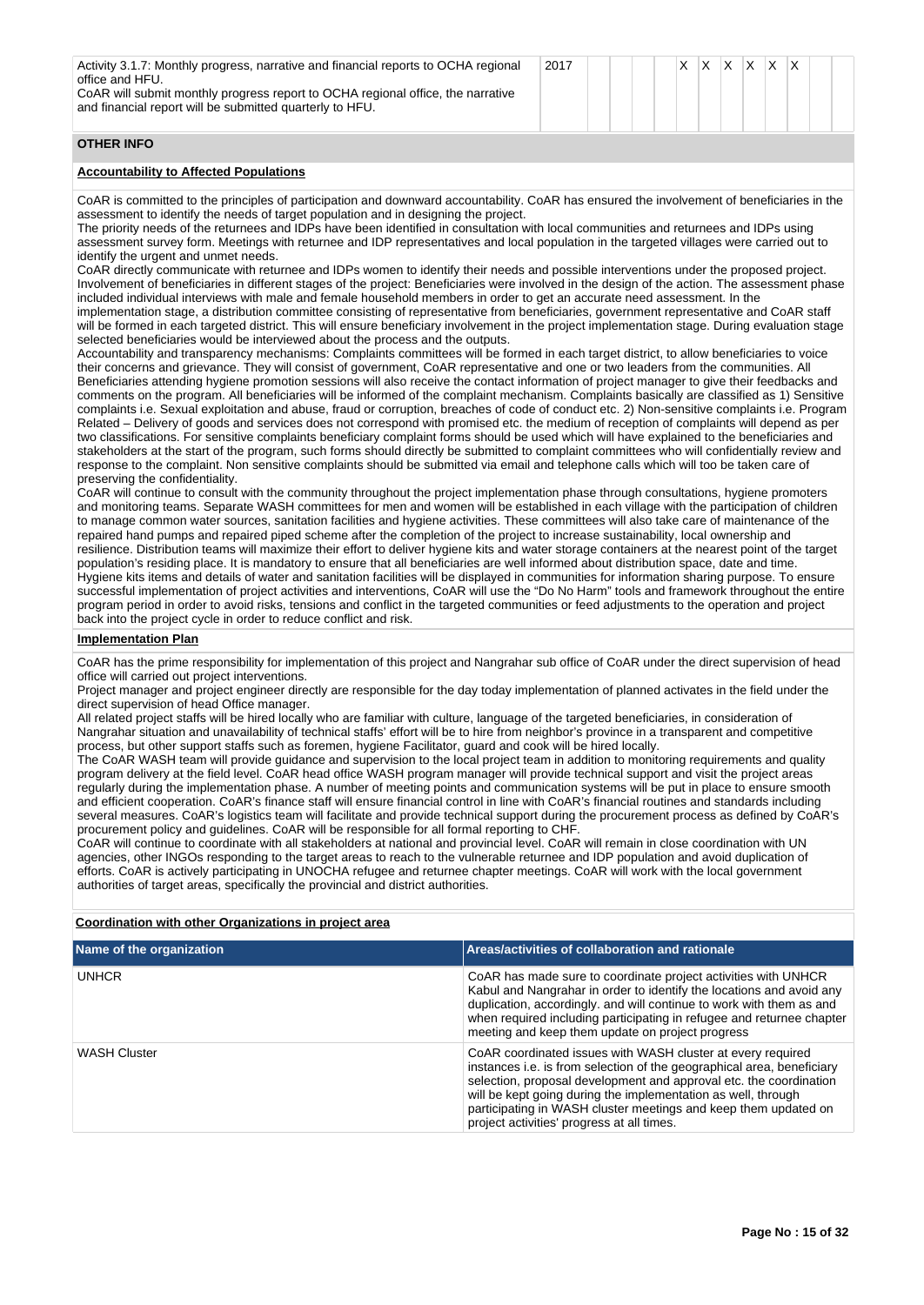| Provincial Directorate of Refugees and Returnees (DoRR) | Before stepping-in into the project DoRR was consulted for<br>preliminary information and data on IDPs and returnees. This was in<br>response to their official request for support of WASH activities in<br>Rodat, Ghani Khil and Khewa districts of Nangrahar province. DoRR<br>is a governmental entity and their support during project<br>implementation is vital for all donors and implementing partners. It is<br>Thus, they will be kept involved in project implementation as and<br>where required. |
|---------------------------------------------------------|----------------------------------------------------------------------------------------------------------------------------------------------------------------------------------------------------------------------------------------------------------------------------------------------------------------------------------------------------------------------------------------------------------------------------------------------------------------------------------------------------------------|
| UNICEF-Nangrahar                                        | CoAR has made sure to coordinate project activities with UNICEF<br>Kabul Nangrahar in order to identify the locations and avoid any<br>duplication, accordingly.                                                                                                                                                                                                                                                                                                                                               |
| UNOCHA regional office                                  | CoAR has made sure to coordinate project activities with UNOCHA<br>regional office and other partners working in the same area in order<br>to identify the locations and avoid any duplication, accordingly, and<br>will continue to work with them as and when required including<br>participating in refugee and returnee chapter meeting and keep them<br>update on project progress on monthly bases.                                                                                                      |

# **Environment Marker Of The Project**

B+: Medium environmental impact with mitigation(sector guidance)

# **Gender Marker Of The Project**

2a-The project is designed to contribute significantly to gender equality

# **Justify Chosen Gender Marker Code**

CoAR has consistent and strong capacities in gender mainstreaming, and a strong focus on protection for vulnerable women, girls, boys and men. Gender has been a main consideration in the design and delivery of the project. Due to very strong religious and traditional practices in these provinces, women's movement is restricted and their participation in the public sphere is limited. CoAR has managed to reach the returnee and IDP women through the hiring of local women from Nangrahar together with an experienced female expatriate emergency coordinator engaged to directly talk to women and record their concerns. CoAR makes a deliberate effort to identify the specific WASH needs of women and girls while including equal number of women enumerators in needs assessment teams and ensuring the collection of data from 40 % of women in Nangrahar. Special attention is paid to the needs of vulnerable groups of women and girls, such as female headed households, pregnant and lactating women, women with disabilities, elderly women, adolescent girls and children. CoAR has carried out consulting meetings with women and girls on water and sanitation needs to ensure that program strategies mitigate the exposure to risk. During the implementation, CoAR will maintain a protective environment at the community level, so that girls and women in particular are not exposed to harm or gender based violence while undertaking their daily WASH activities. Further, gender equity will be observed while implementing those activities that are not specifically targeted at women and girls. Women, men, boys and girls are treated equally, with their differing needs being targeted and supported accordingly. Participation of all age and gender groups will be emphasized so that all beneficiaries can voice their concerns and express their preferences during implementation. Women and girls will be consulted to ensure they feel safe when using the established WASH services at their preferred places. The project will work with the men of the target communities to get acceptance for women's participation in WASH committees and trainings. Women and men will be equally and meaningfully involved in decision-making related to emergency WASH program design, implementation, monitoring and evaluation. CoAR will establish complaint mechanism to enable women, youth, elders, disabled and minorities to raise their concerns. CoAR will develop the gender action plan to ensure the mainstreaming of gender during the project cycle.

### **Protection Mainstreaming**

During the assessment survey CoAR ensured that all groups including women, children and elderly were interviewed to gather data on their specific WASH needs to design the appropriate interventions.

Activities proposed are specifically designed to better meet the needs of different age and gender groups special disabled and elderly people will be involved in the selection of latrines and water point. Project includes estimated sex and age dis aggregated data for the target groups based on the findings of the assessment. CoAR has proposed to recruit mixed teams of both male and female members to directly interact with all groups in the communities. Appropriate size of water carrying cans have been included in the list of NFIs to facilitate women and children in water collection. CoAR has experienced good coordination with other governmental and other institutional organizations. Many of these organizations are working on gender equality. Working closely with other stakeholders gives us this chance to work together and have impact on people lives in the long term. Focus will be on gender inclusion throughout the project and gender action plan for emergency will be used as tool for assessment, planning and implementation.

All the interventions proposed under the project have a component of building the community resilience for returnees, IDPs and host communities. The proposed activities are cost effective and having a long term solution coupled with immediate lifesaving priorities. For the fraud or corruption issues, CoAR main office team will monitor targeted areas through quarterly field visits and during the visits, will be beneficiary interviews, in addition, complaints or any issue of fraud or corruption should be submitted via email and telephone calls which will too be taken care of preserving the confidentiality.

The principle of Do no Harm has been considered while designing the WASH activities, breaches of code of conduct will be reviewed by the complaints committees (consisting of government, CoAR representative and one or two leaders from the communities). For such types of complains participation of the leader of the community, most likely man, might be too sensitive. The community will be mobilized to take ownership and protect the water and sanitation equipment installed. Water testing at the collection point will also be done on a regular basis. Communities will be mobilized to adapt good hygiene practices, including regular cleaning of latrines for sustained hygiene. Pits will be closed by mud filling and the structure will be installed at an alternate location. People from the communities will be involved during rehabilitation of water points. WASH committees will be trained on operation and maintenance of water and sanitation facilities. All beneficiaries will be informed of the complaint mechanism. Complaints basically are classified as 1) Sensitive complaints i.e. Sexual exploitation and abuse, fraud or corruption, breaches of code of conduct etc. 2) Non-sensitive complaints i.e. Program Related – Delivery of goods and services does not correspond with promised etc.

A coordination mechanism will be established for the local communities including women (where possible) to raise concerns and complaints. CoAR will ensure that complaint response mechanism is communicated and understood by the target population including women. Separate sessions will be organized for men and women to share the complaint response mechanism.

# **Country Specific Information**

**Safety and Security**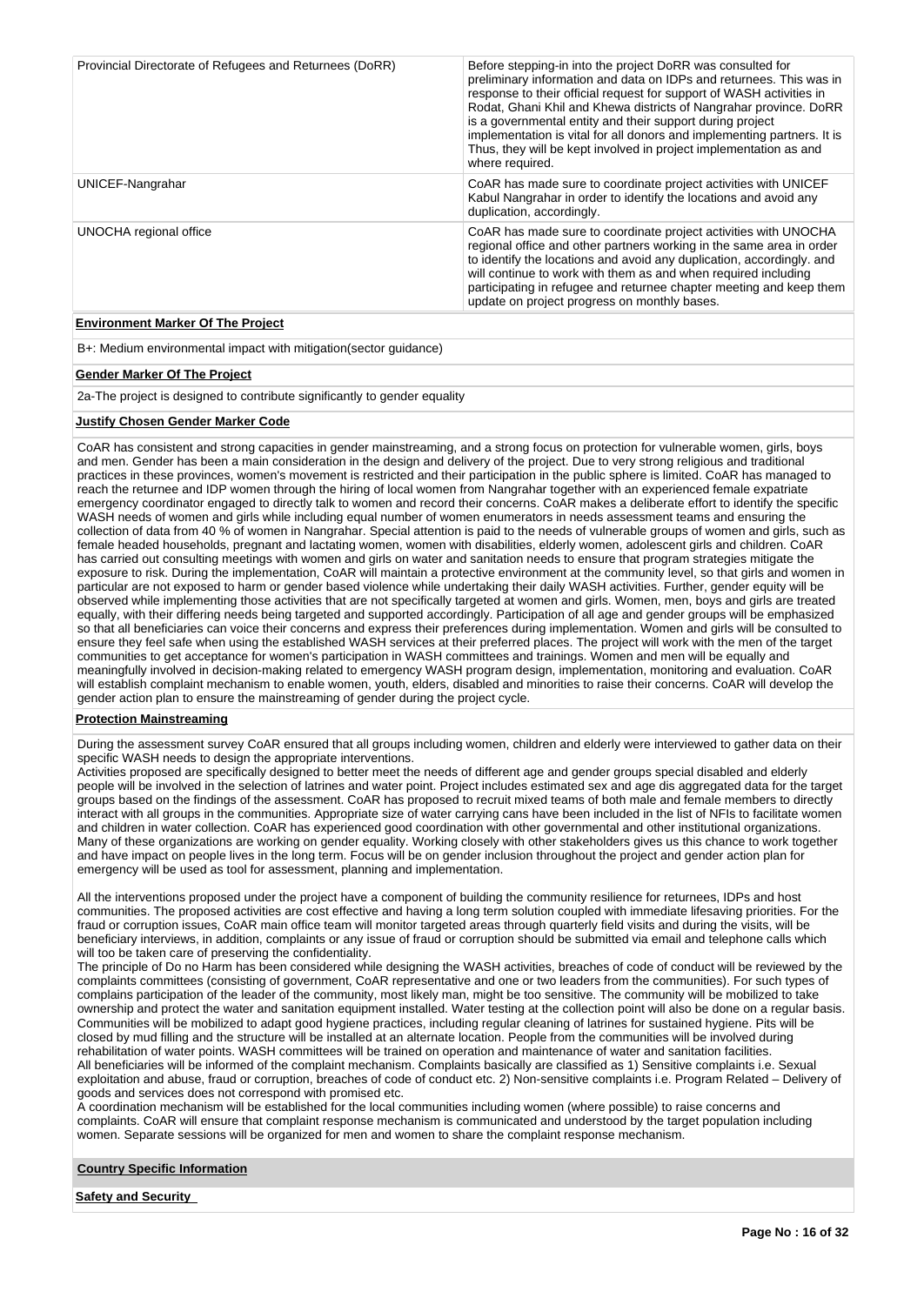The security situation throughout Nangrahar province is volatile and unpredictable. Armed groups maintain presence in several parts of the province and conduct attacks mainly targeting Afghan National Security Forces (ANSF) and other government officials. Armed groups elements are capable of maintaining the momentum to their operations through effective supply routes across the border with Pakistan. The ANSF is the primary target to those armed groups. The preferred methods for attacks by armed groups are the IED (improvised explosive devices), indirect fire (mortar & rockets) that mainly targets the border police check posts and direct fire with small arms. The threat of IED is the main challenge for the security situation in Nangrahar. ANSF in Nangrahar also maintain continuous counter operations to chase armed groups elements and equipment. These operations are occasionally successful in thwarting plans for attacks, arrests to insurgents and seizure of weapons.

# **Access**

CoAR plans to invest in effective communication and security systems for CoAR staff who will be present in field for the implementation, coordination and monitoring of the project.

CoAR has established relationships with communities and stakeholders and are in close coordination with Afghanistan National Security organization, INSO and the local department of refugees and repatriation for regular updates on security. If security risks increase, a plan B will be adopted for remote management after consultations with stakeholders including CHF.

CoAR has office and employees located in the targeted areas for day-to-day operations in the field, in addition to main offices in Kabul which maintain regular contact with the field staff. The proposed project will have a Project Manager based in Nangrahar and province for improved coordination and implementation.

Addition, during the recruitment of staff CoAR will check the background or back experience of the employees, for the community engagement CoAR closely will be contacted with community elders, Mulla, etc.

# **BUDGET**

| Code | <b>Budget Line Description</b>                                                                                                                                                                                                                                                                                                                                                                                                                                                                                                                                                                                                                                                                                                                                                                  |   | D / S Quantity | <b>Unit</b><br>cost | <b>Duration</b><br><b>Recurran</b><br>ce | %<br>charged<br>to CHF | <b>Total Cost</b> |  |  |  |
|------|-------------------------------------------------------------------------------------------------------------------------------------------------------------------------------------------------------------------------------------------------------------------------------------------------------------------------------------------------------------------------------------------------------------------------------------------------------------------------------------------------------------------------------------------------------------------------------------------------------------------------------------------------------------------------------------------------------------------------------------------------------------------------------------------------|---|----------------|---------------------|------------------------------------------|------------------------|-------------------|--|--|--|
|      | <b>Staff and Other Personnel Costs</b>                                                                                                                                                                                                                                                                                                                                                                                                                                                                                                                                                                                                                                                                                                                                                          |   |                |                     |                                          |                        |                   |  |  |  |
| 1.1  | Project WASH manager                                                                                                                                                                                                                                                                                                                                                                                                                                                                                                                                                                                                                                                                                                                                                                            | D | 1              | 1,100<br>.00        | 6                                        | 100.00                 | 6,600.00          |  |  |  |
|      | As per CoAR policy will not pay transportation cost, food cost and per diem to project WASH manager, just will pay 1100 gross<br>salary for project manager.<br>• Lead WASH programs team as part of CoAR's overall Humanitarian response program.                                                                                                                                                                                                                                                                                                                                                                                                                                                                                                                                              |   |                |                     |                                          |                        |                   |  |  |  |
|      | • Develop the WASH program technically and according to humanitarian standards.                                                                                                                                                                                                                                                                                                                                                                                                                                                                                                                                                                                                                                                                                                                 |   |                |                     |                                          |                        |                   |  |  |  |
|      | • Develop a program plan, ensure its smooth implementation, and manage the team's performance of project tasks and activities<br>that may include, but are not limited to.<br>o Rehabilitation of water networks, gravity piped scheme, wells or boreholes.                                                                                                                                                                                                                                                                                                                                                                                                                                                                                                                                     |   |                |                     |                                          |                        |                   |  |  |  |
|      | o Creation and training of management structures.                                                                                                                                                                                                                                                                                                                                                                                                                                                                                                                                                                                                                                                                                                                                               |   |                |                     |                                          |                        |                   |  |  |  |
|      | o Carrying out of assessments and post-implementation monitoring.                                                                                                                                                                                                                                                                                                                                                                                                                                                                                                                                                                                                                                                                                                                               |   |                |                     |                                          |                        |                   |  |  |  |
|      | • Manage the WASH team human resources and provide technical support, training and capacity building.                                                                                                                                                                                                                                                                                                                                                                                                                                                                                                                                                                                                                                                                                           |   |                |                     |                                          |                        |                   |  |  |  |
| 1.2  | WASH engineer                                                                                                                                                                                                                                                                                                                                                                                                                                                                                                                                                                                                                                                                                                                                                                                   | D | $\mathbf{1}$   | 1,000<br>.00        | 6                                        | 100.00                 | 6,000.00          |  |  |  |
|      | As per CoAR policy will not pay transportation cost, food cost and per diem to WASH engineer, just will pay 1000 gross salary for<br>project manager<br>• Develop a program plan, ensure its smooth implementation, and manage the team's performance of project tasks and activities<br>that may include, but are not limited to:<br>o Rehabilitation of water networks, gravity piped scheme, wells or boreholes.<br>o Creation and training of management structures.<br>o Water treatment.<br>o Carrying out of assessments and post-implementation monitoring.<br>o Ensure appropriate design, construction and implementation of WASH hardware according to technical standards.<br>• Manage the WASH team human resources and provide technical support, training and capacity building. |   |                |                     |                                          |                        |                   |  |  |  |
| 1.3  | Hygiene Promoters/Mobiliser                                                                                                                                                                                                                                                                                                                                                                                                                                                                                                                                                                                                                                                                                                                                                                     | D | 6              | 500.0<br>0          | 6                                        | 100.00                 | 18,000.00         |  |  |  |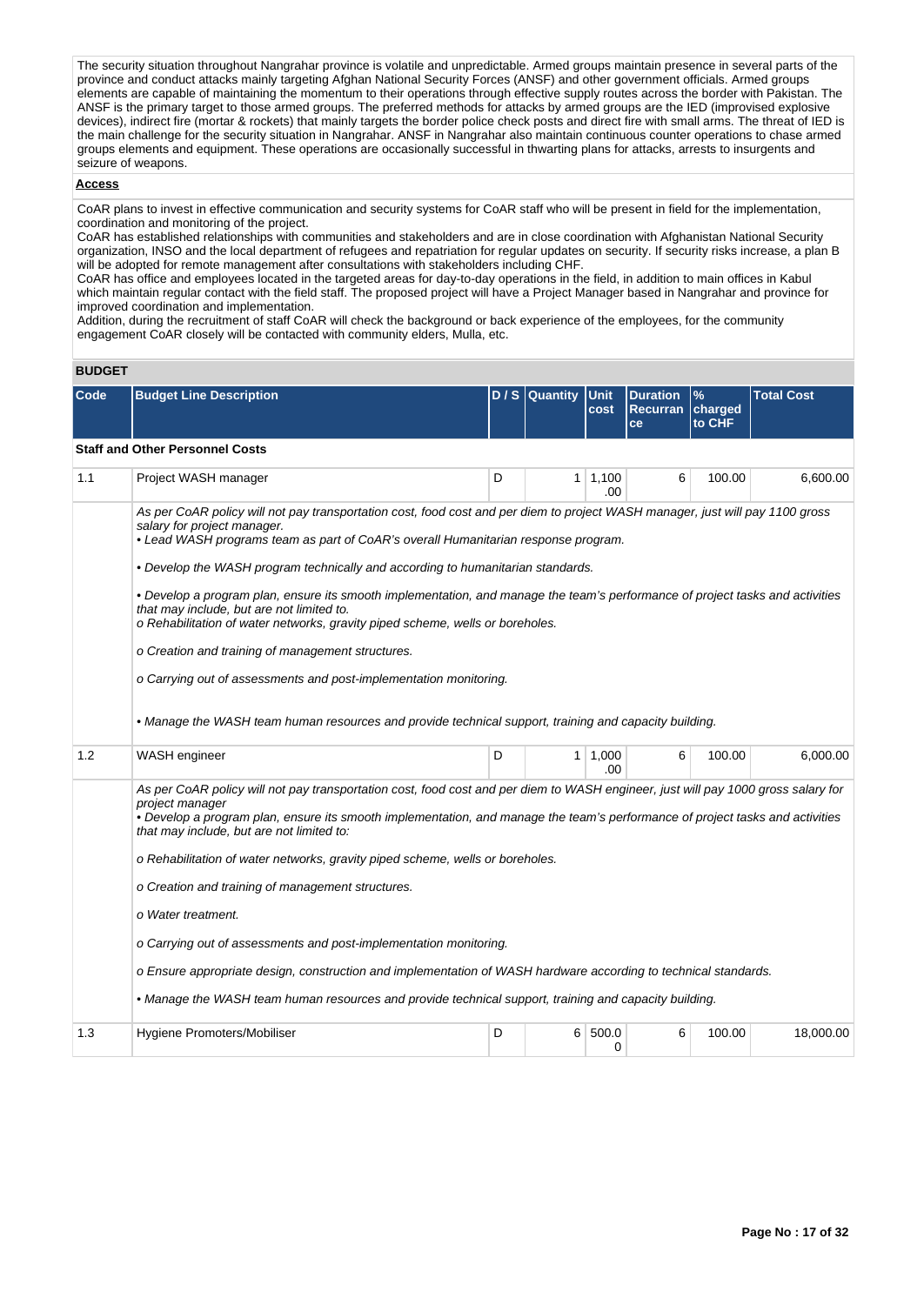|     | As per CoAR policy will not pay transportation cost, food cost and per diem to hygiene promoters just will pay \$500 gross salary                                                                                                                                                                                                                                                                                                                                                                                                                              |   |   |                       |   |        |          |
|-----|----------------------------------------------------------------------------------------------------------------------------------------------------------------------------------------------------------------------------------------------------------------------------------------------------------------------------------------------------------------------------------------------------------------------------------------------------------------------------------------------------------------------------------------------------------------|---|---|-----------------------|---|--------|----------|
|     | for hygiene promoters.<br>a. Provide training on hygiene promotion to members of established WASH shur, IDPS and returnees.                                                                                                                                                                                                                                                                                                                                                                                                                                    |   |   |                       |   |        |          |
|     | b. explaining the responsibilities of all stakeholders in the environmental health issues.                                                                                                                                                                                                                                                                                                                                                                                                                                                                     |   |   |                       |   |        |          |
|     | c. Make known for WASH shura and returnees the importance, significance and impact of hygiene.                                                                                                                                                                                                                                                                                                                                                                                                                                                                 |   |   |                       |   |        |          |
|     | d. The hygiene training will include both classroom and field work activities (PHAST and CHAST approaches).                                                                                                                                                                                                                                                                                                                                                                                                                                                    |   |   |                       |   |        |          |
|     | e. Passed environmental health and water, sanitation massage to the related community.                                                                                                                                                                                                                                                                                                                                                                                                                                                                         |   |   |                       |   |        |          |
|     | f. Report all hygiene related issues to Provincial WASH Manager.                                                                                                                                                                                                                                                                                                                                                                                                                                                                                               |   |   |                       |   |        |          |
|     | g. Have a regular plan for training Shuras and returnees related to hygiene issues.                                                                                                                                                                                                                                                                                                                                                                                                                                                                            |   |   |                       |   |        |          |
|     | h. Assist with the hygiene baseline and end line survey WASH project for each selected area.                                                                                                                                                                                                                                                                                                                                                                                                                                                                   |   |   |                       |   |        |          |
|     | i. Carry out home visits to inform and encourage families to improve their hygiene conditions (if necessary).                                                                                                                                                                                                                                                                                                                                                                                                                                                  |   |   |                       |   |        |          |
|     | j. Propose possible improvements personal and environmental hygiene status of Open Defecation Free (ODF) within targeted<br>community.                                                                                                                                                                                                                                                                                                                                                                                                                         |   |   |                       |   |        |          |
| 1.4 | Foremen                                                                                                                                                                                                                                                                                                                                                                                                                                                                                                                                                        | D | 3 | 500.0                 | 5 | 100.00 | 7,500.00 |
|     |                                                                                                                                                                                                                                                                                                                                                                                                                                                                                                                                                                |   |   |                       |   |        |          |
|     | As per CoAR policy will not pay transportation cost, food cost and per diem to foremen just will pay \$500 gross salary for foremen.                                                                                                                                                                                                                                                                                                                                                                                                                           |   |   |                       |   |        |          |
|     | • Assist Field Engineer in conducting village assessment survey                                                                                                                                                                                                                                                                                                                                                                                                                                                                                                |   |   |                       |   |        |          |
|     | • Check quality of sand and gravel on site.                                                                                                                                                                                                                                                                                                                                                                                                                                                                                                                    |   |   |                       |   |        |          |
|     | • Follow up the curing of concrete work and concrete elements.                                                                                                                                                                                                                                                                                                                                                                                                                                                                                                 |   |   |                       |   |        |          |
|     | • Distribute concrete elements and construction materials to the site.                                                                                                                                                                                                                                                                                                                                                                                                                                                                                         |   |   |                       |   |        |          |
|     | • Keep daily record of project progress.                                                                                                                                                                                                                                                                                                                                                                                                                                                                                                                       |   |   |                       |   |        |          |
|     | • Assign vehicles, equipment and skilled laborers for daily project's activities.                                                                                                                                                                                                                                                                                                                                                                                                                                                                              |   |   |                       |   |        |          |
|     | • Assist the Field Engineer in mobilizing communities to contribute the project.                                                                                                                                                                                                                                                                                                                                                                                                                                                                               |   |   |                       |   |        |          |
|     | · Assist the Field Engineer in training new mechanic/valve man locally assigned by community, if there are not already trained<br>mechanics, collecting mechanic wages during the installation of the hand pump/stand post.                                                                                                                                                                                                                                                                                                                                    |   |   |                       |   |        |          |
|     | • Ensure the supply of proper sand, gravel and stone in the well/ stand post site, which is the community responsibility                                                                                                                                                                                                                                                                                                                                                                                                                                       |   |   |                       |   |        |          |
| 1.5 | Logistic/admin/Finance Officer                                                                                                                                                                                                                                                                                                                                                                                                                                                                                                                                 | S | 1 | 550.0<br>U            | 6 | 50.00  | 1,650.00 |
|     | Admin/Finance officer 50% salary will be charged in this project, he or she will work just for CHF project because CoAR doesn't<br>has any other project in Nangrahar province. As per CoAR policy will not pay transportation cost, food cost and per diem to<br>Logistic/admin/finance office just will pay \$500 gross salary for Logistic/admin/finance office.<br>Procurement of projects material and office supplies/utilities. To collect and prepare the financial documents and share the<br>financial documents with finance manager based in Kabul |   |   |                       |   |        |          |
| 1.6 | Guard/cleaner/Cook                                                                                                                                                                                                                                                                                                                                                                                                                                                                                                                                             | S |   | 3 200.0<br>0          | 6 | 100.00 | 3,600.00 |
|     | As per CoAR policy will not pay transportation cost, food cost and per diem to Guard/cleaner/Cook just will pay \$200 gross salary<br>for Guard/cleaner/Cook.                                                                                                                                                                                                                                                                                                                                                                                                  |   |   |                       |   |        |          |
|     | To be responsible for the security of the office and will communicate with CoAR security department and to facilitate the office<br>staff                                                                                                                                                                                                                                                                                                                                                                                                                      |   |   |                       |   |        |          |
| 1.7 | Head office HR salary                                                                                                                                                                                                                                                                                                                                                                                                                                                                                                                                          | S | 1 | 800.0<br>0            | 6 | 15.00  | 720.00   |
|     | CoAR head office HR 15 % salary will be charged in this project and As per CoAR policy will not pay transportation cost, food<br>cost and per diem to Head office HR just will pay gross salary for Head office HR.<br>and Responsible for hiring process and other works                                                                                                                                                                                                                                                                                      |   |   |                       |   |        |          |
| 1.8 | Head office Logistic/procurement officer                                                                                                                                                                                                                                                                                                                                                                                                                                                                                                                       | S | 1 | 500.0<br>0            | 6 | 15.00  | 450.00   |
|     | CoAR Head office Logistic/procurement officers 15% salary will be charged in this project and As per CoAR policy will not pay<br>transportation cost, food cost and per diem to Head office Logistic/procurement officer just will pay gross salary for Head office<br>Logistic/procurement officer.<br>Will be responsibled for all Procurement process based in Kabul                                                                                                                                                                                        |   |   |                       |   |        |          |
| 1.9 | Project focal point in Kabul Head office                                                                                                                                                                                                                                                                                                                                                                                                                                                                                                                       | D |   | $1 \mid 1,800$<br>.00 | 6 | 30.00  | 3,240.00 |
|     | CoAR Head office project focal point will be responsible for the reporting and collecting data from site. and As per CoAR policy<br>will not pay transportation cost, food cost and per diem to WASH officer just will pay gross salary for WASH officer.                                                                                                                                                                                                                                                                                                      |   |   |                       |   |        |          |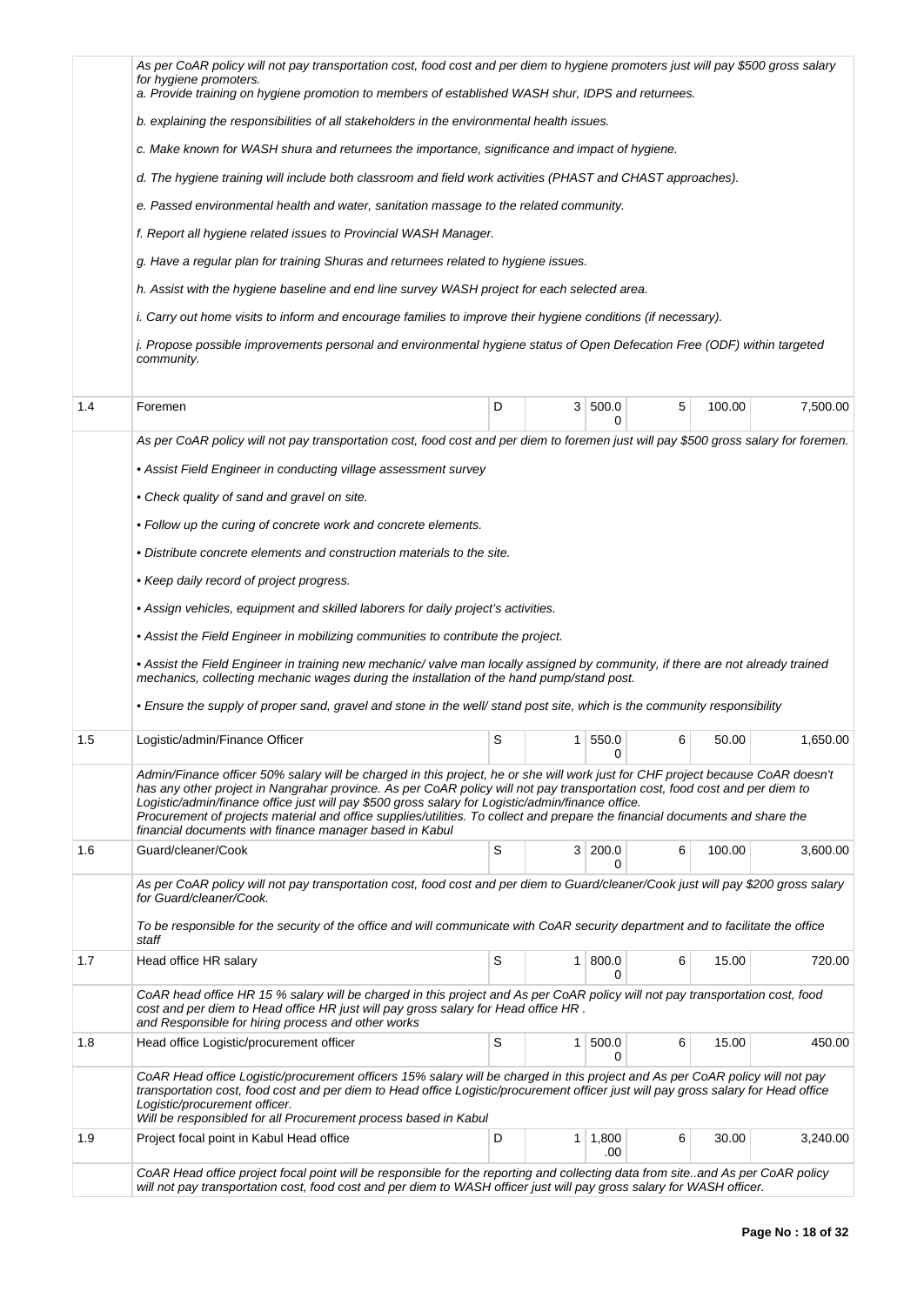| 1.10 | Monitoring officer                                                                                                                                                                                                                                                                                                                                                                                                                                                                                                        | D |                | 1 700.0               | 6            | 100.00 | 4,200.00  |
|------|---------------------------------------------------------------------------------------------------------------------------------------------------------------------------------------------------------------------------------------------------------------------------------------------------------------------------------------------------------------------------------------------------------------------------------------------------------------------------------------------------------------------------|---|----------------|-----------------------|--------------|--------|-----------|
|      | Monitoring officer will be responsible for the quality and quantity of project works and reporting to provincial and head office. he or<br>she will work just for CHF project because CoAR doesn't has any other project in Nangrahar province. As per CoAR policy will<br>not pay transportation cost, food cost and per diem to Monitoring officer just will pay \$700 gross salary for Monitoring officer.                                                                                                             |   |                |                       |              |        |           |
|      | <b>Section Total</b>                                                                                                                                                                                                                                                                                                                                                                                                                                                                                                      |   |                |                       |              |        | 51,960.00 |
|      | <b>Supplies, Commodities, Materials</b>                                                                                                                                                                                                                                                                                                                                                                                                                                                                                   |   |                |                       |              |        |           |
| 2.1  | Rehabilitation of exist piped scheme                                                                                                                                                                                                                                                                                                                                                                                                                                                                                      | D |                | $1 \mid 7,130$<br>.00 | 1            | 100.00 | 7,130.00  |
|      | Equipment and Construction material for piped scheme rehabilitation and transpiration cost BoQ is attached. Solar panel<br>(completed system i.e. 20 solar panel, two frames, UPS, cable) will be used for submersible (water pump) to take out the<br>water from well to RCC reservoir. The cost of materials is as per market rate.                                                                                                                                                                                     |   |                |                       |              |        |           |
| 2.2  | Rehabilitation of existing dug well via deepening                                                                                                                                                                                                                                                                                                                                                                                                                                                                         | D |                | $5 \mid 2,218$<br>.00 | 1            | 100.00 | 11,090.00 |
|      | Equipment and Construction material for 5 exist water wells rehabilitation and transpiration cost BoQ is attached.                                                                                                                                                                                                                                                                                                                                                                                                        |   |                |                       |              |        |           |
| 2.3  | Rehabilitation of existing boring well                                                                                                                                                                                                                                                                                                                                                                                                                                                                                    | D |                | 25 104.0<br>0         | 1            | 100.00 | 2,600.00  |
|      | Equipment and Construction material for 18 exist water wells rehabilitation and transpiration cost BoQ is attached.                                                                                                                                                                                                                                                                                                                                                                                                       |   |                |                       |              |        |           |
| 2.4  | Family Hygiene kit                                                                                                                                                                                                                                                                                                                                                                                                                                                                                                        | D |                | 1995 23.99            | 1            | 100.00 | 47,860.05 |
|      | CoAR will distribute 3995 Hygiene kits to target undocumented returnee and IDP families, Which 2000 hygiene kits are available<br>in DACAAR, the remaining 1995 hygiene kits will be provided by CoAR and transpiration cost all the BoQs are attached.                                                                                                                                                                                                                                                                   |   |                |                       |              |        |           |
| 2.5  | Formation of WASH committees and training                                                                                                                                                                                                                                                                                                                                                                                                                                                                                 | D |                | 13 50.00              | $\mathbf{1}$ | 100.00 | 650.00    |
|      | CoAR will establish 13 WASH Committees, one per village, inclusive of women (where possible CoAR will make all efforts to<br>have female members in the WASH Committees) and men. Two days training will be conducted.                                                                                                                                                                                                                                                                                                    |   |                |                       |              |        |           |
| 2.6  | Provision of 6 Hand washing and toilet kits at schools and<br>health centers                                                                                                                                                                                                                                                                                                                                                                                                                                              | D |                | 12 25.97              | 1            | 100.00 | 311.64    |
|      | CoAR will provide 12 hand washing and toilet kits, two per school or health centers, will be contained Antiseptic soap, Plastic<br>soap case, Waste Bin, Aftaba (plastic jug with spout, Plastic Broom (Pas pas) and Toilet brush.                                                                                                                                                                                                                                                                                        |   |                |                       |              |        |           |
| 2.7  | Provision of water storage containers at health centers and at<br>Schools                                                                                                                                                                                                                                                                                                                                                                                                                                                 | D |                | 3   403.0<br>0        | $\mathbf{1}$ | 100.00 | 1,209.00  |
|      | CoAR will install 3 water storage containers with 1000 liters capacity at school and health centers, Work to be carried out<br>includes: 1) stone masonry for the containers foundation, 2) connection of containers with taps.                                                                                                                                                                                                                                                                                           |   |                |                       |              |        |           |
| 2.8  | for one month water trucking to returnees and IDPs (two water<br>tanker per month)                                                                                                                                                                                                                                                                                                                                                                                                                                        | D |                | $2 \mid 1,200$<br>.00 | 1            | 100.00 | 2,400.00  |
|      | The water trucking will be done for two communities (Kabul camp and Ghazi Amanullah khan villages) which have no access to<br>clean drinking water. For the time being CoAR will do the water trucking only for one month because the drilling or rehabilitation<br>of water wells will take at least one month. The rent of 8000 litter water tanker will be 1200USD per month; two tankers will be<br>rented for one month.                                                                                             |   |                |                       |              |        |           |
| 2.9  | Chlorination of 35 wells                                                                                                                                                                                                                                                                                                                                                                                                                                                                                                  | D | 35             | 8.00                  | 1            | 100.00 | 280.00    |
|      | Chlorination of wells will be carried out in 35 existing and new wells (25 exist boring wells, 5 exist dug wells and 5 new boring<br>wells) in Nangrahar province. Initially the technical team will assess if the selected wells are not contaminated through testing of<br>water and to be sure well construction is adequate to prevent direct entry of contaminants.                                                                                                                                                  |   |                |                       |              |        |           |
| 2.10 | <b>IEC</b> materials                                                                                                                                                                                                                                                                                                                                                                                                                                                                                                      | D |                | 16 60.00              | $\mathbf{1}$ | 100.00 | 960.00    |
|      | CoAR will develop culturally appropriate IEC material on personal, domestic and environmental hygiene. It will also have a<br>special focus on Malaria and Diarrhea prevention as the target areas have been reported with high rates of incidence. The IEC<br>material will be used during the hygiene awareness sessions in communities, schools and clinic centers and the cost of IEC<br>materials published according to min supplier cost.                                                                          |   |                |                       |              |        |           |
| 2.11 | Training of area mechanics and Tool kits and spare part for<br>repairing                                                                                                                                                                                                                                                                                                                                                                                                                                                  | D |                | 35 35.00              | $\mathbf{1}$ | 100.00 | 1,225.00  |
|      | Training for 35 area mechanics (25 exist boring wells, 5 exist dug wells, one piped scheme and 5 new boring wells) will be<br>conduct by CoAR engineering team and Tool kits and spare part for repairing propose will hand over.                                                                                                                                                                                                                                                                                         |   |                |                       |              |        |           |
| 2.12 | Staff training on PHAST and CHAST approaches                                                                                                                                                                                                                                                                                                                                                                                                                                                                              | D | 1 <sup>1</sup> | 500.0<br>0            | 1            | 100.00 | 500.00    |
|      | CoAR will organize one training to build capacity of technical staff and hygiene promoters on hygiene promotion approaches like<br>PHAST and CHAST The project will be mainly emphasizing on these approaches for educating the target population in villages,<br>schools and clinic centers. Staff will be trained on different steps involved in PHAST and CHAST approaches and also on various<br>Participatory Rural Appraisal (PRA) tools used to mobilize communities in order to achieve change in their behavior. |   |                |                       |              |        |           |
| 2.13 | Construction of semi emergency latrines                                                                                                                                                                                                                                                                                                                                                                                                                                                                                   | D |                | 252 139.0<br>0        | 1            | 100.00 | 35,028.00 |
|      | As result of assessment survey 18 % beneficiaries have not access to latrines, thus, CoAR will construct 252 semi emergency<br>latrines for 18 % beneficiaries with 45 % community contribution. BoQ is attached.                                                                                                                                                                                                                                                                                                         |   |                |                       |              |        |           |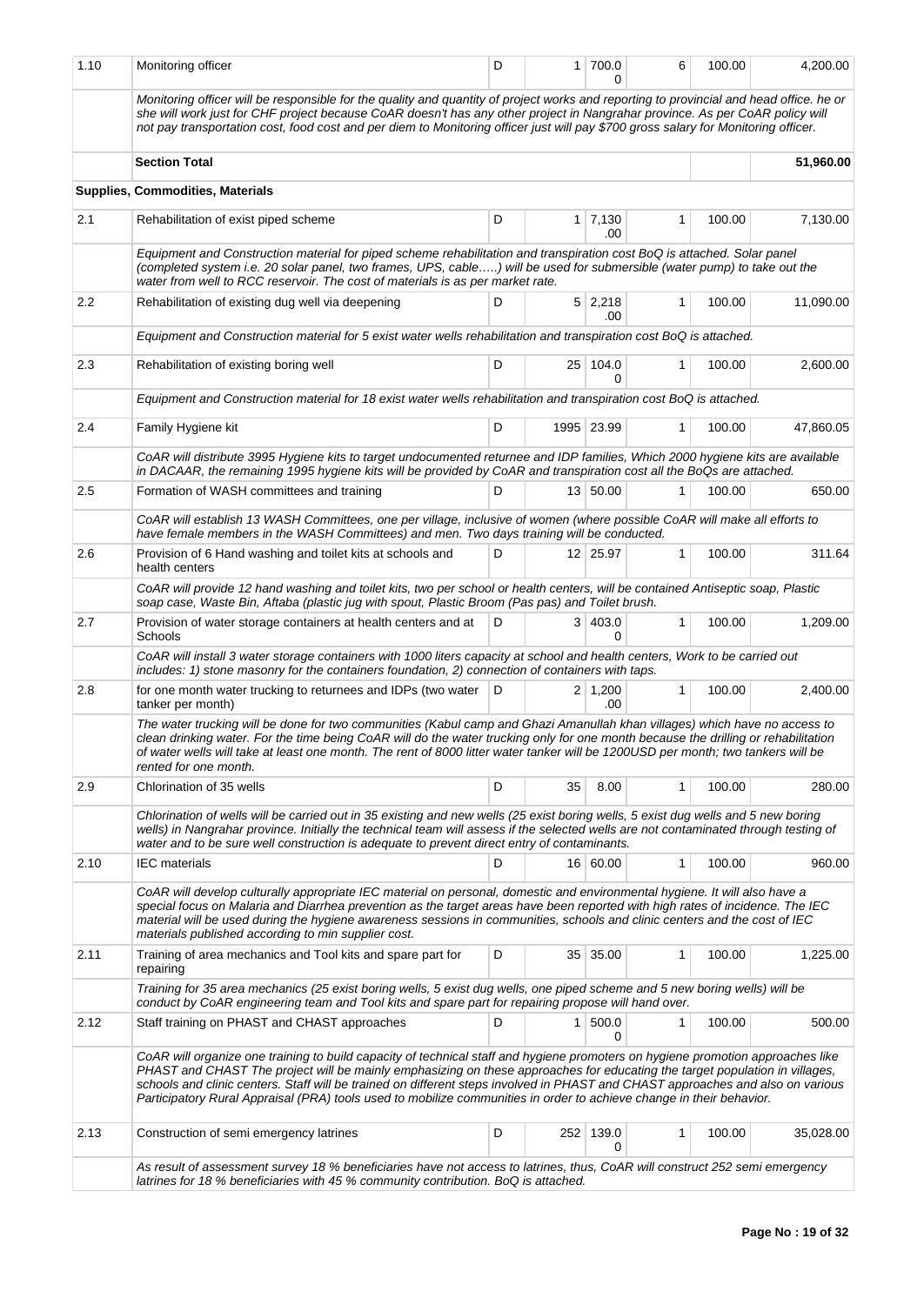| 2.14             | Construction of Bathing facilities                                                                                                                                                                                                                                                                                                                  | D |              | 252 147.0<br>$\Omega$ | 1            | 100.00 | 37,044.00  |
|------------------|-----------------------------------------------------------------------------------------------------------------------------------------------------------------------------------------------------------------------------------------------------------------------------------------------------------------------------------------------------|---|--------------|-----------------------|--------------|--------|------------|
|                  | As result of assessment survey 18 % beneficiaries have not access to bathing facilities, thus, CoAR will construct 252 semi<br>emergency bathing facilities for 18 % beneficiaries with 45 % community contribution. BoQ is attached.                                                                                                               |   |              |                       |              |        |            |
| 2.15             | Drilling of new water wells with hand pump.                                                                                                                                                                                                                                                                                                         | D |              | 5 4,394<br>.00        | 1            | 100.00 | 21,970.00  |
|                  | CoAR will drill 5 new water wells in Ghani Khill and Kuz kunar districts of Nangrahar province for undocumented returnees and<br>IDPs. BoQ is attached.                                                                                                                                                                                             |   |              |                       |              |        |            |
| 2.16             | Formation of Complaints committees                                                                                                                                                                                                                                                                                                                  | D |              | 3 50.00               | $\mathbf{1}$ | 100.00 | 150.00     |
|                  | CoAR establish Complaints committees on per district.                                                                                                                                                                                                                                                                                               |   |              |                       |              |        |            |
|                  | <b>Section Total</b>                                                                                                                                                                                                                                                                                                                                |   |              |                       |              |        | 170,407.69 |
| <b>Equipment</b> |                                                                                                                                                                                                                                                                                                                                                     |   |              |                       |              |        |            |
| 3.1              | Camra                                                                                                                                                                                                                                                                                                                                               | S |              | $2 \mid 250.0$<br>0   | 1            | 100.00 | 500.00     |
|                  | It will be used in Nangrahar office.                                                                                                                                                                                                                                                                                                                |   |              |                       |              |        |            |
| 3.2              | Laptop computer                                                                                                                                                                                                                                                                                                                                     | S |              | 2 500.0<br>0          | $\mathbf{1}$ | 100.00 | 1,000.00   |
|                  | Computer for WASH project manager and WASH engineer, It will use for reporting and design of project activities.                                                                                                                                                                                                                                    |   |              |                       |              |        |            |
| 3.3              | Printer                                                                                                                                                                                                                                                                                                                                             | S | $\mathbf{1}$ | 300.0<br>0            | $\mathbf{1}$ | 100.00 | 300.00     |
|                  | It will be used in Nangrahar office.                                                                                                                                                                                                                                                                                                                |   |              |                       |              |        |            |
| 3.4              | <b>Office Furniture Cost</b>                                                                                                                                                                                                                                                                                                                        | S | $\mathbf{1}$ | 1,200<br>.00          | 1            | 100.00 | 1,200.00   |
|                  | Field office furniture (Chairs, Desk, carpet and etc) for project staff                                                                                                                                                                                                                                                                             |   |              |                       |              |        |            |
| 3.5              | Generator for project site                                                                                                                                                                                                                                                                                                                          | S | $\mathbf{1}$ | 350.0<br>0            | 1            | 100.00 | 350.00     |
|                  | it will be utilized for this project activities                                                                                                                                                                                                                                                                                                     |   |              |                       |              |        |            |
|                  | <b>Section Total</b>                                                                                                                                                                                                                                                                                                                                |   |              |                       |              |        | 3,350.00   |
| <b>Travel</b>    |                                                                                                                                                                                                                                                                                                                                                     |   |              |                       |              |        |            |
| 5.1              | Vehicle rent                                                                                                                                                                                                                                                                                                                                        | D |              | 3   800.0<br>0        | 6            | 100.00 | 14,400.00  |
|                  | three vehicles will be rented for project activities during project period, One car for engineering team for rehabilitation of water<br>wells and pipes schems and monitoring of project activities and two others car for hygiene promotion team, daily they will conduct<br>hygiene promotion session in communities.                             |   |              |                       |              |        |            |
| 5.2              | Monitoring                                                                                                                                                                                                                                                                                                                                          | D | 1            | 1,700<br>.00          | 1            | 100.00 | 1,700.00   |
|                  | This cost will be included travel cost of project staff at the beginning of project from Kabul to Nangrahar province and end of<br>project from Nangrahar to Kabul, head office monitoring cost from Kabul to Nangrahar (two person per trip for three nights) as<br>well as cost of the project finance officer for the monthly finance reporting. |   |              |                       |              |        |            |
| 5.3              | Transportation of materials                                                                                                                                                                                                                                                                                                                         | D |              | $1 \mid 2,800$<br>.00 | $\mathbf{1}$ | 100.00 | 2,800.00   |
|                  | Transportation of construction materials, pipes and kits from Kabul to Nangrahar and from Nangrahar center to Rodatd, Ghani<br>Khill and Khewa districts and transpiration cost is considered according market rate.                                                                                                                                |   |              |                       |              |        |            |
|                  | <b>Section Total</b>                                                                                                                                                                                                                                                                                                                                |   |              |                       |              |        | 18,900.00  |
|                  | <b>General Operating and Other Direct Costs</b>                                                                                                                                                                                                                                                                                                     |   |              |                       |              |        |            |
| 7.1              | Field office rent                                                                                                                                                                                                                                                                                                                                   | S | 1            | 500.0<br>0            | 6            | 100.00 | 3,000.00   |
|                  | Field office rent for project implementing purpose                                                                                                                                                                                                                                                                                                  |   |              |                       |              |        |            |
| 7.2              | Field office supply and utilities                                                                                                                                                                                                                                                                                                                   | S | $\mathbf{1}$ | 274.0<br>0            | 6            | 100.00 | 1,644.00   |
|                  | Office Supplies/Utilities for project implementing purpose as an office cleaning cost, tissues paper, Kitchen material, electrical<br>material, Carpet, Blankets, Curtain and etc.                                                                                                                                                                  |   |              |                       |              |        |            |
| 7.3              | Communication/Internet                                                                                                                                                                                                                                                                                                                              | S |              | 17 15.00              | 6            | 100.00 | 1,530.00   |
|                  | Mobile credit card and internet cost for WASH manager, WASH engineer, 3 foremen, admin/finance officer, 6 hygiene promoters<br>and 3 Cook and Guards.                                                                                                                                                                                               |   |              |                       |              |        |            |
| 7.4              | Stationery and photo copy cost                                                                                                                                                                                                                                                                                                                      | S |              | 1 70.00               | 6            | 100.00 | 420.00     |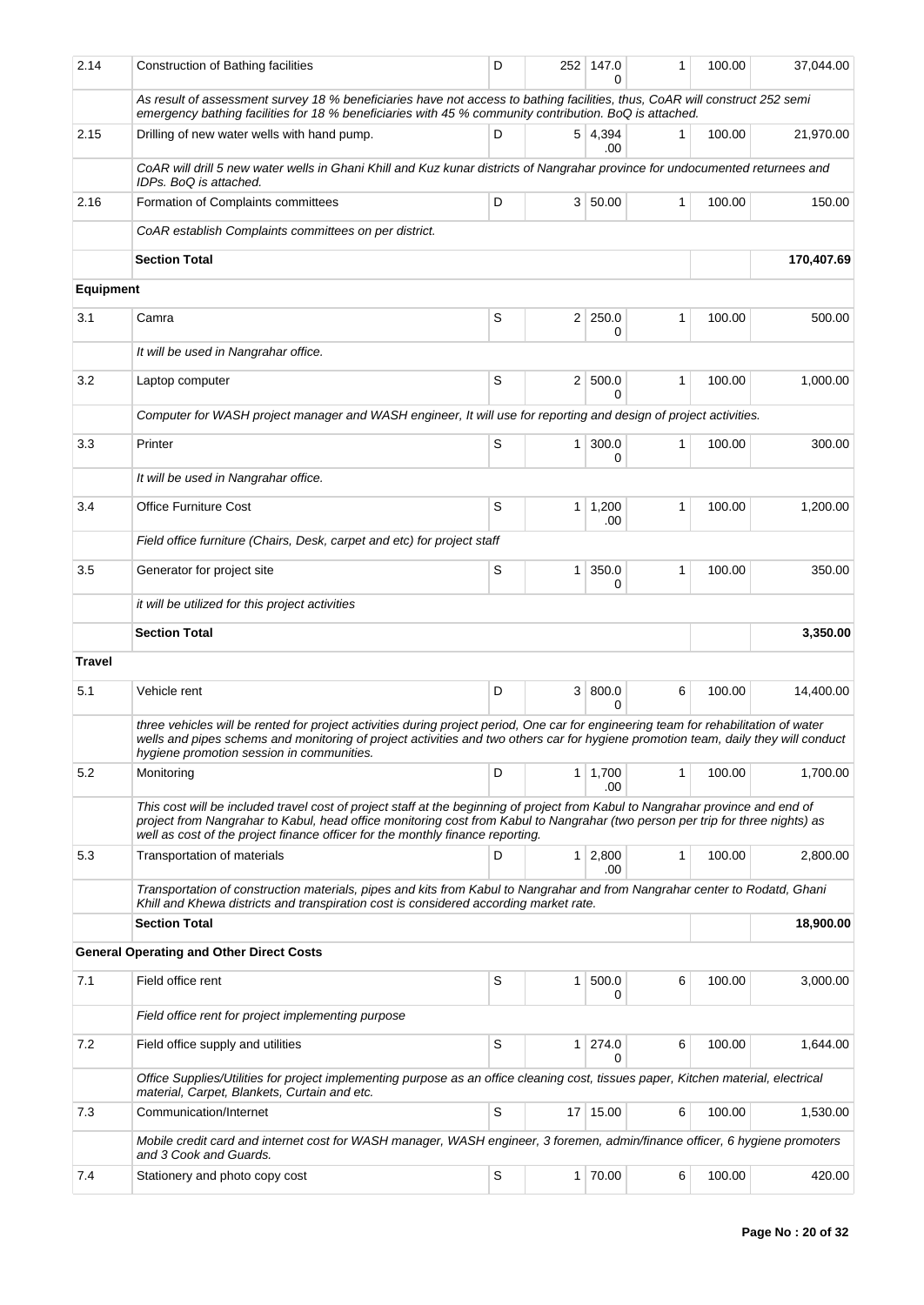|                         | Stationary for field office and photocopy of project documents      |   |              |            |   |                    |            |  |  |  |  |
|-------------------------|---------------------------------------------------------------------|---|--------------|------------|---|--------------------|------------|--|--|--|--|
| 7.5                     | Generator fuel and maintenance                                      | S | $\mathbf{1}$ | 180.0<br>0 | 6 | 100.00<br>1,080.00 |            |  |  |  |  |
|                         | Field office generator fuel and repair cost during project activity |   |              |            |   |                    |            |  |  |  |  |
|                         | <b>Section Total</b>                                                |   |              |            |   |                    | 7,674.00   |  |  |  |  |
| <b>SubTotal</b>         |                                                                     |   | 2,707.00     |            |   |                    | 252,291.69 |  |  |  |  |
| <b>Direct</b>           |                                                                     |   |              |            |   |                    | 234,847.69 |  |  |  |  |
| Support                 |                                                                     |   |              |            |   |                    | 17,444.00  |  |  |  |  |
| <b>PSC Cost</b>         |                                                                     |   |              |            |   |                    |            |  |  |  |  |
| <b>PSC Cost Percent</b> |                                                                     |   |              |            |   |                    | 7.00       |  |  |  |  |
| <b>PSC Amount</b>       |                                                                     |   |              |            |   |                    | 17,660.42  |  |  |  |  |
| <b>Total Cost</b>       |                                                                     |   |              |            |   |                    | 269,952.11 |  |  |  |  |

# **Project Locations**

| <b>Location</b>    | <b>Estimated</b><br>percentage<br>of budget<br>for each<br><b>location</b> |          | <b>Estimated number of beneficiaries</b> | for each location     |              | <b>Activity Name</b>                                                                                                                                                                                                                                                                                                                                                                                                                                                                                                                                                                                                                                                                                                                                                                                                                                                                                                                                                                                                                                                                                                                                                                                                                                                                                                                                                                                                                                                                                                                                                                                                                                                                                                                                                                                                                                                                                                                                                                                                                                                                                                                                                                                                                                                                                                                                        |
|--------------------|----------------------------------------------------------------------------|----------|------------------------------------------|-----------------------|--------------|-------------------------------------------------------------------------------------------------------------------------------------------------------------------------------------------------------------------------------------------------------------------------------------------------------------------------------------------------------------------------------------------------------------------------------------------------------------------------------------------------------------------------------------------------------------------------------------------------------------------------------------------------------------------------------------------------------------------------------------------------------------------------------------------------------------------------------------------------------------------------------------------------------------------------------------------------------------------------------------------------------------------------------------------------------------------------------------------------------------------------------------------------------------------------------------------------------------------------------------------------------------------------------------------------------------------------------------------------------------------------------------------------------------------------------------------------------------------------------------------------------------------------------------------------------------------------------------------------------------------------------------------------------------------------------------------------------------------------------------------------------------------------------------------------------------------------------------------------------------------------------------------------------------------------------------------------------------------------------------------------------------------------------------------------------------------------------------------------------------------------------------------------------------------------------------------------------------------------------------------------------------------------------------------------------------------------------------------------------------|
|                    |                                                                            | Men      | <b>Women</b>                             | <b>Boys   Girls  </b> | <b>Total</b> |                                                                                                                                                                                                                                                                                                                                                                                                                                                                                                                                                                                                                                                                                                                                                                                                                                                                                                                                                                                                                                                                                                                                                                                                                                                                                                                                                                                                                                                                                                                                                                                                                                                                                                                                                                                                                                                                                                                                                                                                                                                                                                                                                                                                                                                                                                                                                             |
| Nangarhar -> Rodat |                                                                            | 35 1,471 |                                          | 1,961 2,942 3,329     |              | 9,703 Activity 1.1.1 : Formation of 13 WASH<br>committees with the participation of women, men<br>and children.<br>CoAR will establish WASH Committees in each<br>target village, inclusive of women (where<br>possible CoAR will make all efforts to have<br>female members in the WASH Committees) and<br>men. WASH Committees will be made up 10<br>members. They will take the lead in the use,<br>cleanliness, and functionality of the completed<br>water and sanitation facilities, and secure the<br>participation and buy-in of all WASH activities by<br>the target communities. The WASH Committees<br>will prove instrumental in liaising with the<br>villagers to foster ownership of the project,<br>thereby ensuring the durability of the WASH<br>infrastructures. WASH Committees will consult<br>with communities on decisions concerning<br>WASH management, will see to it that<br>households have equitable access of water, and<br>they will monitor the WASH activities in their<br>respective communities. The WASH Committees<br>will also make their communities more resilient,<br>as they provide a platform for the community to<br>raise issues of concern, and the Committees can<br>in turn bring them to the attention of local<br>authorities. WASH Committee members will<br>receive training on management, advocacy,<br>conflict resolution, and peace building skills to<br>avoid future water disagreements; water<br>resource and sanitation management; and, they<br>will be oriented on the operation, and<br>maintenance of the water systems. As WASH<br>Committees will have the complete oversight of<br>the water and sanitation systems once the<br>project is over, they will be in charge of<br>organizing for their maintenance and repairs. To<br>raise the necessary funds, CoAR will work<br>closely with the WASH Committees to establish a<br>fair tariff system. WASH Committees are<br>responsible for the collection of funds from the<br>communities in order to pay for the maintenance<br>and repairs carried out by the identified<br>mechanic. An example of an amount to be paid<br>by a family is 20 - 30 AFNs per month. WASH<br>Committees will be responsible for overseeing<br>the inventory list of the tools and spare parts for<br>both the Water well with hand pump and the pipe |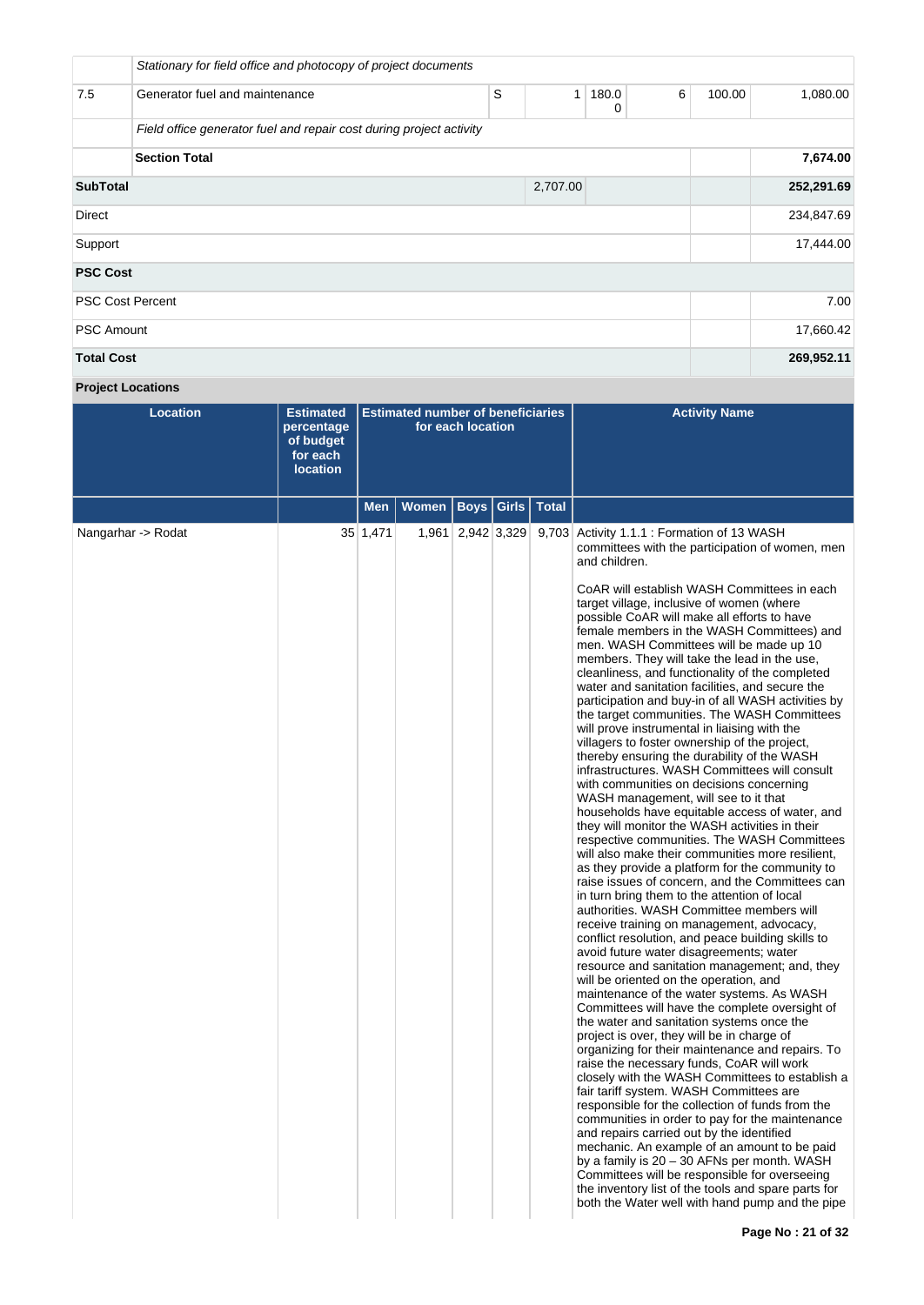### schemes.

Activity 1.1.2 : Provision of 6 Hand washing and toilet kits at schools and health centers

CoAR will provide WASH facilities at schools and health centers (i.e. hand washing facilities, toilet facilities) The project will cover the needs of returnees, IDPs, local population and families visiting the health and nutrition centers with malnourished children as well as school students.

Activity 2.1.3 : Boring Wells Rehabilitation

CoAR will rehabilitate 25 existing boreholes which were identified during the WASH needs assessment. Work to be carried out includes: 1) Repairing of apron, 2) Installation of pump Rod, Plunger, Rod centralizer, foot valve, 3) quality testing the water.

Activity 2.1.4 : Provision of water storage containers at health centers and at Schools

CoAR will install 3 water storage containers with 1000 liters capacity at school and health centers, Work to be carried out includes: 1) stone masonry for the containers foundation, 2) connection of containers with taps. Drinking water will be stored in containers as this reduces the risk contamination if there is contact with dirty hands. This would also result in increased storage of water and use for cleaning of latrines and anal cleansing. The project will cover the needs of returnees, IDPs, local population and families visiting the health and nutrition centers with malnourished children as well as school students.

Activity 2.1.5 : Providing water trucking to undocumented returnees and IDPs The water trucking will be done for two communities(Kabul camp and Ghazi Amanullah khan villages) which have no access to clean drinking water. For the time being CoAR will do the water trucking only for one month because the drilling or rehabilitation of water wells will take at least one month.

Activity 2.1.6 : Water quality testing and treatment

CoAR will carry out water quality testing on a regular basis in the target communities and selected health centers. After the initial tests, bacteriological testing will be done by CoAR WASH team on a monthly basis. The water sources will be treated according to the test results, and where bacteriological contamination is found the water will be chlorinated. The treated water sources will be monitored daily or according to need, measuring that the free residual chlorine (FRC), at point of use, is within recommended standards (0.2 mg/l – 0.5 mg/l). All water quality testing and treatment will be done in coordination with the health center administration, WASH committees and local authorities/community leaders.

Activity 2.1.7 : Chlorination of 35 wells

Chlorination will be carried out in 35 existing wells in Nangrahar province. Initially the technical team will assess if the selected wells are not contaminated through testing of water and to be sure well construction is adequate to prevent direct entry of contaminants. This will be followed by calculating the volume of the water available in the well and conducting a jar test to calculate chlorine residue and determine the right amount of chlorine solution for the well. After pouring the solution, water circulation will be done though pumping the water for an hour or two so the chlorine is properly mixed in the water which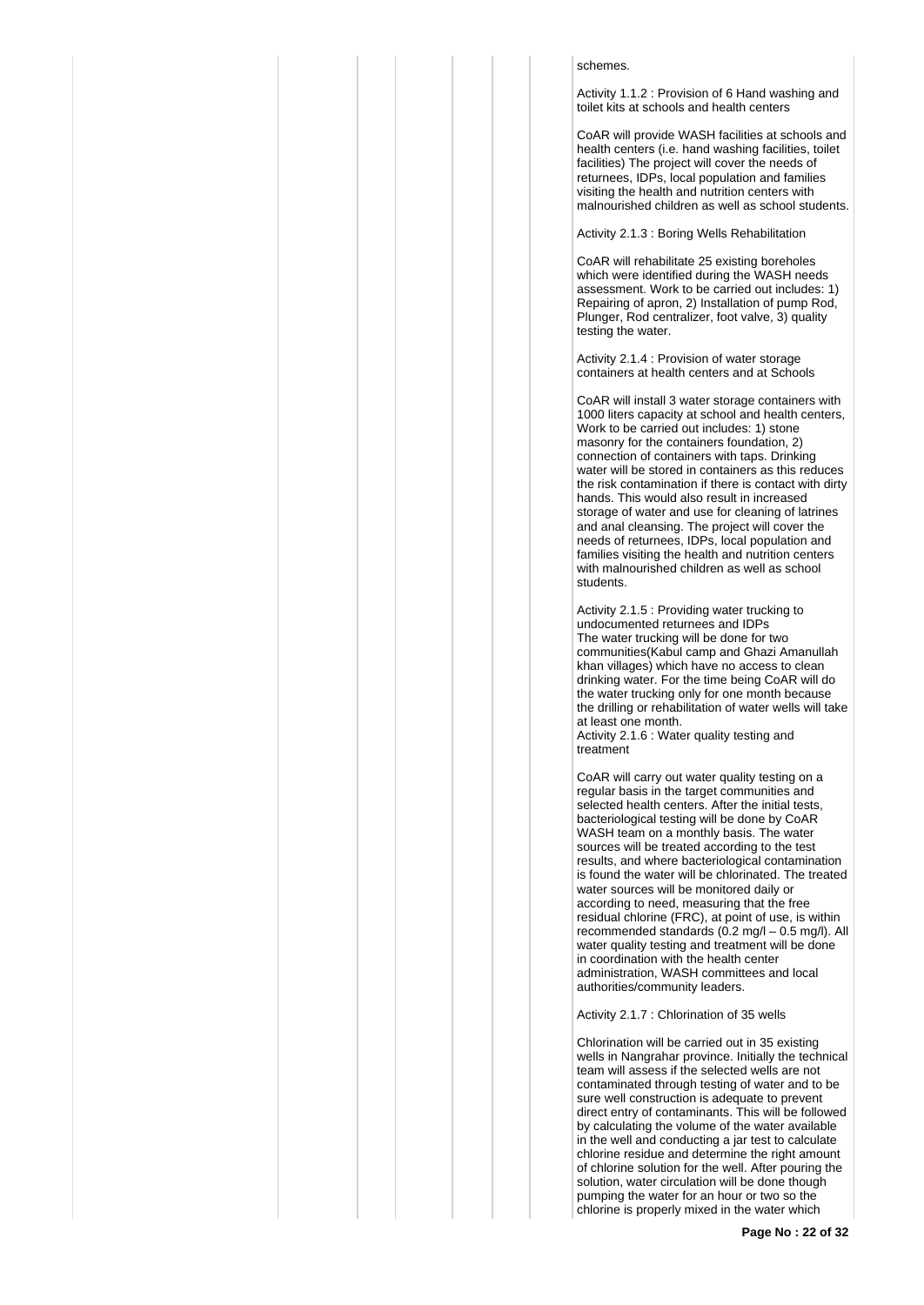would be tested by the smell of water. The chlorine will be left to settle for at least 24 hours before use. The water will be tested after every 3 months to assess the need for re-chlorination. Same procedure will be followed at the water reservoir at the hospital that provides water to at least 100 individuals a day (almost 5,000 individuals in total considering overlapping of users)

Only those sources will be selected which are not subject to ongoing contamination. For the sustainability of project mechanics and host family members from the area will be trained on cleaning and chlorination procedures of wells. Additionally, relevant government officials will also be involved to ensure maintenance of these water sources. WASH committee members will have the responsibility to ensure the proper use, functionality and protection of wells.

Activity 2.1.8 : Training of area mechanics, Tool kits and spare part for repairing

For operation and maintenance of the water wells 36 mechanics will be trained. As well as tools and equipment will be provided to the area mechanic to provide necessary services and on time repairing.

Training of area mechanics is a long process will be started from Rehabilitation of system till end, it is practical training rather than theoretical.

Activity 3.1.1 : Conduct Knowledge, Attitude and Practices (KAP) baseline survey in Nangrahar

CoAR will conduct KAP baseline and end line surveys in order to analyze and understand the situation on the ground related to access, privacy needs, dignity, culture, behaviors, practices, disease transmission and capacity of the community to develop relevant strategies for response and mitigation. The baseline will also be used to measure impact of the project towards the end of implementation.

Activity 3.1.2 : 3995 hygiene kits provided to the households of returnees and IDPs living in the target areas.

3995 hygiene kits will be distributed to undocumented returnees and IDPs (one per family). Beneficiaries will be identified by the CoAR in cooperation with established WASH committees. Women will be included in the consultation and decisions. An orientation session supported by relevant information, education and communication (IEC) material on use of the kits will be provided to the families by the hygiene promoters to ensure optimal and appropriate utilization. The hygiene kits will be comprised of essential hygiene items to ensure improved hygiene at an individual and household level. The distribution will be done in a transparent manner with items displayed on a banner and a complaint desk if items are incomplete.

Activity 3.1.3 : 932 hygiene promotion sessions using PHAST and CHAST approaches in communities, health centers and schools.

The project plans to reach 27,965 (4,061 men, 4,889 women and 19,015 children) through 932 hygiene sessions in total. Each session will include 30 individuals from the same village and representing a cluster of households, representing different social backgrounds, economic groups, age and gender. Additional sessions will be planned as a follow up of 7 step process where needed. Hygiene promotion strategy will be designed after analyzing knowledge, attitudes and practices of the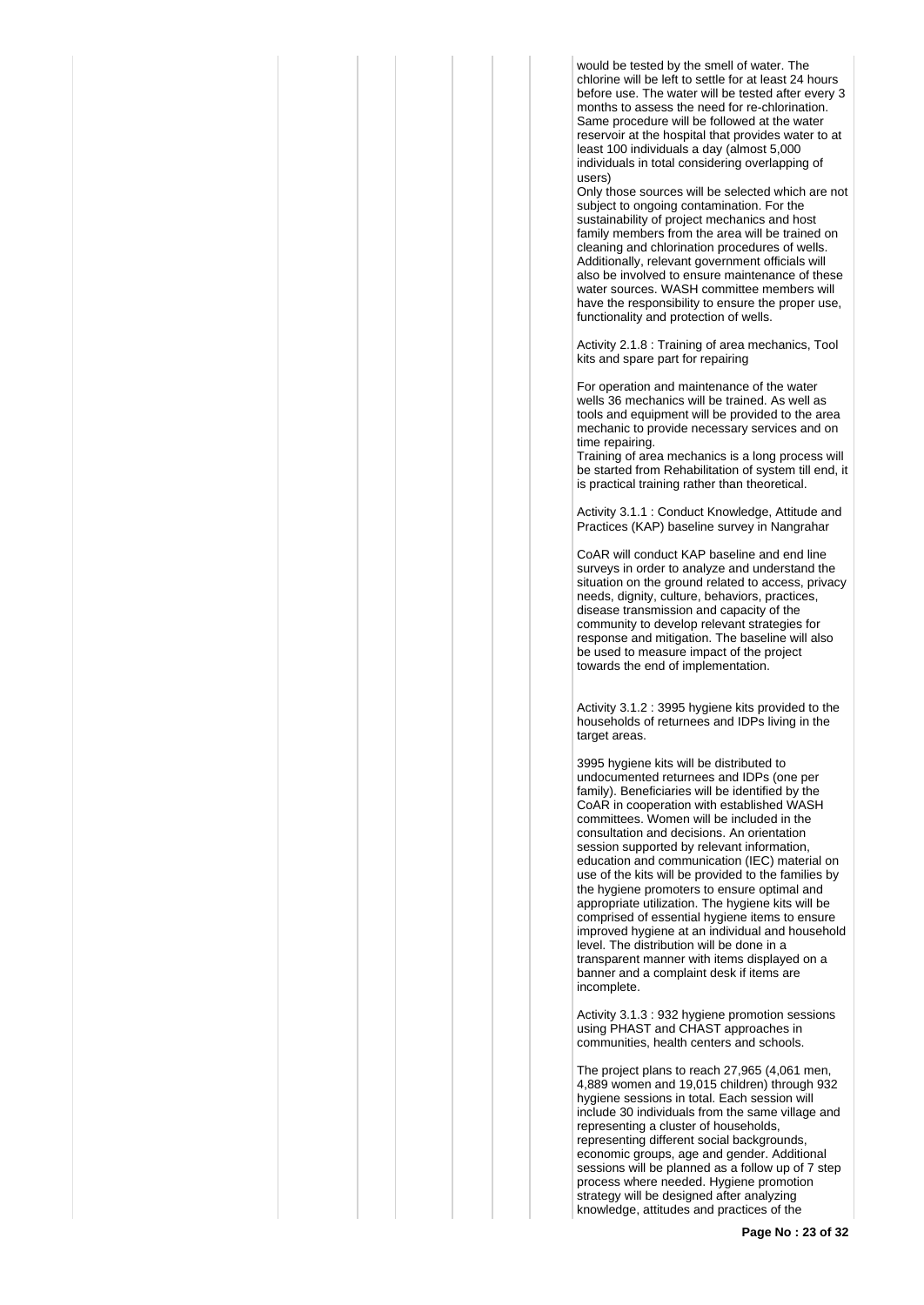targeted communities though a Pre-KAP survey. Information on existing hygiene practices, solid waste management, excrete disposal, quality of water used for drinking purposes and handling of water at household level will be collected. For the implementation of hygiene promotion PHAST (Participatory Hygiene and Sanitation Transformation) will be used. The methodology will focus on participatory learning and will aim to empower communities to manage their water supply and to control sanitation-related diseases by promoting health awareness and understanding. The approach includes seven basic steps that helps the community identify their issues themselves and find solutions by themselves using local knowledge and wisdom. These steps are; 1) Problem identification, 2) Problem Analysis, 3) Planning for solutions, 4) Selecting options, 5) Planning for new facilities and behavior change, 6) Planning for monitoring and evaluation and 7) participatory evaluation. The PHAST approach will contribute to communities' empowerment, since they will participate in their own projects at different levels (problem identification, problem analysis, planning for solutions, selecting options, planning for new facilities and behavior change, planning for monitoring and evaluation and participatory evaluation). This approach will give communities the opportunity to be involved in decision making regarding the services, their communities' health challenges and how these best are solved. Messages will focus on: a) how to preserve proper hygiene in an emergency setting, b) maintaining safe water storage at the householdlevel, c) water treatment at the household-level, d) transmission routes for water and sanitation diseases and how the chain of infection can be broken, e) critical times to wash one's hands and to employ hand washing techniques, f) proper waste disposal, and, g) how a woman should maintain proper hygienic breastfeeding practices and menstrual management. Specific attention will be given to the needs of vulnerable groups in the community, such as women, children, pregnant and lactating women, the elderly, and those with special needs. Hygiene promotion messages to communities/households include messages related to nutrition, in particular Infant and Young Child Feeding (IYCF). During this process, a special emphasis will be on Malaria control where communities will be sensitized about their existing practices that helps vector breeding and on prevention measures on blocking transmission routes. CoAR will use Children's' Hygiene and Sanitation Training (CHAST). This methodological approach will guarantee the participation of children in all hygiene promotion and sanitation activities. Hygiene promotion sessions will focus on the prevention, transmission and treatment of diarrhea, especially focusing on children under five years

Activity 3.1.4 : Development of IEC material for hygiene promotion

CoAR will develop culturally appropriate IEC material on personal, domestic and environmental hygiene. It will also have a special focus on Malaria and Diarrhea prevention as the target areas have been reported with high rates of incidence. The IEC material will be used during the hygiene awareness sessions in communities, health centers and schools.

Activity 3.1.5 : Conducting End line survey: At the end of the year when WASH soft and hard component are implemented successfully end line survey will be conducted the aim is to measure the changes happened in the community. This survey will be conducted by CoAR WASH team at the communities where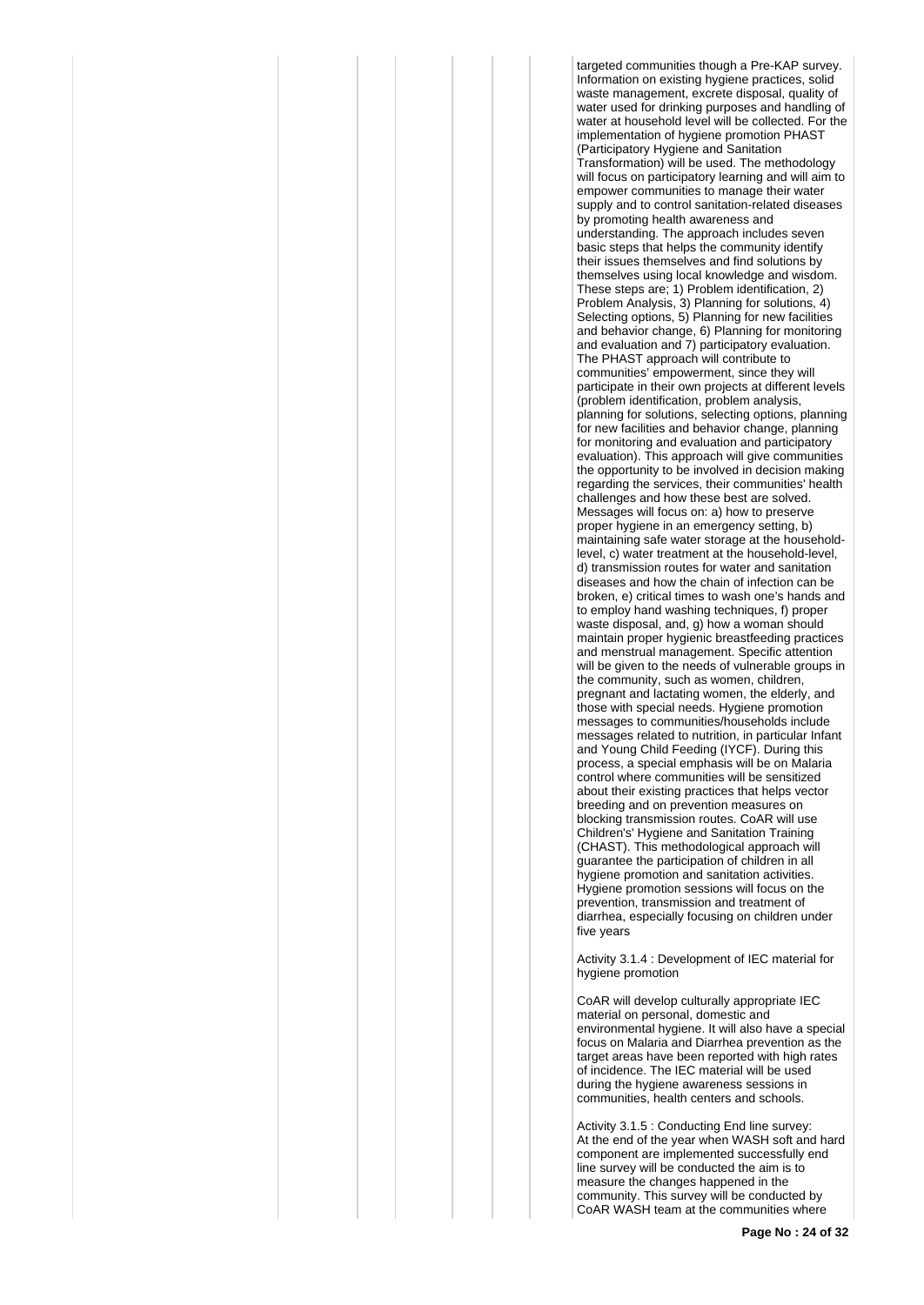|                       |          |                   |  | WASH project and hygiene approaches<br>implemented.                                                                                                                                                                                                                                                                                                                                                                                                                                                                                                                                                                                                                                                                                                                                                                                                                                                                                                                                                                                                                                                                                                                                                                                                                                                                                                                                                                                                                                                                                                                                                                                                                                                                                                                                                                                                                                                                                                                                                                                                                                                                                                                                                                                                                                                                                                                                                                                                                                                                                                                                                                                                                                                                                                                                                                                                                                                                                                                                                                                                                                                                                                                                                                                                                                                                                                                                                                                                                                                                                                                                                               |
|-----------------------|----------|-------------------|--|-------------------------------------------------------------------------------------------------------------------------------------------------------------------------------------------------------------------------------------------------------------------------------------------------------------------------------------------------------------------------------------------------------------------------------------------------------------------------------------------------------------------------------------------------------------------------------------------------------------------------------------------------------------------------------------------------------------------------------------------------------------------------------------------------------------------------------------------------------------------------------------------------------------------------------------------------------------------------------------------------------------------------------------------------------------------------------------------------------------------------------------------------------------------------------------------------------------------------------------------------------------------------------------------------------------------------------------------------------------------------------------------------------------------------------------------------------------------------------------------------------------------------------------------------------------------------------------------------------------------------------------------------------------------------------------------------------------------------------------------------------------------------------------------------------------------------------------------------------------------------------------------------------------------------------------------------------------------------------------------------------------------------------------------------------------------------------------------------------------------------------------------------------------------------------------------------------------------------------------------------------------------------------------------------------------------------------------------------------------------------------------------------------------------------------------------------------------------------------------------------------------------------------------------------------------------------------------------------------------------------------------------------------------------------------------------------------------------------------------------------------------------------------------------------------------------------------------------------------------------------------------------------------------------------------------------------------------------------------------------------------------------------------------------------------------------------------------------------------------------------------------------------------------------------------------------------------------------------------------------------------------------------------------------------------------------------------------------------------------------------------------------------------------------------------------------------------------------------------------------------------------------------------------------------------------------------------------------------------------------|
| Nangarhar -> Kuzkunar | 45 1,636 | 2,154 3,191 3,707 |  | 10,68 Activity 1.1.1 : Formation of 13 WASH<br>8 committees with the participation of women, men<br>and children.<br>CoAR will establish WASH Committees in each<br>target village, inclusive of women (where<br>possible CoAR will make all efforts to have<br>female members in the WASH Committees) and<br>men. WASH Committees will be made up 10<br>members. They will take the lead in the use,<br>cleanliness, and functionality of the completed<br>water and sanitation facilities, and secure the<br>participation and buy-in of all WASH activities by<br>the target communities. The WASH Committees<br>will prove instrumental in liaising with the<br>villagers to foster ownership of the project,<br>thereby ensuring the durability of the WASH<br>infrastructures. WASH Committees will consult<br>with communities on decisions concerning<br>WASH management, will see to it that<br>households have equitable access of water, and<br>they will monitor the WASH activities in their<br>respective communities. The WASH Committees<br>will also make their communities more resilient,<br>as they provide a platform for the community to<br>raise issues of concern, and the Committees can<br>in turn bring them to the attention of local<br>authorities. WASH Committee members will<br>receive training on management, advocacy,<br>conflict resolution, and peace building skills to<br>avoid future water disagreements; water<br>resource and sanitation management; and, they<br>will be oriented on the operation, and<br>maintenance of the water systems. As WASH<br>Committees will have the complete oversight of<br>the water and sanitation systems once the<br>project is over, they will be in charge of<br>organizing for their maintenance and repairs. To<br>raise the necessary funds, CoAR will work<br>closely with the WASH Committees to establish a<br>fair tariff system. WASH Committees are<br>responsible for the collection of funds from the<br>communities in order to pay for the maintenance<br>and repairs carried out by the identified<br>mechanic. An example of an amount to be paid<br>by a family is 20 - 30 AFNs per month. WASH<br>Committees will be responsible for overseeing<br>the inventory list of the tools and spare parts for<br>both the Water well with hand pump and the pipe<br>schemes.<br>Activity 1.1.2 : Provision of 6 Hand washing and<br>toilet kits at schools and health centers<br>CoAR will provide WASH facilities at schools and<br>health centers (i.e. hand washing facilities, toilet<br>facilities) The project will cover the needs of<br>returnees, IDPs, local population and families<br>visiting the health and nutrition centers with<br>malnourished children as well as school students.<br>Activity 2.1.1: Rehabilitate existing solar<br>powered water supply pipe scheme<br>CoAR will rehabilitate one existing solar powered<br>water supply scheme which was identified during<br>the WASH need assessment. The motorized<br>water supply piped networks will be attached to,<br>with submersible pumps powered by solar<br>panels, will be put into place to expanded<br>access. In order reduce environmental impacts,<br>the tap stands will be fixed to the ground with<br>plain cement concrete (PCC) and connected to a<br>soakage pit to prevent vector breeding through<br>stagnant water. CoAR will ensure that the<br>distance between the farthest targeted<br>beneficiary household and the nearest water<br>collection point will be less than 500 meters.<br>(Environment Marker B+) |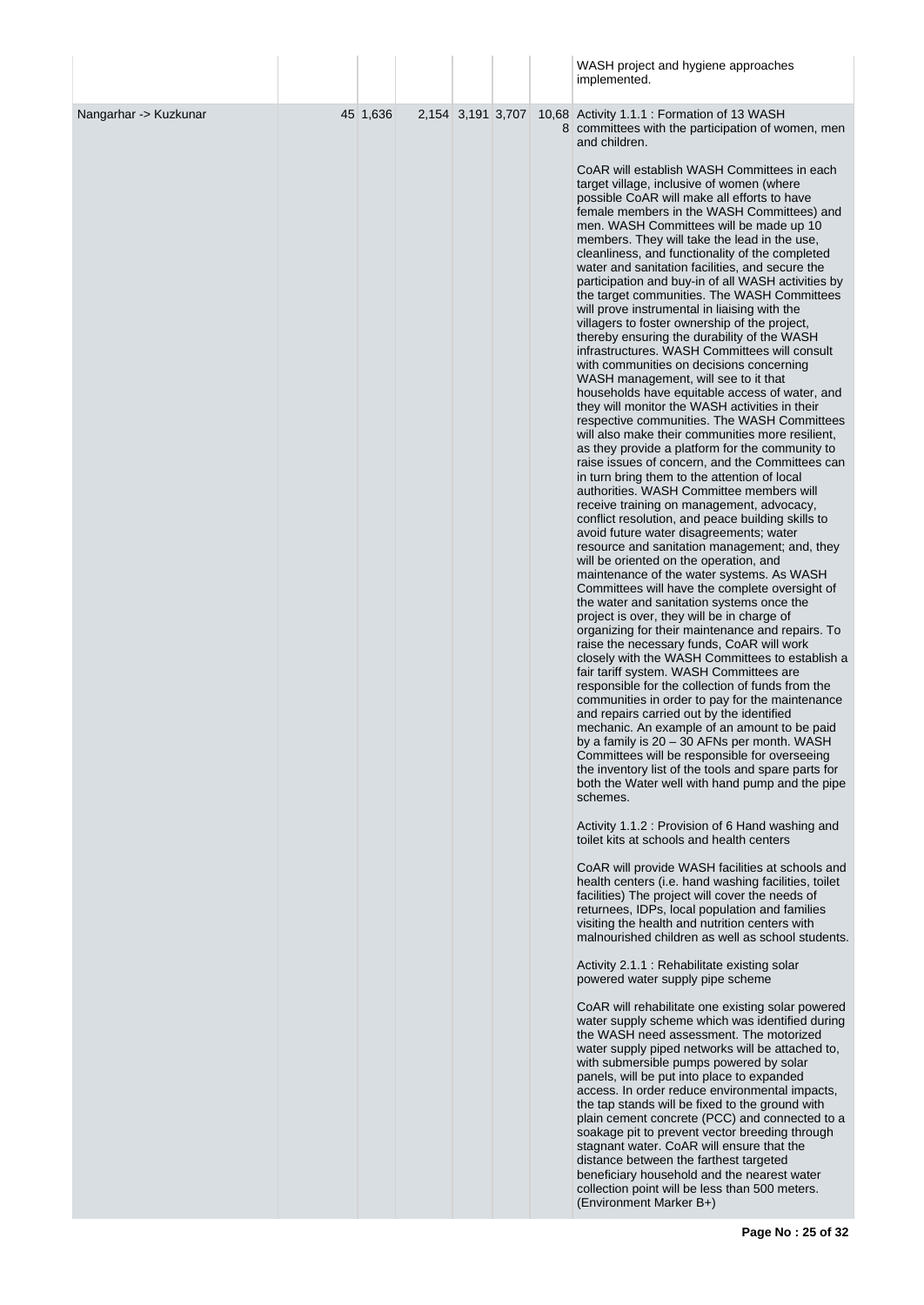Activity 2.1.2 : Dug Wells Rehabilitation via Deepening

CoAR will rehabilitate 5 existing boreholes which were identified during the WASH needs assessment. Work to be carried out includes: 1) Deeping of dug wells, 2) pumping borehole for six hours to be sure of sufficient water quantities, 3) quality testing the water, 4) installing hand pumps with accessories and 5) Repairing of apron.

Activity 2.1.3 : Boring Wells Rehabilitation

CoAR will rehabilitate 25 existing boreholes which were identified during the WASH needs assessment. Work to be carried out includes: 1) Repairing of apron, 2) Installation of pump Rod, Plunger, Rod centralizer, foot valve, 3) quality testing the water.

Activity 2.1.4 : Provision of water storage containers at health centers and at Schools

CoAR will install 3 water storage containers with 1000 liters capacity at school and health centers, Work to be carried out includes: 1) stone masonry for the containers foundation, 2) connection of containers with taps. Drinking water will be stored in containers as this reduces the risk contamination if there is contact with dirty hands. This would also result in increased storage of water and use for cleaning of latrines and anal cleansing. The project will cover the needs of returnees, IDPs, local population and families visiting the health and nutrition centers with malnourished children as well as school students.

Activity 2.1.6 : Water quality testing and treatment

CoAR will carry out water quality testing on a regular basis in the target communities and selected health centers. After the initial tests, bacteriological testing will be done by CoAR WASH team on a monthly basis. The water sources will be treated according to the test results, and where bacteriological contamination is found the water will be chlorinated. The treated water sources will be monitored daily or according to need, measuring that the free residual chlorine (FRC), at point of use, is within recommended standards (0.2 mg/l – 0.5 mg/l). All water quality testing and treatment will be done in coordination with the health center administration, WASH committees and local authorities/community leaders.

Activity 2.1.7 : Chlorination of 35 wells

Chlorination will be carried out in 35 existing wells in Nangrahar province. Initially the technical team will assess if the selected wells are not contaminated through testing of water and to be sure well construction is adequate to prevent direct entry of contaminants. This will be followed by calculating the volume of the water available in the well and conducting a jar test to calculate chlorine residue and determine the right amount of chlorine solution for the well. After pouring the solution, water circulation will be done though pumping the water for an hour or two so the chlorine is properly mixed in the water which would be tested by the smell of water. The chlorine will be left to settle for at least 24 hours before use. The water will be tested after every 3 months to assess the need for re-chlorination. Same procedure will be followed at the water reservoir at the hospital that provides water to at least 100 individuals a day (almost 5,000 individuals in total considering overlapping of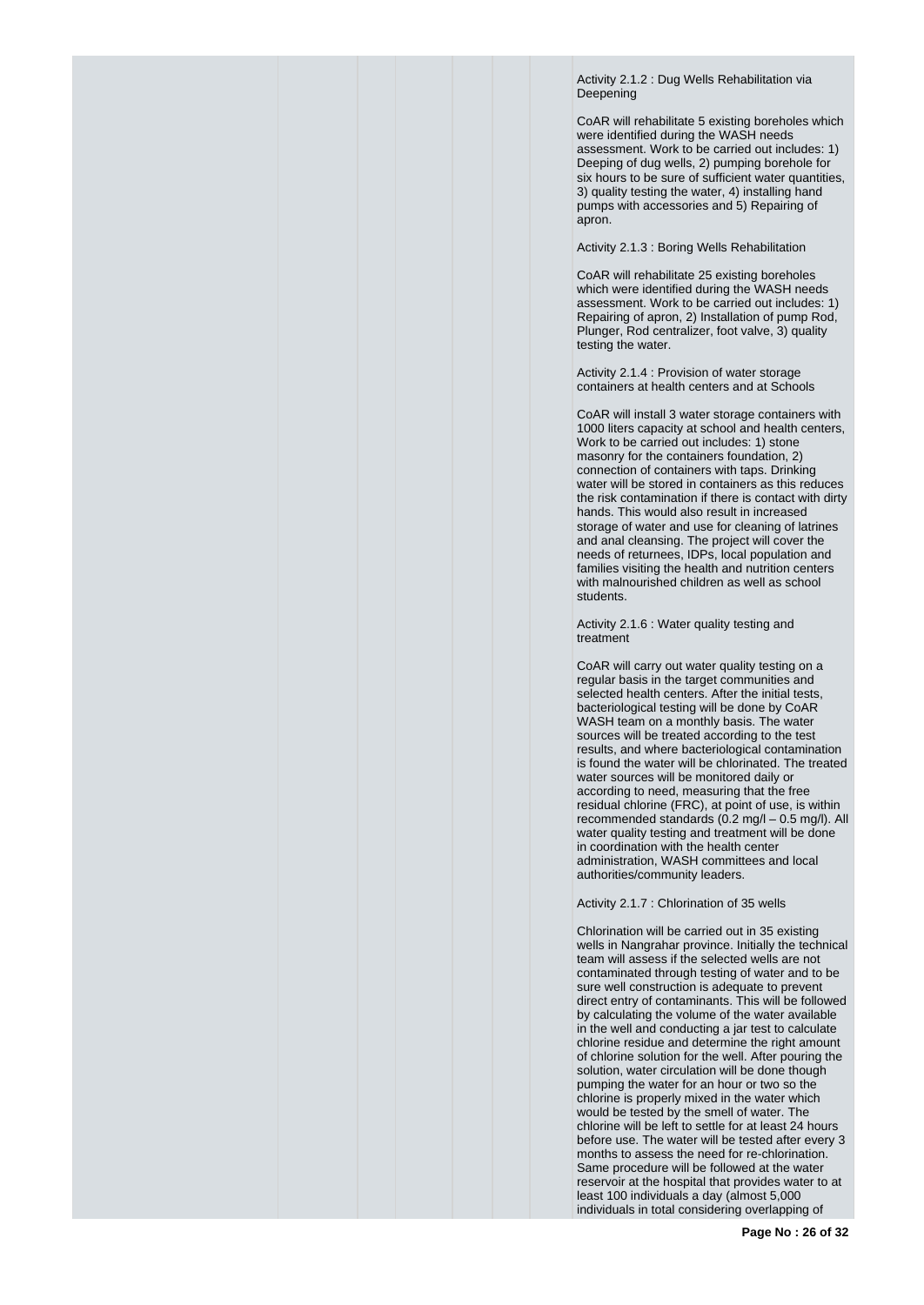### users)

Only those sources will be selected which are not subject to ongoing contamination. For the sustainability of project mechanics and host family members from the area will be trained on cleaning and chlorination procedures of wells. Additionally, relevant government officials will also be involved to ensure maintenance of these water sources. WASH committee members will have the responsibility to ensure the proper use, functionality and protection of wells.

Activity 2.1.8 : Training of area mechanics, Tool kits and spare part for repairing

For operation and maintenance of the water wells 36 mechanics will be trained. As well as tools and equipment will be provided to the area mechanic to provide necessary services and on time repairing.

Training of area mechanics is a long process will be started from Rehabilitation of system till end, it is practical training rather than theoretical.

Activity 3.1.1 : Conduct Knowledge, Attitude and Practices (KAP) baseline survey in Nangrahar

CoAR will conduct KAP baseline and end line surveys in order to analyze and understand the situation on the ground related to access, privacy needs, dignity, culture, behaviors, practices, disease transmission and capacity of the community to develop relevant strategies for response and mitigation. The baseline will also be used to measure impact of the project towards the end of implementation.

Activity 3.1.2 : 3995 hygiene kits provided to the households of returnees and IDPs living in the target areas.

3995 hygiene kits will be distributed to undocumented returnees and IDPs (one per family). Beneficiaries will be identified by the CoAR in cooperation with established WASH committees. Women will be included in the consultation and decisions. An orientation session supported by relevant information, education and communication (IEC) material on use of the kits will be provided to the families by the hygiene promoters to ensure optimal and appropriate utilization. The hygiene kits will be comprised of essential hygiene items to ensure improved hygiene at an individual and household level. The distribution will be done in a transparent manner with items displayed on a banner and a complaint desk if items are incomplete.

Activity 3.1.3 : 932 hygiene promotion sessions using PHAST and CHAST approaches in communities, health centers and schools.

The project plans to reach 27,965 (4,061 men, 4,889 women and 19,015 children) through 932 hygiene sessions in total. Each session will include 30 individuals from the same village and representing a cluster of households, representing different social backgrounds, economic groups, age and gender. Additional sessions will be planned as a follow up of 7 step process where needed. Hygiene promotion strategy will be designed after analyzing knowledge, attitudes and practices of the targeted communities though a Pre-KAP survey. Information on existing hygiene practices, solid waste management, excrete disposal, quality of water used for drinking purposes and handling of water at household level will be collected. For the implementation of hygiene promotion PHAST (Participatory Hygiene and Sanitation Transformation) will be used. The methodology

**Page No : 27 of 32**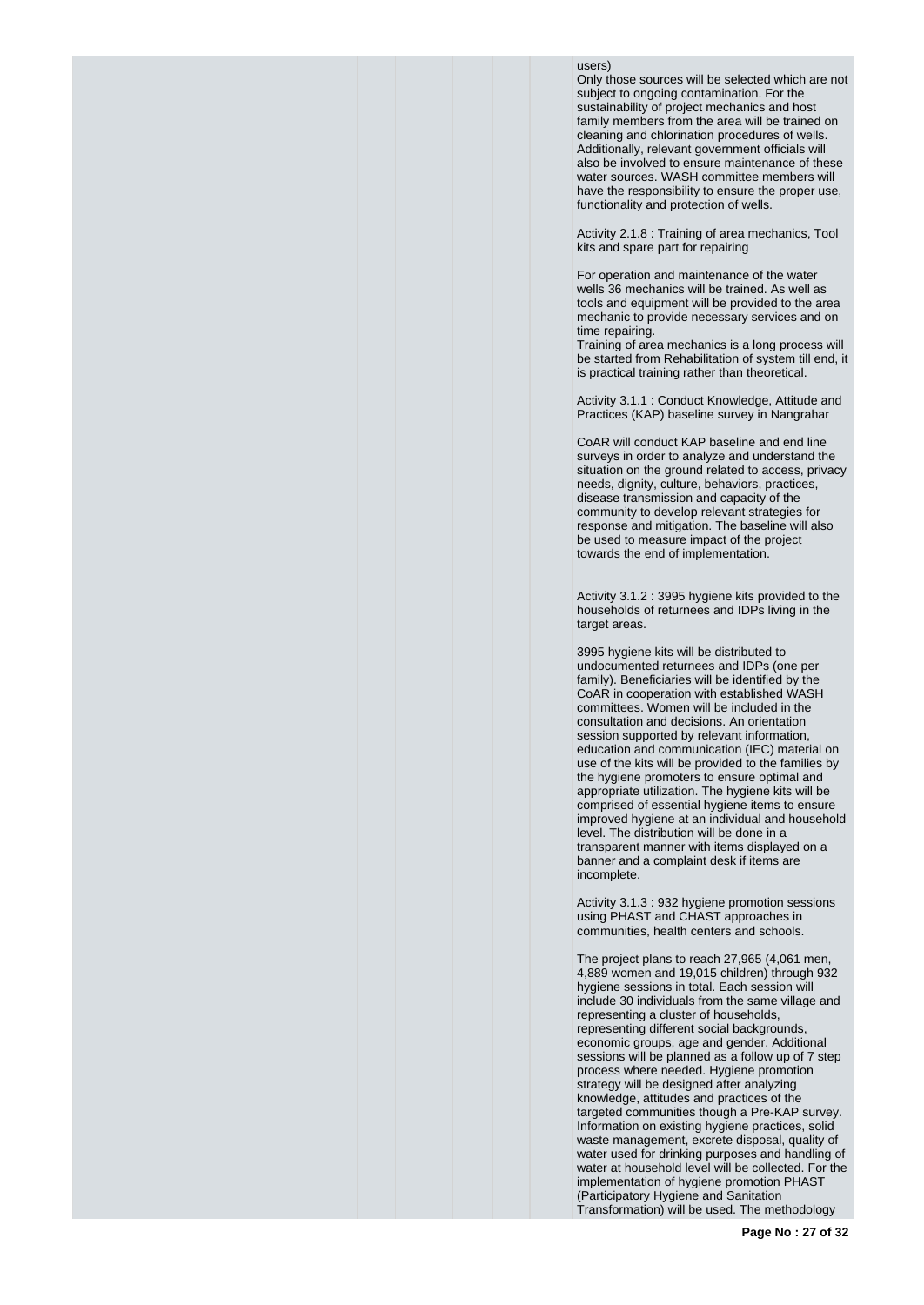| Nangarhar -> Shinwar | 20 1,136 | 1,515 2,272 2,651 |  | supply and to control sanitation-related diseases<br>by promoting health awareness and<br>understanding. The approach includes seven<br>basic steps that helps the community identify<br>their issues themselves and find solutions by<br>themselves using local knowledge and wisdom.<br>These steps are; 1) Problem identification, 2)<br>Problem Analysis, 3) Planning for solutions, 4)<br>Selecting options, 5) Planning for new facilities<br>and behavior change, 6) Planning for monitoring<br>and evaluation and 7) participatory evaluation.<br>The PHAST approach will contribute to<br>communities' empowerment, since they will<br>participate in their own projects at different levels<br>(problem identification, problem analysis,<br>planning for solutions, selecting options, planning<br>for new facilities and behavior change, planning<br>for monitoring and evaluation and participatory<br>evaluation). This approach will give communities<br>the opportunity to be involved in decision making<br>regarding the services, their communities' health<br>challenges and how these best are solved.<br>Messages will focus on: a) how to preserve<br>proper hygiene in an emergency setting, b)<br>maintaining safe water storage at the household-<br>level, c) water treatment at the household-level,<br>d) transmission routes for water and sanitation<br>diseases and how the chain of infection can be<br>broken, e) critical times to wash one's hands and<br>to employ hand washing techniques, f) proper<br>waste disposal, and, g) how a woman should<br>maintain proper hygienic breastfeeding practices<br>and menstrual management. Specific attention<br>will be given to the needs of vulnerable groups in<br>the community, such as women, children,<br>pregnant and lactating women, the elderly, and<br>those with special needs. Hygiene promotion<br>messages to communities/households include<br>messages related to nutrition, in particular Infant<br>and Young Child Feeding (IYCF). During this<br>process, a special emphasis will be on Malaria<br>control where communities will be sensitized<br>about their existing practices that helps vector<br>breeding and on prevention measures on<br>blocking transmission routes. CoAR will use<br>Children's' Hygiene and Sanitation Training<br>(CHAST). This methodological approach will<br>guarantee the participation of children in all<br>hygiene promotion and sanitation activities.<br>Hygiene promotion sessions will focus on the<br>prevention, transmission and treatment of<br>diarrhea, especially focusing on children under<br>five years<br>Activity 3.1.4 : Development of IEC material for<br>hygiene promotion<br>CoAR will develop culturally appropriate IEC<br>material on personal, domestic and<br>environmental hygiene. It will also have a special<br>focus on Malaria and Diarrhea prevention as the<br>target areas have been reported with high rates<br>of incidence. The IEC material will be used<br>during the hygiene awareness sessions in<br>communities, health centers and schools.<br>Activity 3.1.5 : Conducting End line survey:<br>At the end of the year when WASH soft and hard<br>component are implemented successfully end<br>line survey will be conducted the aim is to<br>measure the changes happened in the<br>community. This survey will be conducted by<br>CoAR WASH team at the communities where<br>WASH project and hygiene approaches<br>implemented.<br>7,574 Activity 1.1.2 : Provision of 6 Hand washing and<br>toilet kits at schools and health centers |
|----------------------|----------|-------------------|--|---------------------------------------------------------------------------------------------------------------------------------------------------------------------------------------------------------------------------------------------------------------------------------------------------------------------------------------------------------------------------------------------------------------------------------------------------------------------------------------------------------------------------------------------------------------------------------------------------------------------------------------------------------------------------------------------------------------------------------------------------------------------------------------------------------------------------------------------------------------------------------------------------------------------------------------------------------------------------------------------------------------------------------------------------------------------------------------------------------------------------------------------------------------------------------------------------------------------------------------------------------------------------------------------------------------------------------------------------------------------------------------------------------------------------------------------------------------------------------------------------------------------------------------------------------------------------------------------------------------------------------------------------------------------------------------------------------------------------------------------------------------------------------------------------------------------------------------------------------------------------------------------------------------------------------------------------------------------------------------------------------------------------------------------------------------------------------------------------------------------------------------------------------------------------------------------------------------------------------------------------------------------------------------------------------------------------------------------------------------------------------------------------------------------------------------------------------------------------------------------------------------------------------------------------------------------------------------------------------------------------------------------------------------------------------------------------------------------------------------------------------------------------------------------------------------------------------------------------------------------------------------------------------------------------------------------------------------------------------------------------------------------------------------------------------------------------------------------------------------------------------------------------------------------------------------------------------------------------------------------------------------------------------------------------------------------------------------------------------------------------------------------------------------------------------------------------------------------------------------------------------------------------------------------------------------------------------------------------------------------------------|
|                      |          |                   |  | CoAR will provide WASH facilities at schools and                                                                                                                                                                                                                                                                                                                                                                                                                                                                                                                                                                                                                                                                                                                                                                                                                                                                                                                                                                                                                                                                                                                                                                                                                                                                                                                                                                                                                                                                                                                                                                                                                                                                                                                                                                                                                                                                                                                                                                                                                                                                                                                                                                                                                                                                                                                                                                                                                                                                                                                                                                                                                                                                                                                                                                                                                                                                                                                                                                                                                                                                                                                                                                                                                                                                                                                                                                                                                                                                                                                                                                                |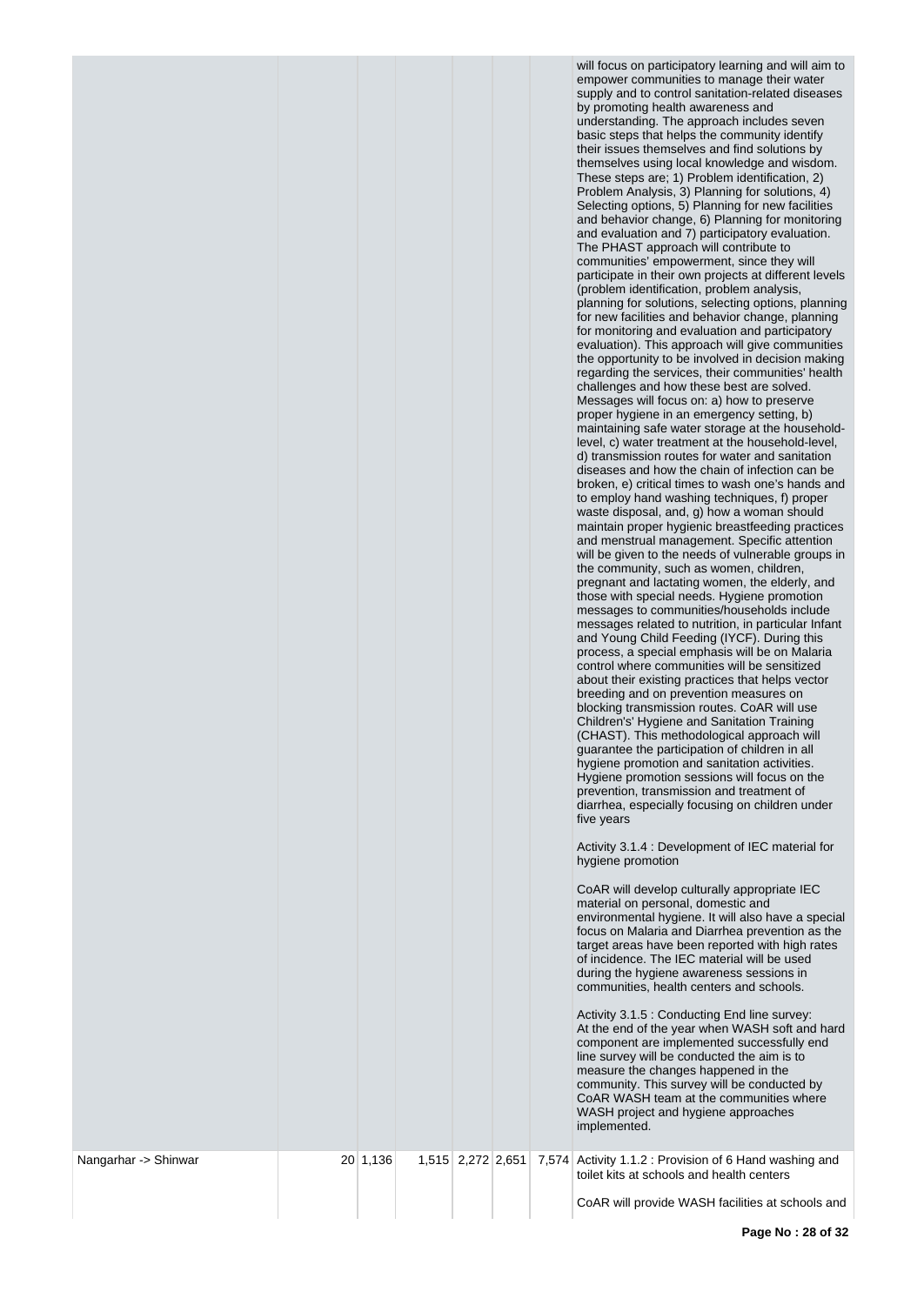health centers (i.e. hand washing facilities, toilet facilities) The project will cover the needs of returnees, IDPs, local population and families visiting the health and nutrition centers with malnourished children as well as school students.

Activity 2.1.3 : Boring Wells Rehabilitation

CoAR will rehabilitate 25 existing boreholes which were identified during the WASH needs assessment. Work to be carried out includes: 1) Repairing of apron, 2) Installation of pump Rod, Plunger, Rod centralizer, foot valve, 3) quality testing the water.

Activity 2.1.4 : Provision of water storage containers at health centers and at Schools

CoAR will install 3 water storage containers with 1000 liters capacity at school and health centers, Work to be carried out includes: 1) stone masonry for the containers foundation, 2) connection of containers with taps. Drinking water will be stored in containers as this reduces the risk contamination if there is contact with dirty hands. This would also result in increased storage of water and use for cleaning of latrines and anal cleansing. The project will cover the needs of returnees, IDPs, local population and families visiting the health and nutrition centers with malnourished children as well as school students.

Activity 2.1.6 : Water quality testing and treatment

CoAR will carry out water quality testing on a regular basis in the target communities and selected health centers. After the initial tests, bacteriological testing will be done by CoAR WASH team on a monthly basis. The water sources will be treated according to the test results, and where bacteriological contamination is found the water will be chlorinated. The treated water sources will be monitored daily or according to need, measuring that the free residual chlorine (FRC), at point of use, is within recommended standards (0.2 mg/l – 0.5 mg/l). All water quality testing and treatment will be done in coordination with the health center administration, WASH committees and local authorities/community leaders.

Activity 2.1.7 : Chlorination of 35 wells

Chlorination will be carried out in 35 existing wells in Nangrahar province. Initially the technical team will assess if the selected wells are not contaminated through testing of water and to be sure well construction is adequate to prevent direct entry of contaminants. This will be followed by calculating the volume of the water available in the well and conducting a jar test to calculate chlorine residue and determine the right amount of chlorine solution for the well. After pouring the solution, water circulation will be done though pumping the water for an hour or two so the chlorine is properly mixed in the water which would be tested by the smell of water. The chlorine will be left to settle for at least 24 hours before use. The water will be tested after every 3 months to assess the need for re-chlorination. Same procedure will be followed at the water reservoir at the hospital that provides water to at least 100 individuals a day (almost 5,000 individuals in total considering overlapping of users)

Only those sources will be selected which are not subject to ongoing contamination. For the sustainability of project mechanics and host family members from the area will be trained on cleaning and chlorination procedures of wells. Additionally, relevant government officials will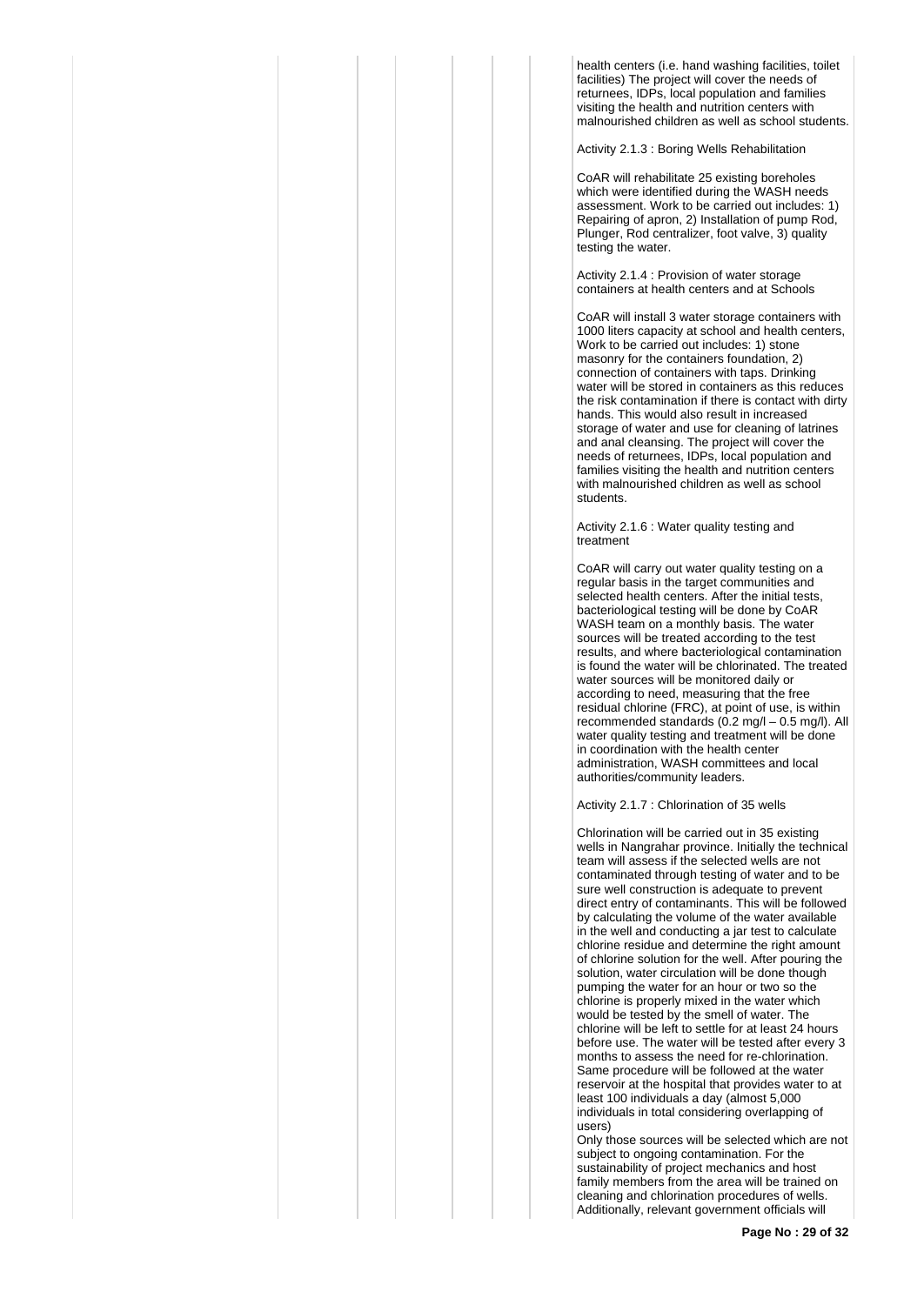also be involved to ensure maintenance of these water sources. WASH committee members will have the responsibility to ensure the proper use, functionality and protection of wells.

Activity 2.1.8 : Training of area mechanics, Tool kits and spare part for repairing

For operation and maintenance of the water wells 36 mechanics will be trained. As well as tools and equipment will be provided to the area mechanic to provide necessary services and on time repairing.

Training of area mechanics is a long process will be started from Rehabilitation of system till end, it is practical training rather than theoretical.

Activity 3.1.1 : Conduct Knowledge, Attitude and Practices (KAP) baseline survey in Nangrahar

CoAR will conduct KAP baseline and end line surveys in order to analyze and understand the situation on the ground related to access, privacy needs, dignity, culture, behaviors, practices, disease transmission and capacity of the community to develop relevant strategies for response and mitigation. The baseline will also be used to measure impact of the project towards the end of implementation.

Activity 3.1.2 : 3995 hygiene kits provided to the households of returnees and IDPs living in the target areas.

3995 hygiene kits will be distributed to undocumented returnees and IDPs (one per family). Beneficiaries will be identified by the CoAR in cooperation with established WASH committees. Women will be included in the consultation and decisions. An orientation session supported by relevant information, education and communication (IEC) material on use of the kits will be provided to the families by the hygiene promoters to ensure optimal and appropriate utilization. The hygiene kits will be comprised of essential hygiene items to ensure improved hygiene at an individual and household level. The distribution will be done in a transparent manner with items displayed on a banner and a complaint desk if items are incomplete.

Activity 3.1.3 : 932 hygiene promotion sessions using PHAST and CHAST approaches in communities, health centers and schools.

The project plans to reach 27,965 (4,061 men, 4,889 women and 19,015 children) through 932 hygiene sessions in total. Each session will include 30 individuals from the same village and representing a cluster of households, representing different social backgrounds, economic groups, age and gender. Additional sessions will be planned as a follow up of 7 step process where needed. Hygiene promotion strategy will be designed after analyzing knowledge, attitudes and practices of the targeted communities though a Pre-KAP survey. Information on existing hygiene practices, solid waste management, excrete disposal, quality of water used for drinking purposes and handling of water at household level will be collected. For the implementation of hygiene promotion PHAST (Participatory Hygiene and Sanitation Transformation) will be used. The methodology will focus on participatory learning and will aim to empower communities to manage their water supply and to control sanitation-related diseases by promoting health awareness and understanding. The approach includes seven basic steps that helps the community identify their issues themselves and find solutions by

**Page No : 30 of 32**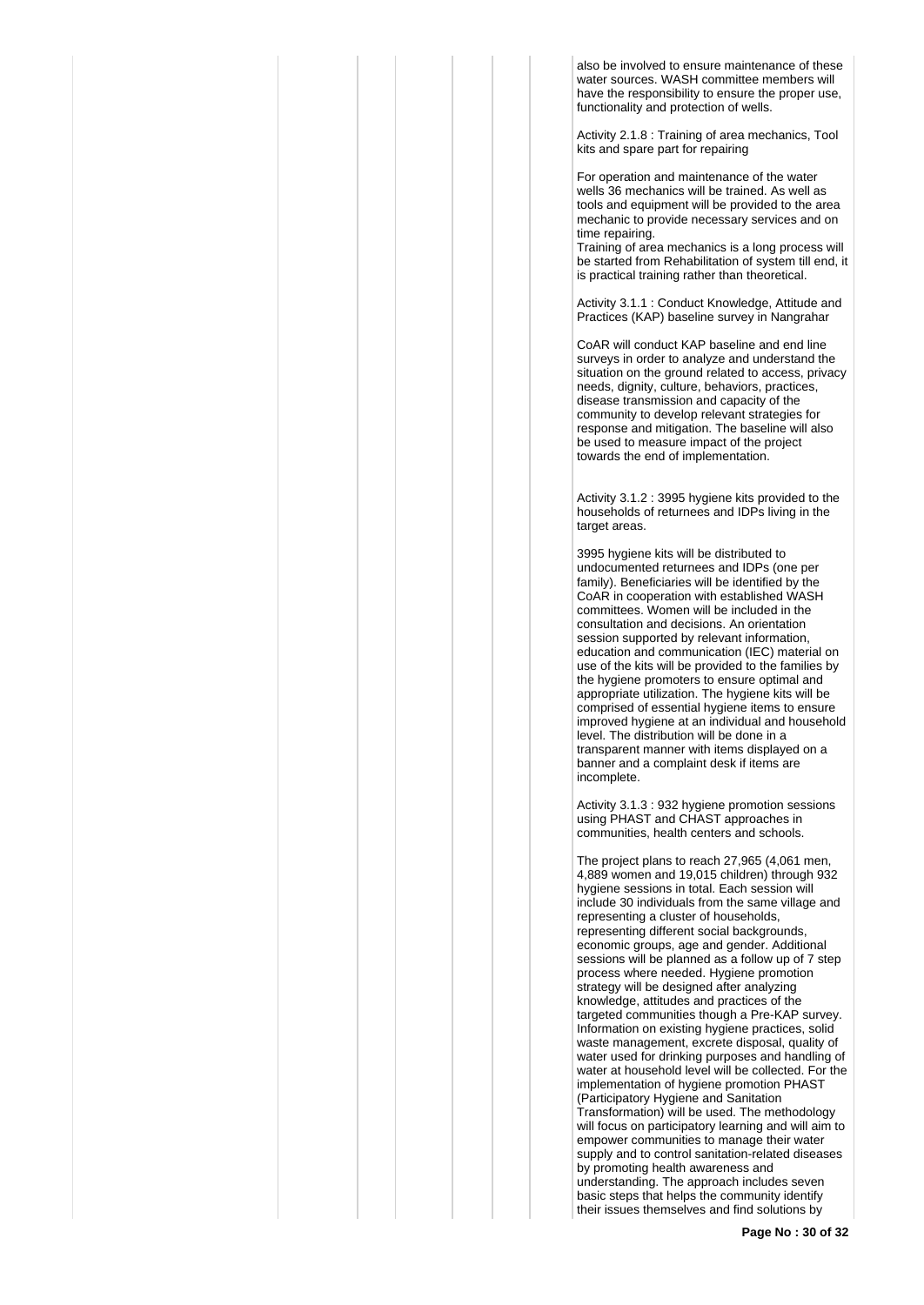| themselves using local knowledge and wisdom.<br>These steps are; 1) Problem identification, 2)<br>Problem Analysis, 3) Planning for solutions, 4)<br>Selecting options, 5) Planning for new facilities<br>and behavior change, 6) Planning for monitoring<br>and evaluation and 7) participatory evaluation.<br>The PHAST approach will contribute to<br>communities' empowerment, since they will<br>participate in their own projects at different levels<br>(problem identification, problem analysis,<br>planning for solutions, selecting options, planning<br>for new facilities and behavior change, planning<br>for monitoring and evaluation and participatory<br>evaluation). This approach will give communities<br>the opportunity to be involved in decision making<br>regarding the services, their communities' health<br>challenges and how these best are solved.<br>Messages will focus on: a) how to preserve<br>proper hygiene in an emergency setting, b)<br>maintaining safe water storage at the household-<br>level, c) water treatment at the household-level,<br>d) transmission routes for water and sanitation<br>diseases and how the chain of infection can be<br>broken, e) critical times to wash one's hands and<br>to employ hand washing techniques, f) proper<br>waste disposal, and, g) how a woman should<br>maintain proper hygienic breastfeeding practices<br>and menstrual management. Specific attention<br>will be given to the needs of vulnerable groups in<br>the community, such as women, children,<br>pregnant and lactating women, the elderly, and<br>those with special needs. Hygiene promotion<br>messages to communities/households include<br>messages related to nutrition, in particular Infant<br>and Young Child Feeding (IYCF). During this<br>process, a special emphasis will be on Malaria<br>control where communities will be sensitized<br>about their existing practices that helps vector<br>breeding and on prevention measures on<br>blocking transmission routes. CoAR will use<br>Children's' Hygiene and Sanitation Training<br>(CHAST). This methodological approach will<br>guarantee the participation of children in all<br>hygiene promotion and sanitation activities.<br>Hygiene promotion sessions will focus on the<br>prevention, transmission and treatment of<br>diarrhea, especially focusing on children under<br>five years |
|-----------------------------------------------------------------------------------------------------------------------------------------------------------------------------------------------------------------------------------------------------------------------------------------------------------------------------------------------------------------------------------------------------------------------------------------------------------------------------------------------------------------------------------------------------------------------------------------------------------------------------------------------------------------------------------------------------------------------------------------------------------------------------------------------------------------------------------------------------------------------------------------------------------------------------------------------------------------------------------------------------------------------------------------------------------------------------------------------------------------------------------------------------------------------------------------------------------------------------------------------------------------------------------------------------------------------------------------------------------------------------------------------------------------------------------------------------------------------------------------------------------------------------------------------------------------------------------------------------------------------------------------------------------------------------------------------------------------------------------------------------------------------------------------------------------------------------------------------------------------------------------------------------------------------------------------------------------------------------------------------------------------------------------------------------------------------------------------------------------------------------------------------------------------------------------------------------------------------------------------------------------------------------------------------------------------------------------------------------------------------------------------------------------------------|
| Activity 3.1.4 : Development of IEC material for<br>hygiene promotion                                                                                                                                                                                                                                                                                                                                                                                                                                                                                                                                                                                                                                                                                                                                                                                                                                                                                                                                                                                                                                                                                                                                                                                                                                                                                                                                                                                                                                                                                                                                                                                                                                                                                                                                                                                                                                                                                                                                                                                                                                                                                                                                                                                                                                                                                                                                                 |
| CoAR will develop culturally appropriate IEC                                                                                                                                                                                                                                                                                                                                                                                                                                                                                                                                                                                                                                                                                                                                                                                                                                                                                                                                                                                                                                                                                                                                                                                                                                                                                                                                                                                                                                                                                                                                                                                                                                                                                                                                                                                                                                                                                                                                                                                                                                                                                                                                                                                                                                                                                                                                                                          |
| material on personal, domestic and<br>environmental hygiene. It will also have a special<br>focus on Malaria and Diarrhea prevention as the                                                                                                                                                                                                                                                                                                                                                                                                                                                                                                                                                                                                                                                                                                                                                                                                                                                                                                                                                                                                                                                                                                                                                                                                                                                                                                                                                                                                                                                                                                                                                                                                                                                                                                                                                                                                                                                                                                                                                                                                                                                                                                                                                                                                                                                                           |

target areas have been reported with high rates of incidence. The IEC material will be used during the hygiene awareness sessions in communities, health centers and schools. Activity 3.1.5 : Conducting End line survey: At the end of the year when WASH soft and hard component are implemented successfully end line survey will be conducted the aim is to measure the changes happened in the community. This survey will be conducted by CoAR WASH team at the communities where WASH project and hygiene approaches

implemented.

### **Documents**

| <b>Category Name</b>                | Document Description                     |
|-------------------------------------|------------------------------------------|
| <b>Project Supporting Documents</b> | Cluster Endorsement Letter-COAR.pdf      |
| <b>Project Supporting Documents</b> | Communication with cluster via email.pdf |
| <b>Project Supporting Documents</b> | Delate                                   |